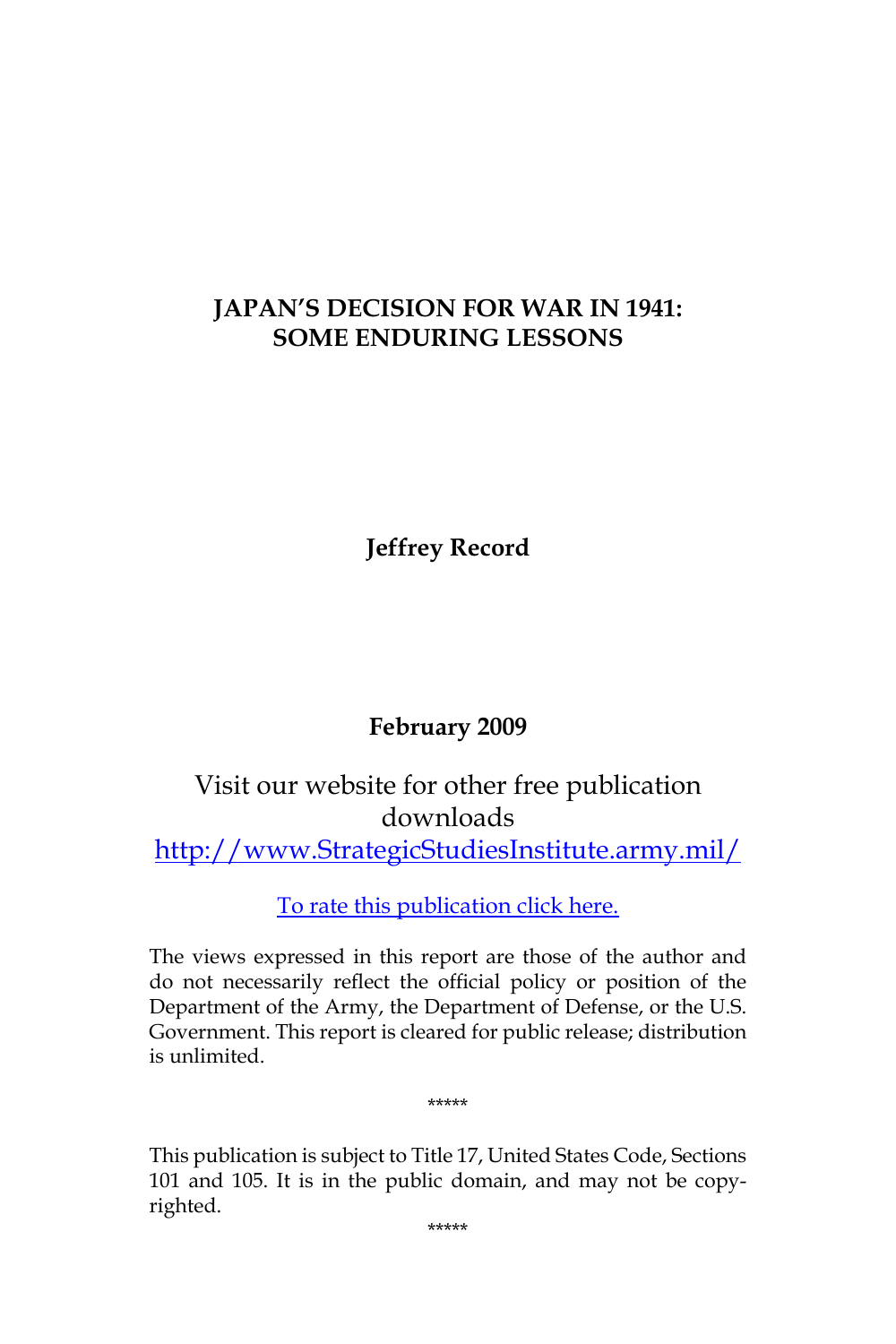Comments pertaining to this report are invited and should be forwarded to: Director, Strategic Studies Institute, U.S. Army War College, 122 Forbes Ave, Carlisle, PA 17013-5244.

\*\*\*\*\*

All Strategic Studies Institute (SSI) publications are available on the SSI homepage for electronic dissemination. Hard copies of this report also may be ordered from our homepage. SSI's homepage address is: *www.StrategicStudiesInstitute.army.mil*.

\*\*\*\*\*

The Strategic Studies Institute publishes a monthly e-mail newsletter to update the national security community on the research of our analysts, recent and forthcoming publications, and upcoming conferences sponsored by the Institute. Each newsletter also provides a strategic commentary by one of our research analysts. If you are interested in receiving this newsletter, please subscribe on our homepage at *www.StrategicStudiesInstitute.army. mil*/*newsletter/.*

ISBN 1-58487-378-7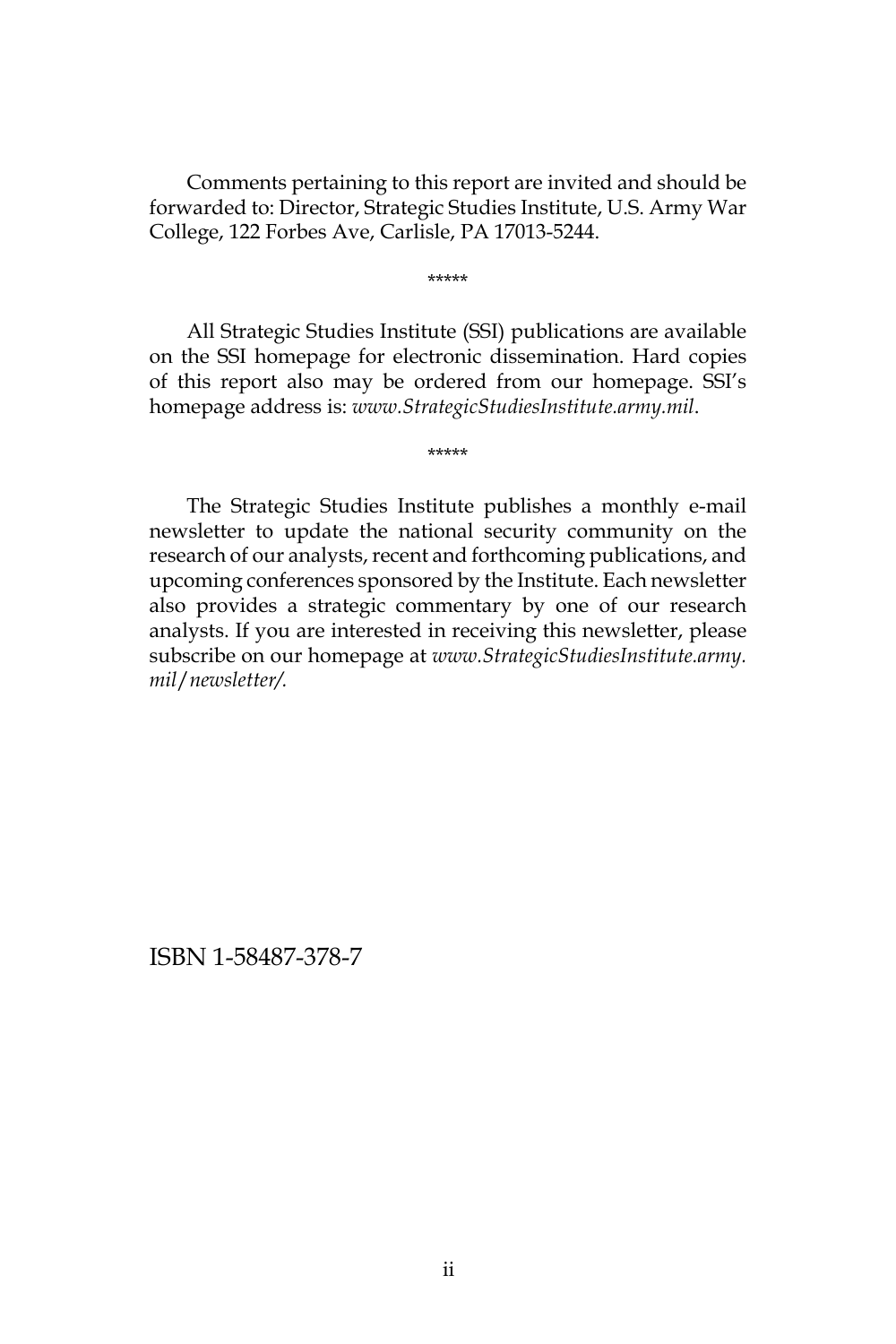## **CONTENTS**

| Introduction: A "Strategic Imbecility"? 1      |  |
|------------------------------------------------|--|
|                                                |  |
| Japanese Aggression and U.S. Policy Responses, |  |
|                                                |  |
|                                                |  |
|                                                |  |
|                                                |  |
|                                                |  |
|                                                |  |
|                                                |  |
|                                                |  |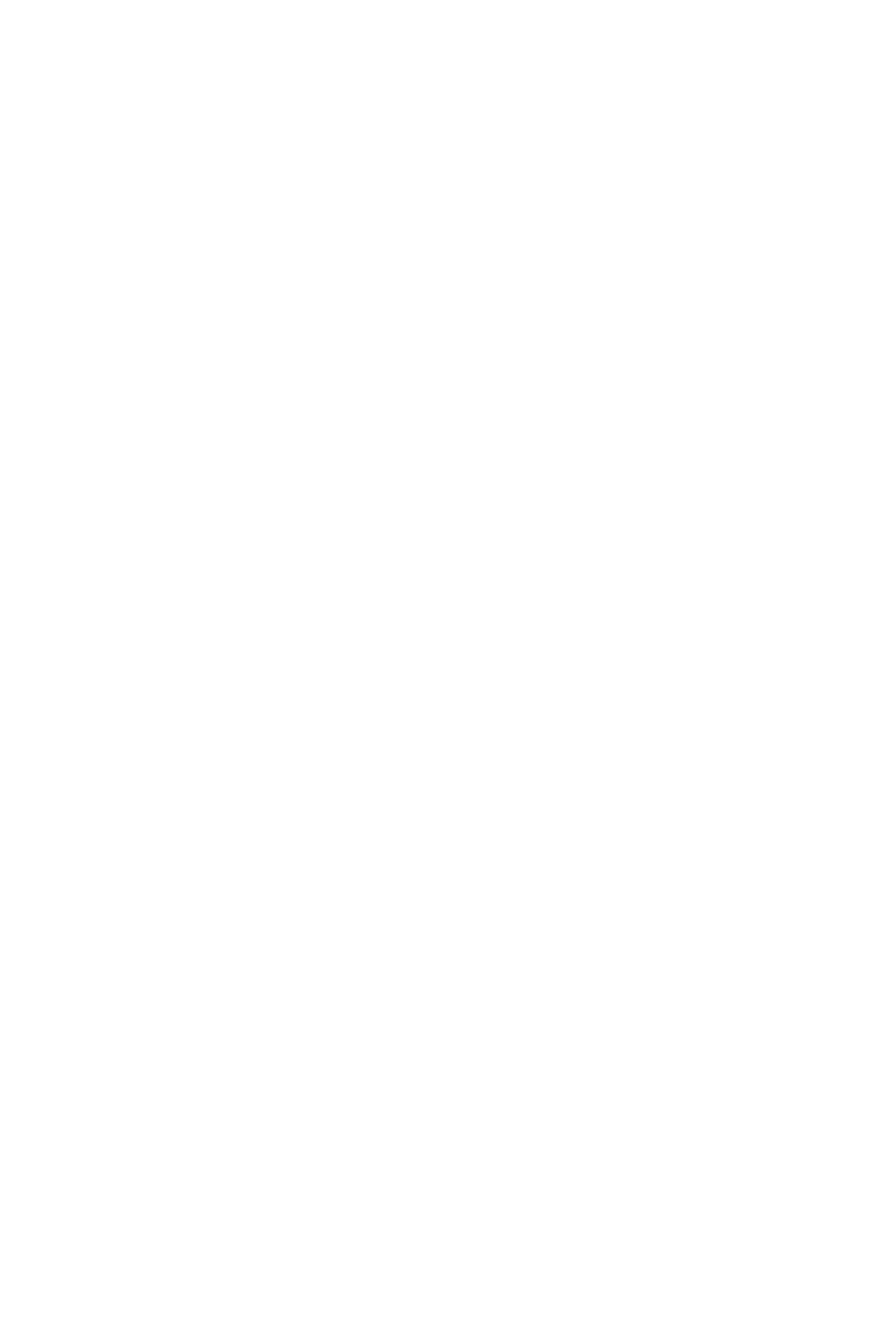#### **FOREWORD**

Japan's decision to attack the United States in 1941 is widely regarded as irrational to the point of suicidal. How could Japan hope to survive a war with, much less defeat, an enemy possessing an invulnerable homeland and an industrial base 10 times that of Japan? The Pacific War was one that Japan was always going to lose, so how does one explain Tokyo's decision? Did the Japanese recognize the odds against them? Did they have a concept of victory, or at least of avoiding defeat? Or did the Japanese prefer a lost war to an unacceptable peace?

Dr. Jeffrey Record takes a fresh look at Japan's decision for war, and concludes that it was dictated by Japanese pride and the threatened economic destruction of Japan by the United States. He believes that Japanese aggression in East Asia was the root cause of the Pacific War, but argues that the road to war in 1941 was built on American as well as Japanese miscalculations and that both sides suffered from cultural ignorance and racial arrogance. Record finds that the Americans underestimated the role of fear and honor in Japanese calculations and overestimated the effectiveness of economic sanctions as a deterrent to war, whereas the Japanese underestimated the cohesion and resolve of an aroused American society and overestimated their own martial prowess as a means of defeating U.S. material superiority. He believes that the failure of deterrence was mutual, and that the descent of the United States and Japan into war contains lessons of great and continuing relevance to American foreign policy and defense decisionmakers.

The Strategic Studies Institute is pleased to offer this monograph as a contribution to the national security debate over the use of force to advance the objectives of U.S. foreign policy.

ļ

DOUGLAS C. LOVELACE, JR. Director Strategic Studies Institute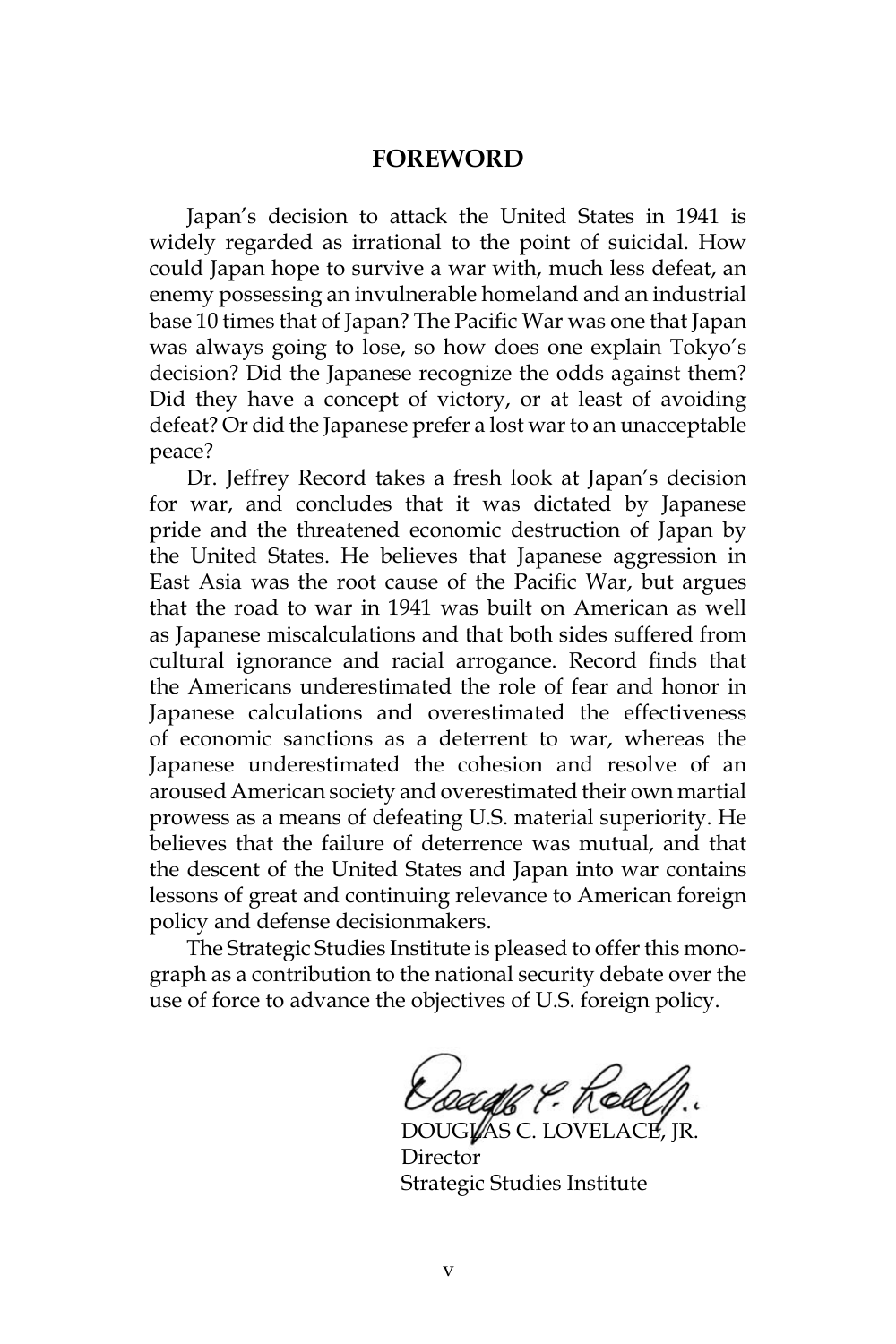## **BIOGRAPHICAL SKETCH OF THE AUTHOR**

JEFFREY RECORD is a well-known defense policy critic and teaches strategy at the Air War College in Montgomery, Alabama. He has served as a pacification advisor in the Mekong Delta during the Vietnam War, Rockefeller Younger Scholar on the Brookings Institution's Defense Analysis Staff, and Senior Fellow at the Institute for Foreign Policy Analysis, the Hudson Institute, and the BDM International Corporation. Dr. Record also has extensive Capitol Hill experience, serving as Legislative Assistant for National Security Affairs to Senators Sam Nunn and Lloyd Bentsen, and later as a Professional Staff Member of the Senate Armed Services Committee. He is the author of eight books and over a dozen monographs, including *Beating Goliath: Why Insurgencies Win*; *Dark Victory: America's Second War Against Iraq*; *Making War, Thinking History: Munich, Vietnam, and Presidential Uses of Force from Korea to Kosovo*; *Hollow Victory, A Contrary View of the Gulf War*; *The Wrong War, Why We Lost in Vietnam*; and *Bounding the Global War on Terrorism*. Dr. Record received his doctorate at the Johns Hopkins School of Advanced International Studies.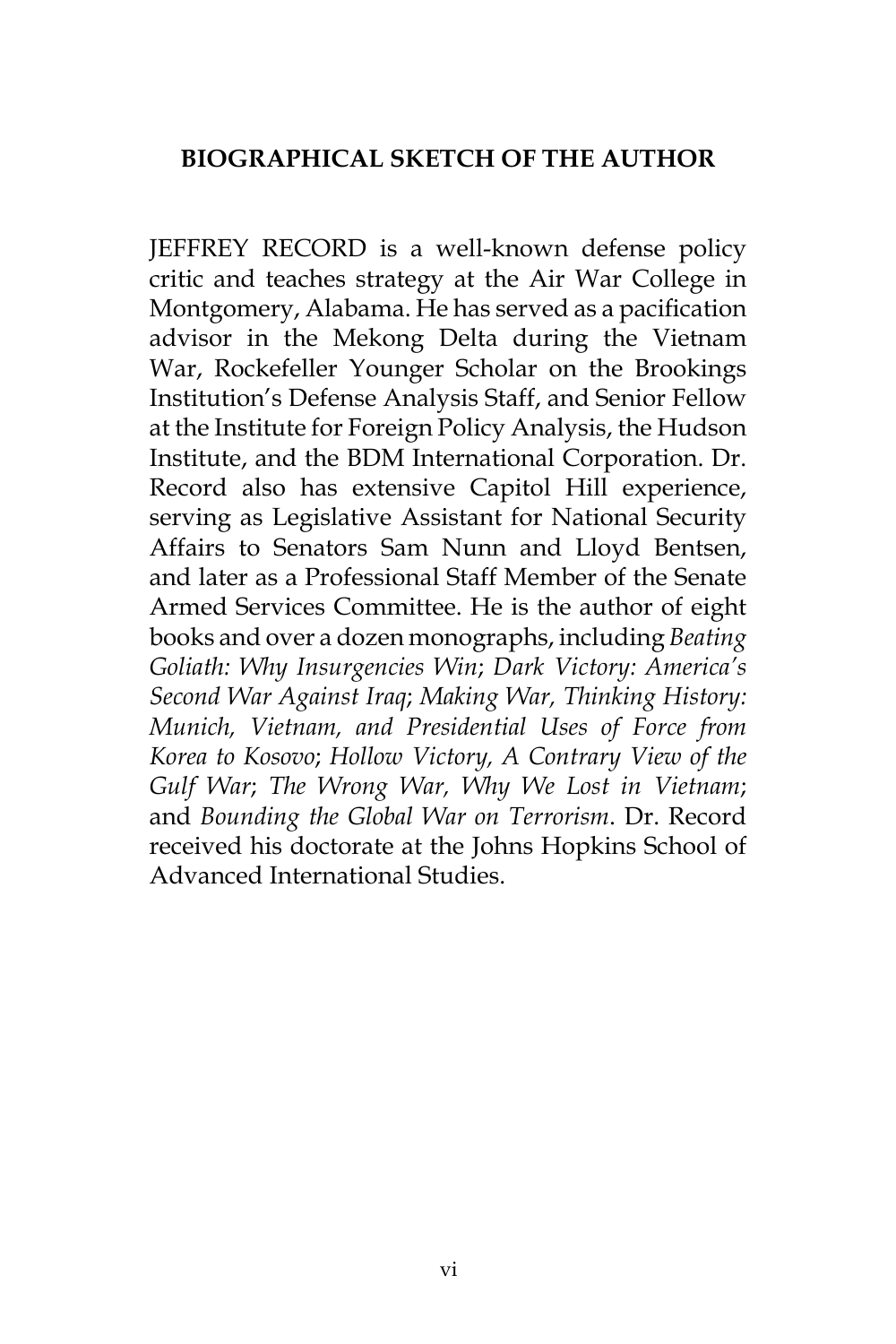#### **SUMMARY**

The Japanese decision to initiate war against the United States in 1941 continues to perplex. Did the Japanese recognize the odds against them? How did they expect to defeat the United States? The presumption of irrationality is natural, given Japan's acute imperial overstretch in 1941 and America's overwhelming industrial might and latent military power. The Japanese decision for war, however, must be seen in the light of the available alternatives in the fall of 1941, which were either national economic suffocation or surrender of Tokyo's empire on the Asian mainland. Though Japanese aggression in East Asia was the root cause of the Pacific War, the road to Pearl Harbor was built on American as well as Japanese miscalculations, most of them mired in mutual cultural ignorance and racial arrogance.

Japan's aggression in China, military alliance with Hitler, and proclamation of a "Greater East Asian Co-Prosperity Sphere" that included resource-rich Southeast Asia were major milestones along the road to war, but the proximate cause was Japan's occupation of southern French Indochina in July 1941, which placed Japanese forces in a position to grab Malaya, Singapore, and the Dutch East Indies. Japan's threatened conquest of Southeast Asia, which in turn would threaten Great Britain's ability to resist Nazi aggression in Europe, prompted the administration of Franklin D. Roosevelt to sanction Japan by imposing an embargo on U.S. oil exports upon which the Japanese economy was critically dependent. Yet the embargo, far from deterring further Japanese aggression, prompted a Tokyo decision to invade Southeast Asia. By mid-1941 Japanese leaders believed that war with the United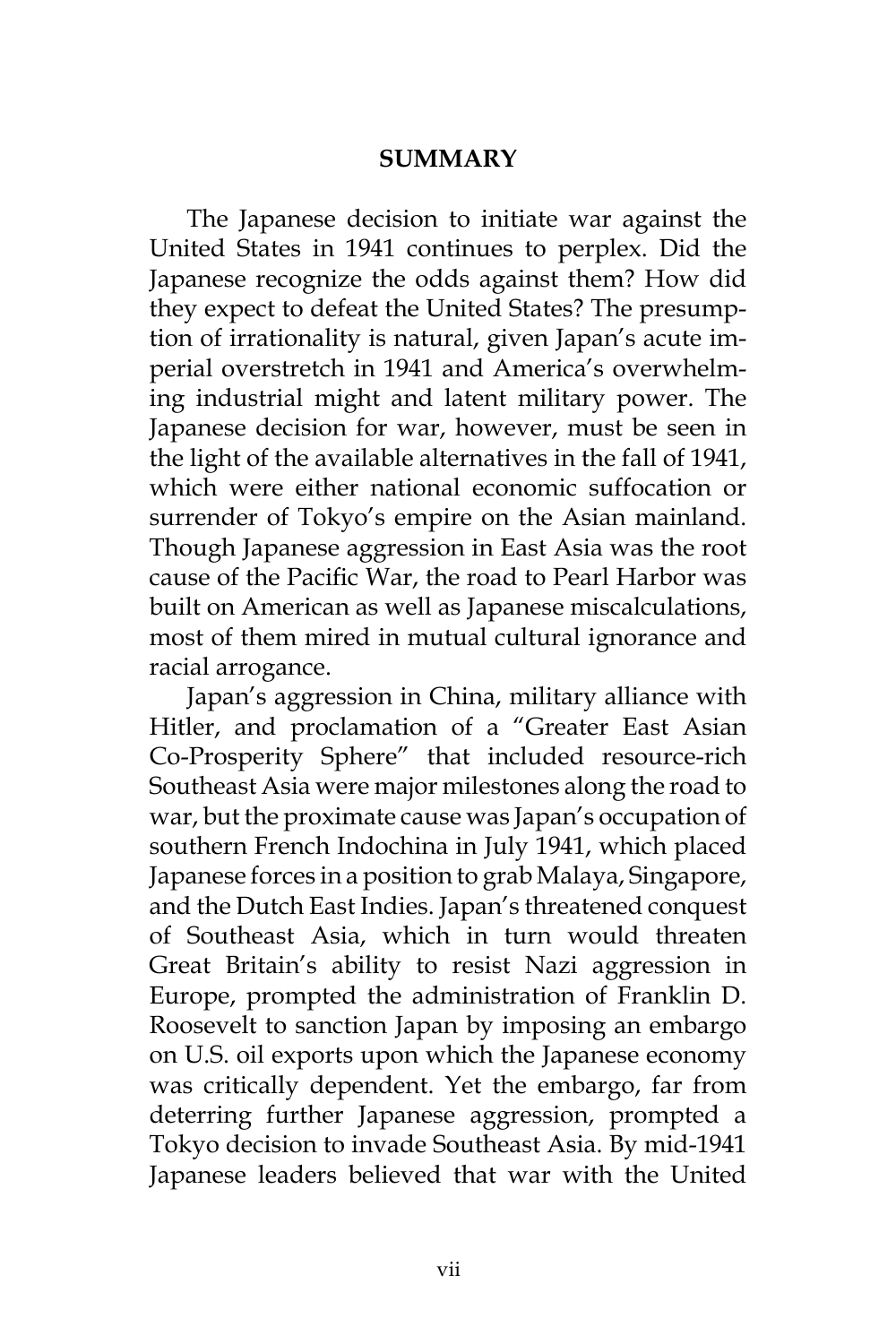States was inevitable and that it was imperative to seize the Dutch East Indies, which offered a substitute for dependency on American oil. The attack on Pearl Harbor was essentially a flanking raid in support of the main event, which was the conquest of Malaya, Singapore, the Indies, and the Philippines,

Japan's decision for war rested on several assumptions, some realistic, others not. The first was that time was working against Japan—i.e., the longer they took to initiate war with the United States, the dimmer its prospects for success. The Japanese also assumed they had little chance of winning a protracted war with the United States but hoped they could force the Americans into a murderous, island-by-island slog across the Central and Southwestern Pacific that would eventually exhaust American will to fight on to total victory. The Japanese believed they were racially and spiritually superior to the Americans, whom they regarded as an effete, creature-comforted people divided by political factionalism and racial and class strife.

U.S. attempts to deter Japanese expansion into the Southwestern Pacific via the imposition of harsh economic sanctions, redeployment of the U.S. Fleet from southern California to Pearl Harbor, and the dispatch of B-17 long-range bombers to the Philippines all failed because the United States insisted that Japan evacuate both Indochina *and* China as the price for a restoration of U.S. trade. The United States demanded, in effect, that Japan abandon its empire, and by extension its aspiration to become a great power, and submit to the economic dominion of the United States—something no self-respecting Japanese leader could accept.

The Japanese-American road to the Pacific War in 1941 yields several enduring lessons of particular rele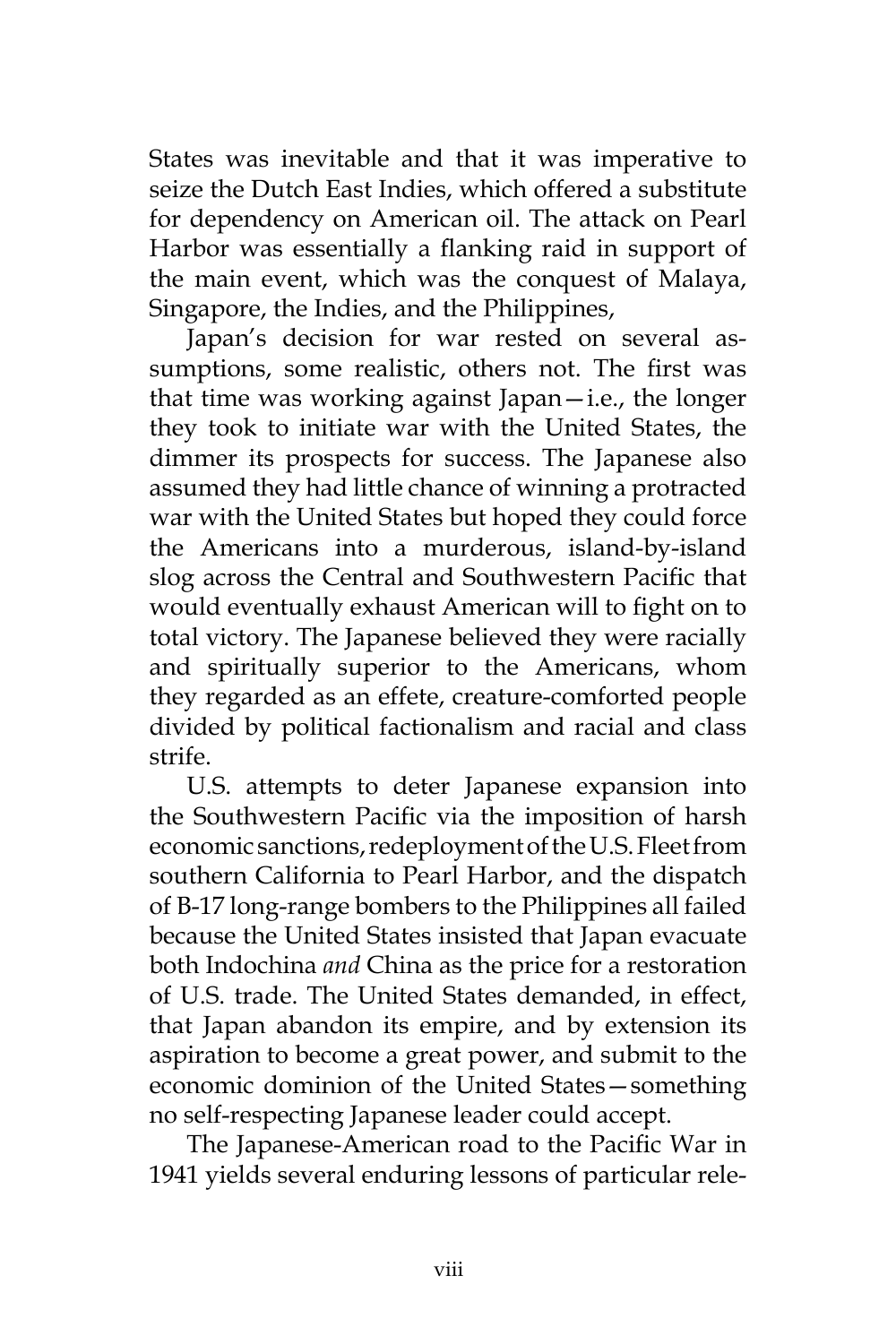vance for today's national security decisionmakers:

1. Fear and honor, "rational" or not, can motivate as much as interest.

2. There is no substitute for knowledge of a potential adversary's history and culture.

3. Deterrence lies in the mind of the deterree, not the deterrer.

4. Strategy must always inform and guide operations.

5. Economic sanctioning can be tantamount to an act of war.

6. The presumption of moral or spiritual superiority can fatally discount the consequences of an enemy's material superiority.

7. "Inevitable" war easily becomes a self-fulfilling prophesy.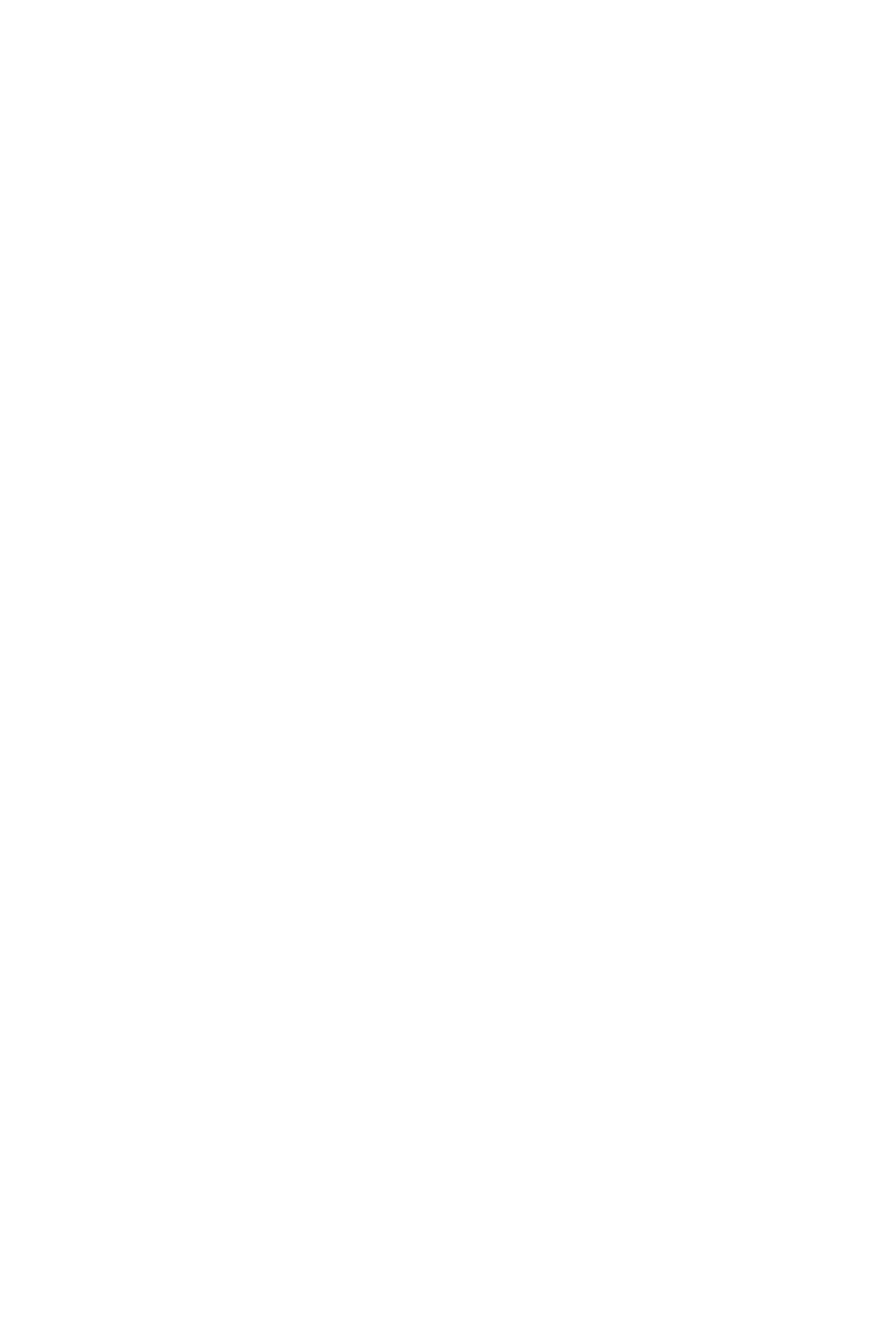## **JAPAN'S DECISION FOR WAR IN 1941: SOME ENDURING LESSONS**

### **Introduction: A "Strategic Imbecility"?**

The Japanese attack on Pearl Harbor, Hawaii, continues to perplex. American naval historian Samuel Eliot Morison called Tokyo's decision for war against the United States "a strategic imbecility."1 How, in mid-1941, could Japan, militarily mired in China and seriously considering an opportunity for war with the Soviet Union, even think about yet another war, this one against a distant country with a 10-fold industrial superiority? The United States was not only stronger; it lay beyond Japan's military reach. The United States could out-produce Japan in every category of armaments as well as build weapons, such as long-range bombers, that Japan could not; and though Japan could fight a war in East Asia and the Western Pacific, it could not threaten the American homeland. In attacking Pearl Harbor, Japan elected to fight a geographically limited war against an enemy capable of waging a total war against the Japanese home islands themselves.

Did the Japanese recognize the odds against them? What could possibly prompt such a reckless course of action as the attack on Pearl Harbor? Fatalism? Delusional reasoning? Madness? Was there no acceptable alternative to war with the United States in 1941? And if not, how did Tokyo expect to compel the United States to accept Japanese hegemony in East Asia? Did the Japanese have a concept of victory, or at least of avoiding defeat? Or were they simply, as New York congressman Hamilton Fish declared the day after Pearl Harbor, a "stark, raving mad" people who, by attacking the United States, had "committed military, naval, and national suicide"?<sup>2</sup>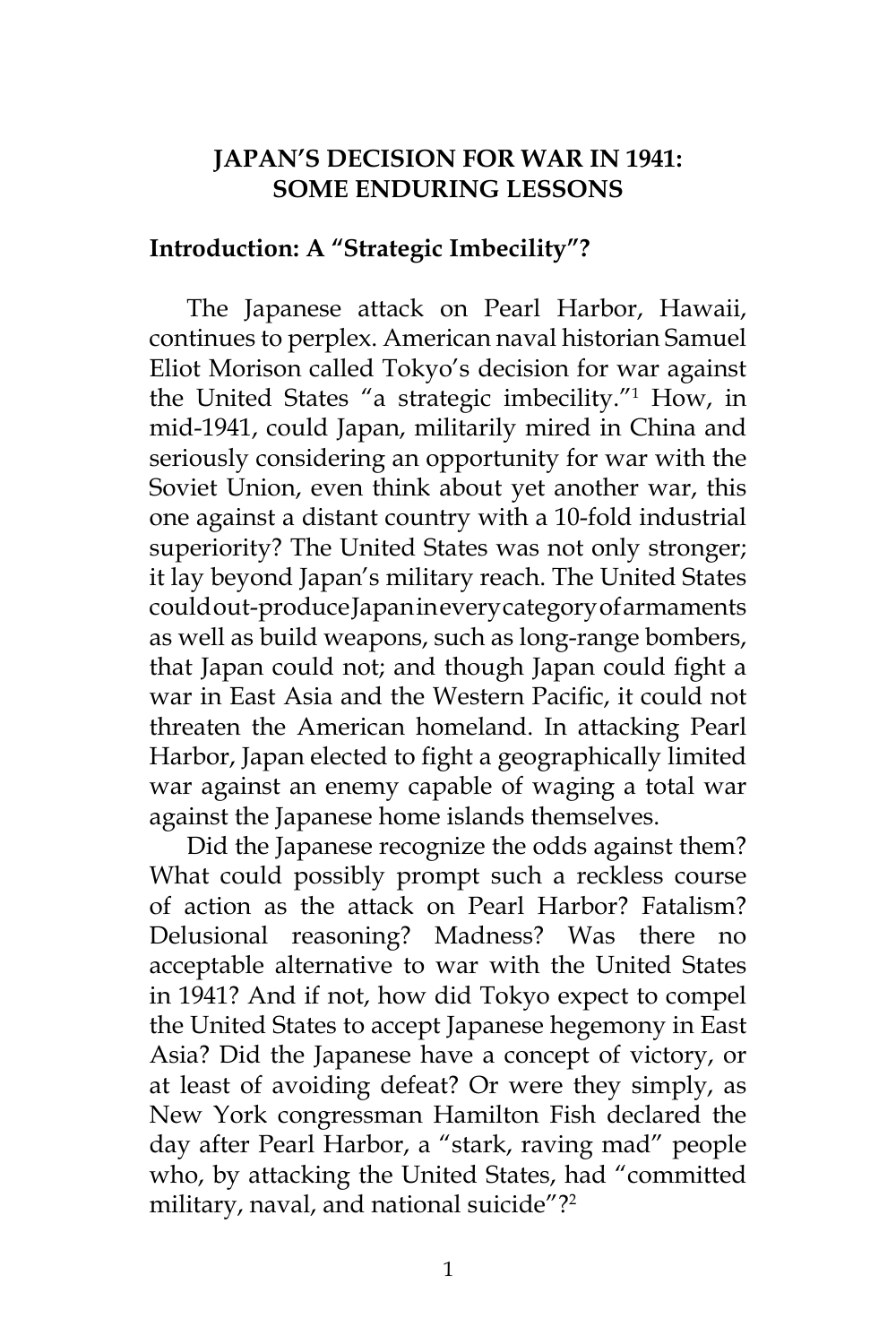What lessons can be drawn from the Japanese decision for war in 1941? From U.S.-Japanese policy interaction during the months leading to Pearl Harbor? Are there lessons of value to today's national security decisionmakers?

#### **The Presumption of Irrationality.**

The Pacific War arose out of Japan's drive for national glory and economic security via the conquest of East Asia and the Roosevelt administration's belief that it could check Japan's bid for an Asian empire via trade sanctions and military deployments. The Japanese sought to free themselves from economic dependence on the United States, whereas the Americans sought to use that dependence to contain Japanese imperial ambitions. The Japanese sought to overturn the territorial status quo in Asia, whereas the United States sought to preserve it. Given the scope of Japan's ambitions, which included the expulsion of Western power and influence from Southeast Asia, and given Japan's alliance with Nazi Germany (against whom the United States was tacitly allied with Great Britain), war with the United States was probably inevitable by the end of 1941 even though Japanese prospects for winning a war with the United States were minimal.

The disaster that awaited Japan in its war with the United States was rooted in a fatal excess of ambition over power. Japan's imperial ambitions, which included Soviet territory in Northeast Asia as well as China and Western-controlled territory in Southeast Asia, lay beyond Japan's material capacity. Japan wanted to be a great power of the first rank like the United States, Great Britain, and Germany but lacked the industrial base and military capacity to become one. Moreover,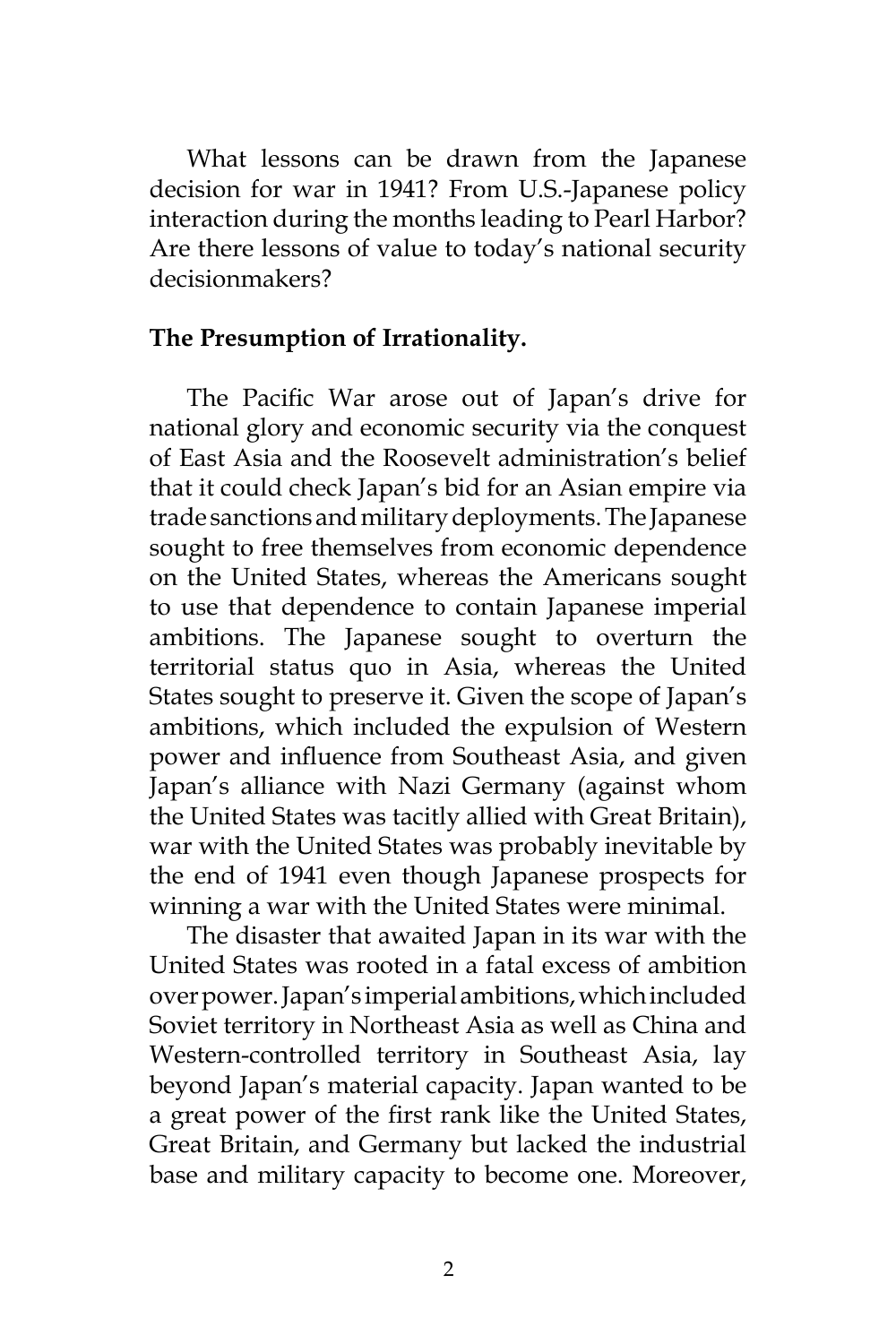Japan sought both a continental empire over the teeming populations of the Asian mainland, as well as a maritime empire in the Southwestern Pacific—a tall order given China's rising nationalism and the global naval superiority of Great Britain and the United States. Few Japanese leaders appreciated the limits of Japan's power; on the contrary, many had wildly exaggerated ideas of Japan's destiny and ability to fulfill it.

The presumption of Japanese irrationality is natural given Japan's acute imperial overstretch in 1941 and the huge disparity between Japan's industrial base and military power and America's industrial base and latent military power. Dean Acheson, who in 1941 was Assistant Secretary of State for Economic Affairs, declared before Pearl Harbor that "no rational Japanese could believe that an attack on us could result in anything but disaster for his country."3 Secretary of War Henry L. Stimson believed the Japanese, "however wicked their intentions, would have the good sense not to get involved in a war with the United States."4 Admiral Isoroku Yamamoto certainly had good sense. In October 1940 he warned that "[t]o fight the United States is like fighting the whole world. . . . Doubtless I shall die aboard the *Nagato* [his flagship]. Meanwhile, Tokyo will be burnt to the ground three times."5 Barely 2 months before Pearl Harbor, Yamamoto predicted:

It is obvious that a Japanese-American war will become a protracted one. As long as the tides of war are in our favor, the United States will never stop fighting. As a consequence, the war will continue for several years, during which [our] material [resources] will be exhausted, vessels and arms will be damaged, and they can be replaced only with great difficulties. Ultimately we will not be able to contend with [the United States]. As a result of war the people's livelihood will become indigent . . . and it is hard not to imagine [that] the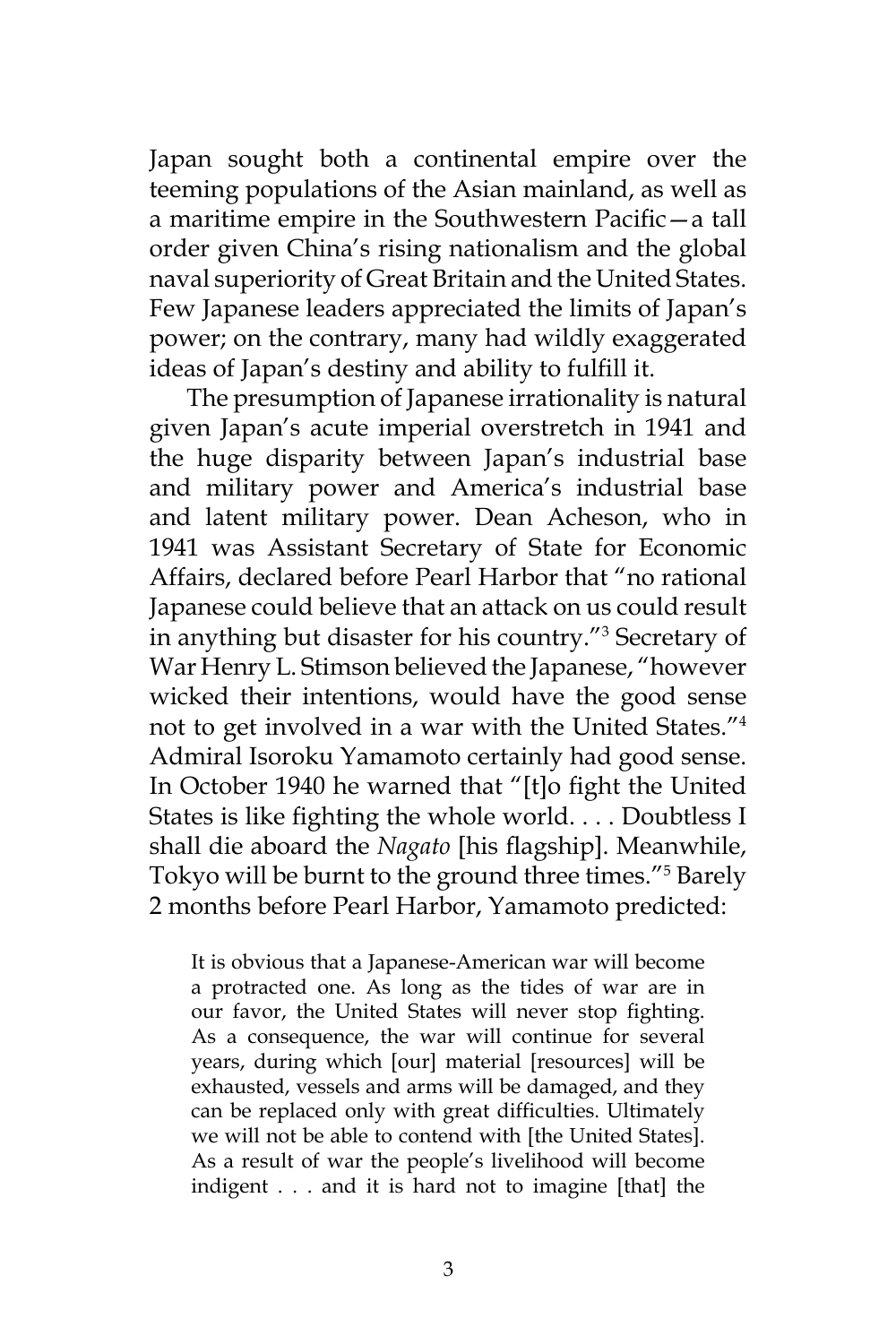situation will become out of control. We must not start a war with so little chance of success.<sup>6</sup>

Postwar assessments are no less condemnatory. "The Japanese bet, in 1941," wrote Raymond Aron in 1966, "was *senseless*, since on paper the Empire of the Rising Sun had no chance of winning and could avoid losing only if the Americans were too lazy or cowardly to conquer."7 Gordon Prange, the great historian of Pearl Harbor, called the attack the beginning of "a reckless war it [Japan] could not possibly win."<sup>8</sup> Edward N. Luttwak, in his *Strategy: The Logic of War and Peace*, contended that the Japanese had no victory options after Pearl Harbor other than "an invasion of California, followed by the conquest of the major centers of American life and culminating with an imposed peace dictated to some collaborating government in Washington." Luttwak conceded that such a strategy lay fantastically beyond Japan's power, and, in fact, no Japanese leader ever proposed an invasion of the United States. "So the best Japanese option after Pearl Harbor was to sue immediately for peace, bargaining away Japan's ability to resist eventual defeat for some years in exchange for whatever the United States would concede to avoid having to fight for its victory."<sup>9</sup> For strategist Colin Gray, the "Asia-Pacific War of 1941-45 was a conflict that Imperial Japan was *always* going to lose. It remains a cultural and strategic puzzle why so many Japanese military and political leaders endorsed the decision to go to war in 1941 while knowing that fact."10 Roberta Wohlstetter, in her path-breaking *Pearl Harbor: Warning and Decision*, denounced the fanciful Japanese thinking behind the decision for war: "Most unreal was their assumption that the United States, with 10 times the military potential and a reputation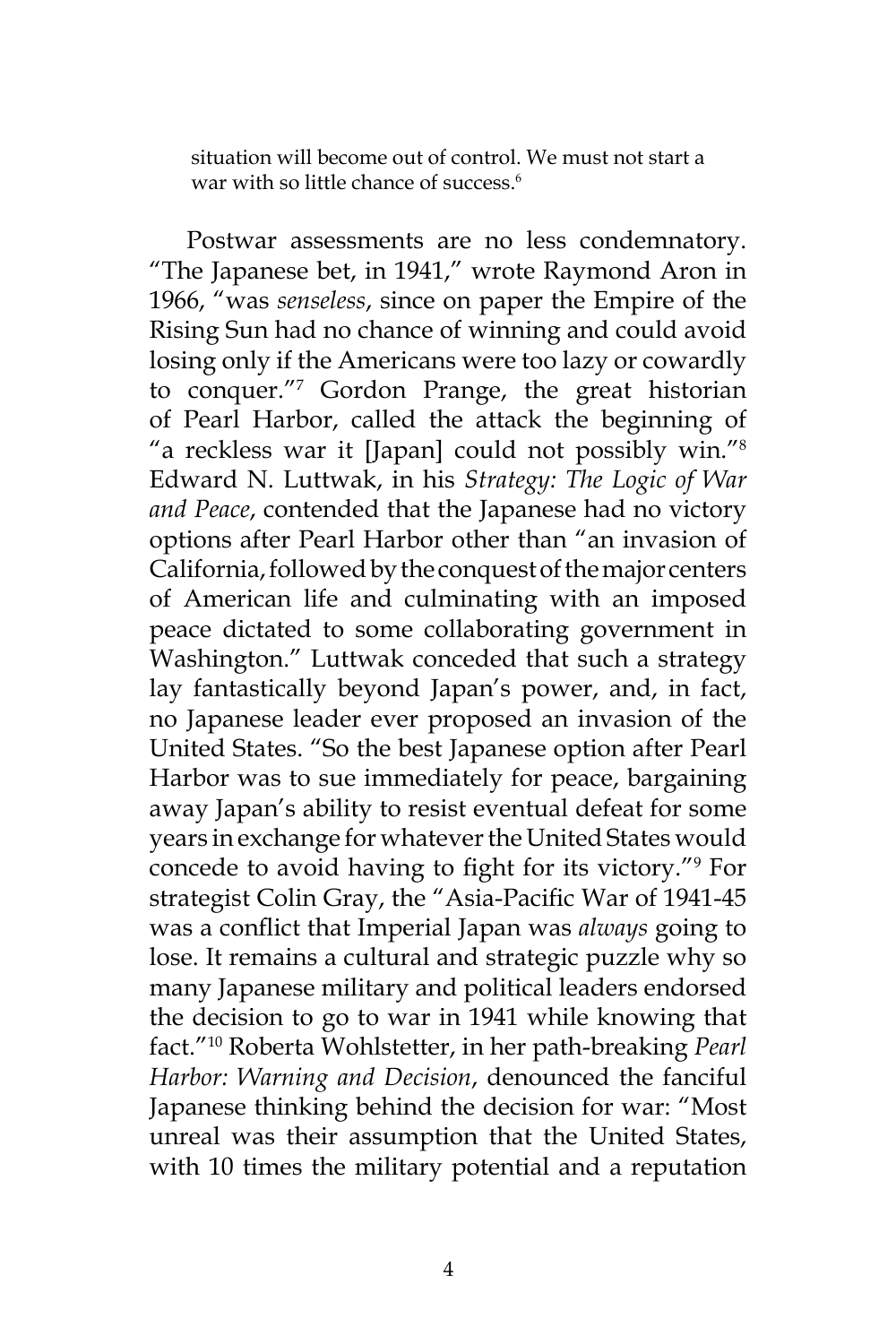for waging war until unconditional surrender, would after a short struggle accept the annihilation of a considerable part of its naval and air forces and the whole of its power in the Far East."<sup>11</sup> Perhaps the most savage indictment is that of Haruo Tohmatsu and H. P. Willmott:

[N]o state or nation has ever been granted immunity from its own stupidity. But Japan's defeat in World War II was awesome. The coalition of powers that it raised against itself, the nature of its defeat across an entire ocean, and the manner in which the war ended represented an astonishing and remarkable, if unintended, achievement on the part of Japan.12

Was the Japanese decision for war in 1941 just a matter of stupidity? Can it be dismissed as simply a cultural puzzle? Is it beyond comprehension?

Thucydides famously explained the desire of ancient Athens to retain its empire by declaring that "fear, honor, and interest" were among "three of the strongest motives."13 Realist theories in international politics focus on calculations of power and interest as the primary drivers of state behavior, and in so doing tend to discount factors, such as ideology and pride, that distort "rational" analysis of risks and rewards. Ideology and pride, however, are central to understanding the international behavior of many states, including Japan from 1931 to 1945. For some states, including Imperial Japan and Nazi Germany, ideology and national interest were inseparable. Indeed, the influence of ideology on the foreign policy decisionmaking of the great powers of the 20th century, especially Imperial Germany, Soviet Russia, Nazi Germany, Imperial Japan, Communist China, and—yes—the United States, deserves more academic scrutiny than it has received.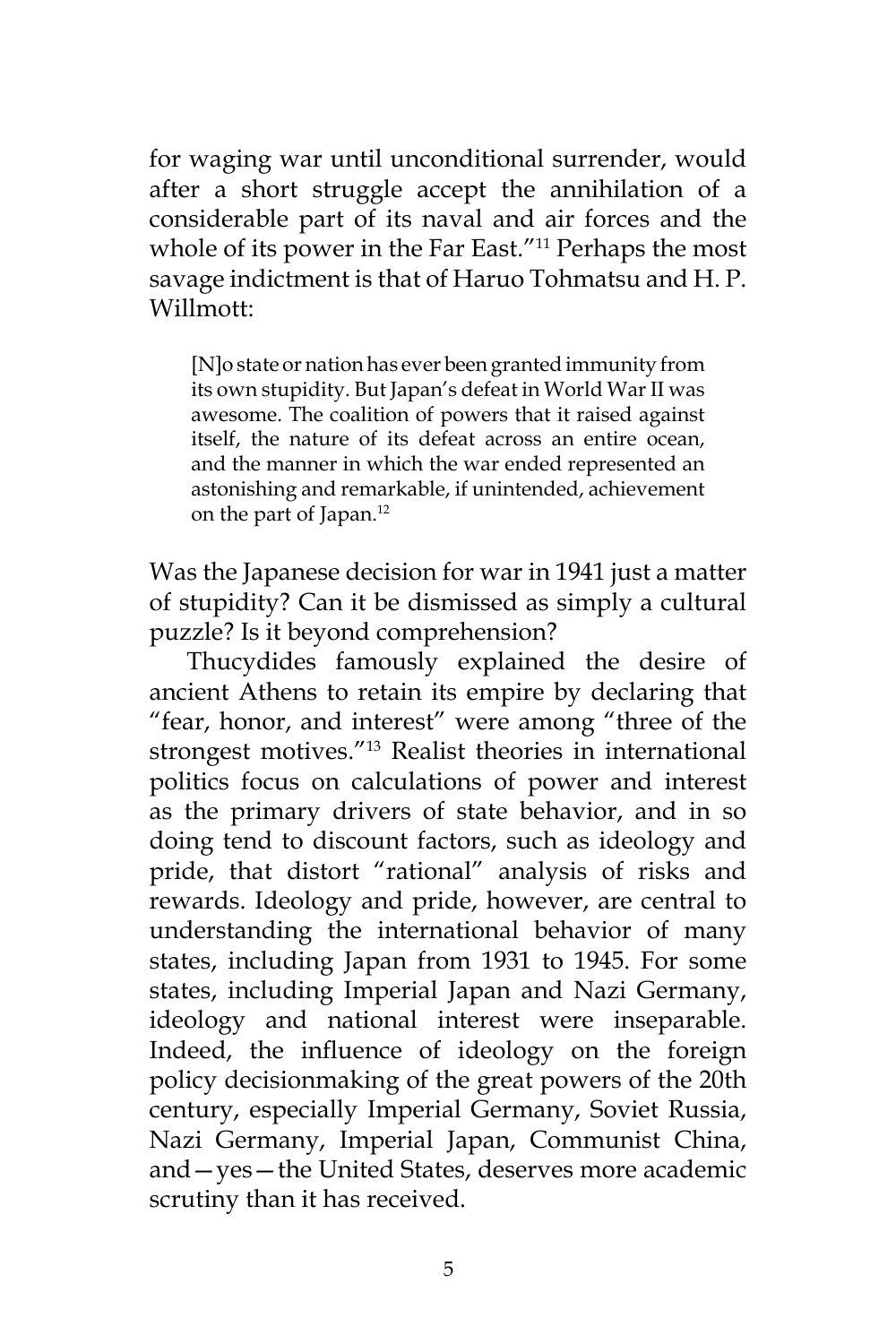It is the central conclusion of this monograph that *the Japanese decision for war against the United States in 1941 was dictated by Japanese pride and the threatened economic destruction of Japan by the United States*. The United States sought to deter Japanese imperial expansion into Southeast Asia by employing its enormous leverage over the Japanese economy; it demanded that Japan withdraw its forces from both Indochina *and* China—in effect that Japan renounce its empire in exchange for a restoration of trade with the United States and acceptance of American principles of international behavior. Observed Sir Basil Henry Liddell Hart in retrospect: "No Government, least of all the Japanese, could be expected to swallow such humiliating conditions, and utter loss of face."<sup>14</sup>

This conclusion excuses neither the attack on Pearl Harbor nor the stupidity of Tokyo's statecraft in the 1930s in placing Japan in a situation where war, surrender, and impoverishment were the only policy choices available. Like Nazi Germany, Japan was, in the decade of the 1930s, a serial aggressor state that eventually brought about its own downfall by picking too many powerful enemies. Japan's attempt to conquer China and to displace Western power in Southeast Asia inevitably provoked armed resistance. Stumbling into a war that Japan was "*always* going to lose" owed much to Japanese racism, fatalism, imperial arrogance, and cultural ignorance. The Japanese confused honor with interest by permitting their imperial ambitions to run far ahead of their military capacity to achieve them. Indeed, the Japanese, like the Germans (and later, the Israelis), displayed a remarkable incapacity for sound strategic thinking; they were simultaneously mesmerized by short-term operational opportunities and blind to their likely disastrous long-term strategic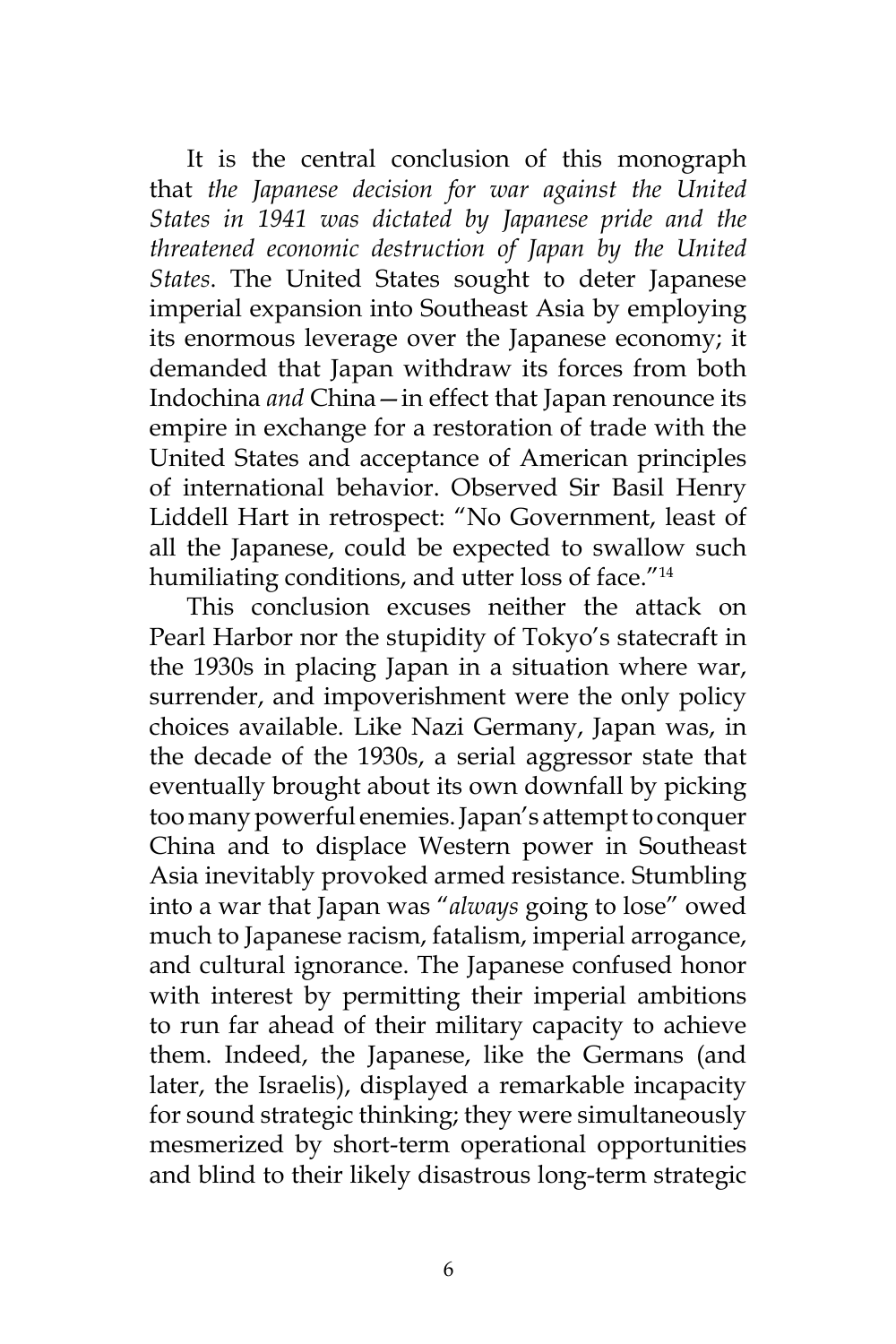consequences. How else could Tokyo consider war with the United States *and* the Soviet Union *in addition to* a debilitating 4-year war it did not know how to win in China?

Nor does this monograph's thesis excuse the savagery of Japanese behavior in East Asia during the 1930s and 1940s or the unwillingness of postwar Japanese governments to acknowledge and atone for that behavior. The Japanese, unlike the Germans, have refused to come to terms with their past wars of conquest and their atrocious treatment of conquered populations, and the argument that the American atomic bombing of Hiroshima and Nagasaki absolves the Japanese of any moral responsibility for their own prior transgressions in East Asia is patently absurd. (In October 2008, the chief of staff of the Japanese air force was relieved of command for writing an essay in which he justified Japanese colonialism, denied that Japan had waged wars of aggression, and suggested that Roosevelt had lured the Japanese into attacking Pearl Harbor.<sup>15</sup> The incident was but the latest involving a misstatement of the history of Japan's behavior in East Asia in the 1930s and 1940s by a high-ranking Japanese official.)

All that said, however, it is necessary to observe that the United States was also guilty of grievous miscalculation in the Pacific in 1941. It takes at least two parties to transform a political dispute into war. Racism was hardly unique to the Japanese, and Americans were, if anything, even more culturally ignorant of Japan than the Japanese were of the United States. The conviction, widespread within the Roosevelt administration until the last months of 1941, that no sensible Japanese leader could rationally contemplate war with the United States, blinded key policymakers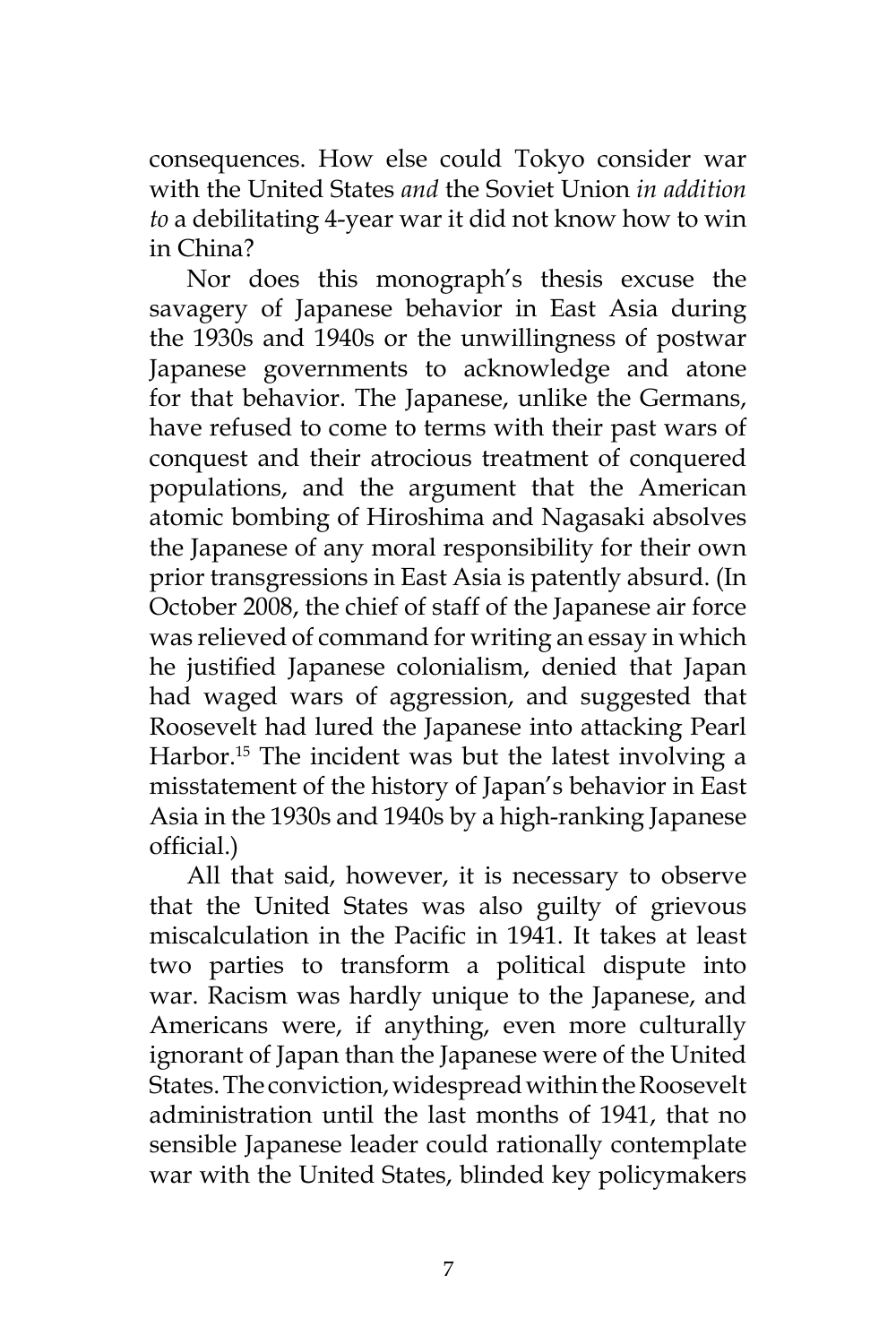to the likely consequences of such reckless decisions as the imposition of what amounted to a complete trade embargo of Japan in the summer of 1941. The embargo abruptly deprived Japan of 80 percent of its oil requirements, confronting Tokyo with the choice of either submitting to U.S. demands that it give up its empire in China and resume its economic dependency on the United States or, alternatively, advancing into resource-rich Southeast Asia and placing its expanded empire on an economically independent foundation. The embargo thus provoked rather than cowed Japan. David Kahn has observed that:

American racism and rationalism kept the United States from thinking that Japan would attack it. . . . Japan was not only more distant [than Germany]; since she had no more than half America's population and only one-ninth of America's industrial output, rationality seemed to preclude her attacking the United States. And disbelief in a Japanese attack was reinforced by belief in the superiority of the white race. Americans looked upon Japanese as bucktoothed, bespectacled little yellow men, forever photographing things with their omnipresent cameras so they could copy them. Such opinions were held not only by common bigots but by opinion makers as well.16

Indeed, more than a few administration decisionmakers, Stimson among them, suspected that Germany was behind the Pearl Harbor attack. Prange observed that "It was difficult for these men in Washington to accept the fact that a military operation so swift, so ruthless, so painfully successful—in a word, so blitzkrieg-in nature did not originate with Hitler."<sup>17</sup>

It was easy to dismiss the Japanese as a serious military challenge. Today, "we can easily forget how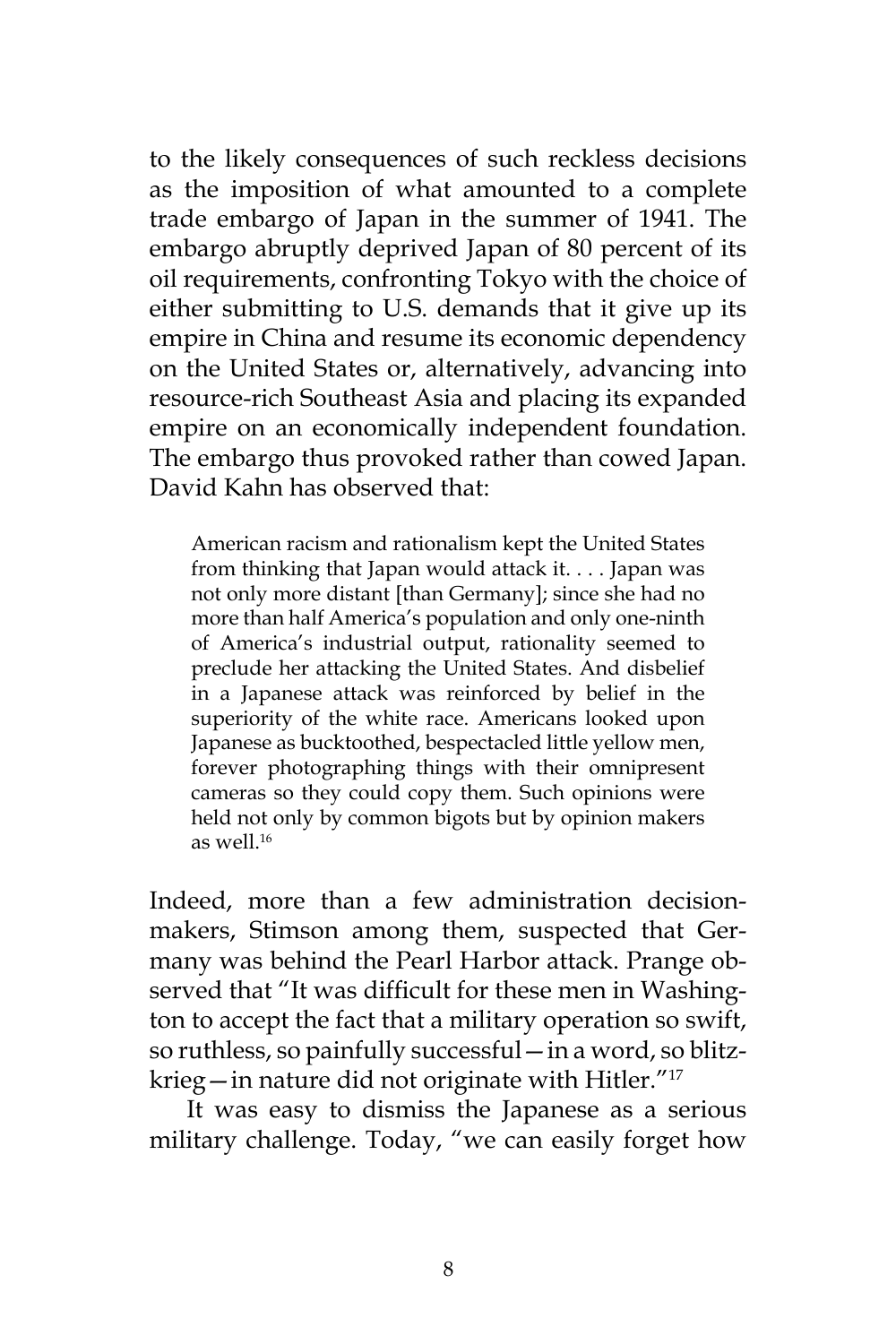little credibility Westerners assigned to the Japanese military in 1941," reminds Jean Edward Smith.

The army had been bogged down in China for four years; Zhukov had made quick work of the garrison in Manchukuo; and the Japanese Navy had not been engaged in battle on the high seas since 1905. "The Japs," as FDR called them, might prevail in Southeast Asia, but they were scarcely seen as a threat to American forces in the Pacific, certainly not to Pearl Harbor, which both the Army and the Navy believed to be impregnable.<sup>18</sup>

Indeed, the crushing defeat of the Imperial Japanese Army (IJA) at Nomohan (Khalkin-Gol) by Soviet armor and artillery in August 1939 revealed the relative technological primitiveness and operational inflexibility of the IJA as well as the comparative weakness of Japan's industrial base.<sup>19</sup> In the years before the war, recounts Gordon Prange, "Americans assured one another that Japan was virtually bankrupt, short of raw materials, and hopelessly bogged down in China. It lagged 100 years behind the times, and in case of a major conflict, its wheel-barrow economy would shatter like a teacup hurled against a brick wall."<sup>20</sup>

The issue of "rationality" is a false one. Cultures as disparate as those of the United States and Japan in the 1930s defy a common standard of rationality. Rationality lies in the eyes of the beholder, and "rational" leaders can make horribly mistaken decisions. American examples include the Truman administration's decision to cross the 38th Parallel in Korea in 1950, which witlessly provoked an unnecessary war with China; the Johnson administration's decision to commit U.S. ground combat forces to South Vietnam's defense in 1965; and the George W. Bush administration's decision to invade Iraq in 2003.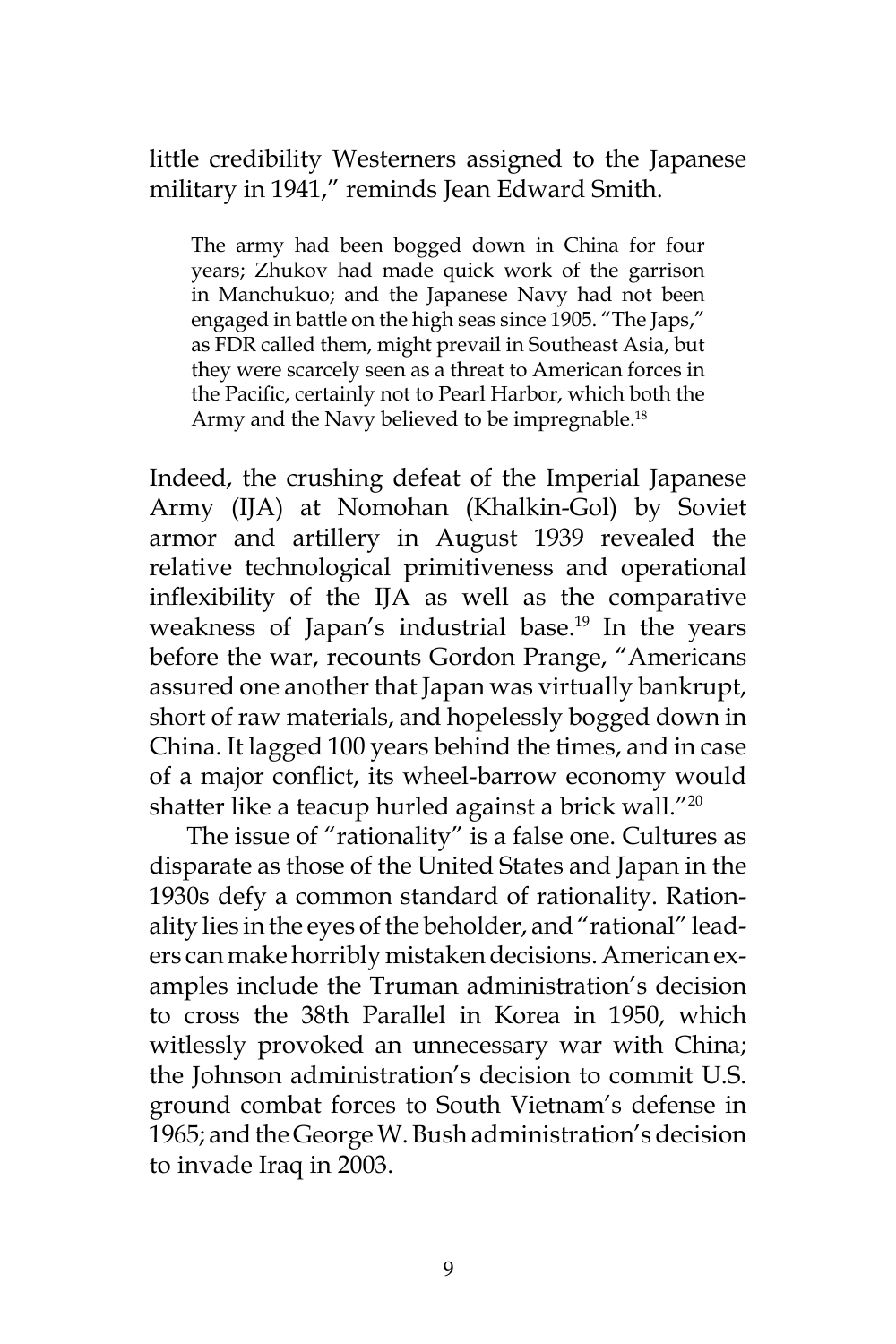Was Churchill's decision to fight on after Dunkirk rational? In May-June 1940 Britain had no means of effectively challenging Hitler's domination of Europe. London had no remaining continental allies (the Soviet Union was Hitler's ally from 1939 to 1941), and the isolationist United States might as well have been on another planet. Britain's only hope of survival, and it was just that—hope—lay in American and Soviet entry into the war, which in turn depended on the chance of profound strategic miscalculations by Germany and Japan. That such miscalculations were forthcoming in Hitler's invasion of the Soviet Union in June 1941 and Japan's attack on the United States in December was, for Churchill, sheer luck. Absent those monumental blunders, Britain would have been finished as a European power and perhaps eventually destroyed by Germany. A "realist" prime minister in May-June 1940 might have explored the possibility of a negotiated departure of Britain from the war by formally accepting German hegemony on the continent (including British evacuation of Gibraltar) in exchange for Hitler's guarantee of the British empire's integrity. Indeed, some members of Churchill's cabinet—notably Lord Halifax—are known to have favored exploration of a possible settlement via an approach to Mussolini.<sup>21</sup> Fighting on without allies would have been heroic but futile (one is reminded of Japan's doomed struggle from Okinawa to Nagasaki). Sooner or later, the weight of Germany's military might, reinforced by its conquests in Europe (and continued massive deliveries of grain and other strategically critical raw materials from the Soviet Union), would have proved decisive.

Japan's decision for war was made after months of agonizing internal debate by leaders who recognized America's vast industrial superiority and who, in the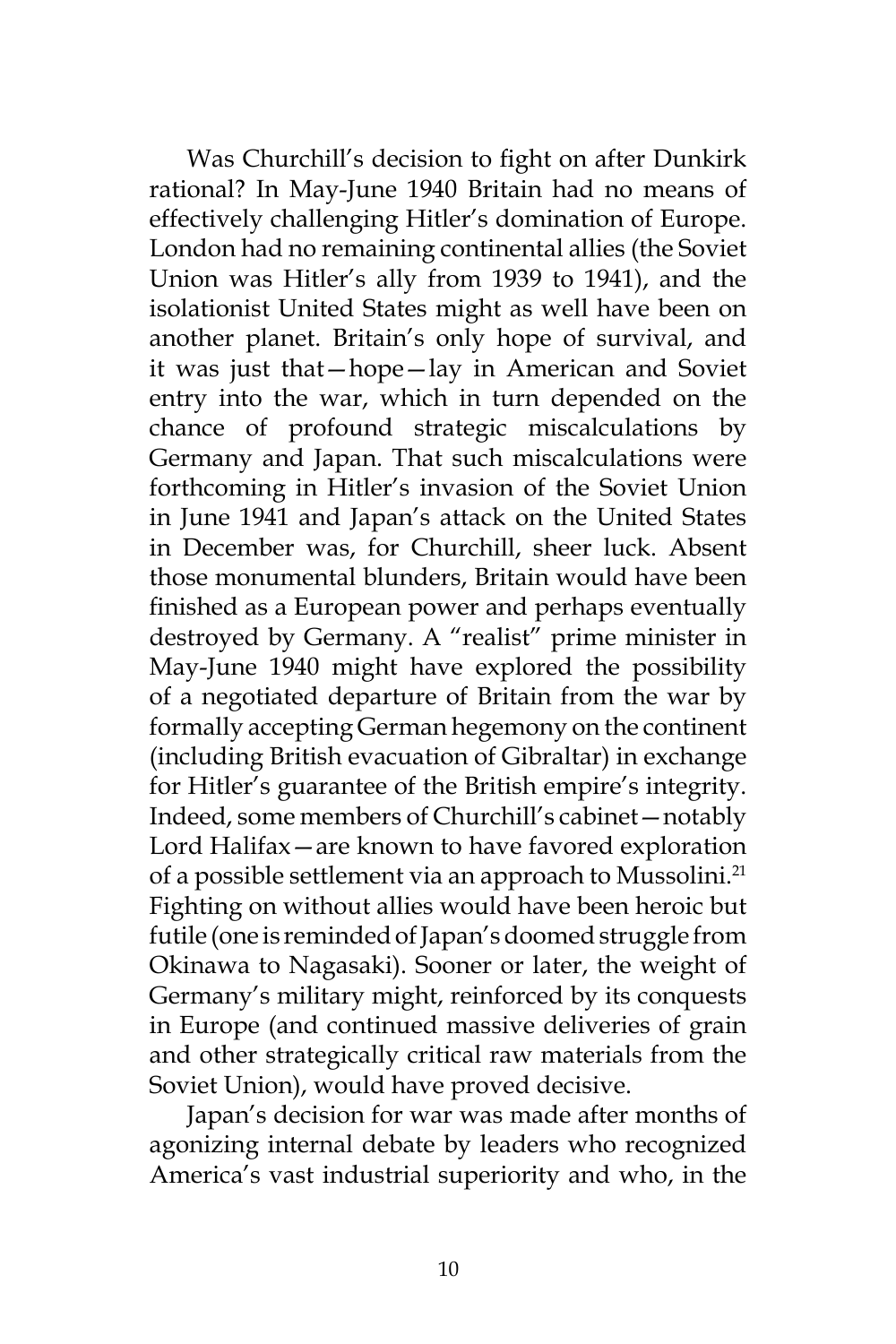more sober moments, suffered few illusions about Japan's chances in a protracted war against America. Japan's leaders did not want war with the United States, but by the fall of 1941 few saw any acceptable alternative to war. They believed that Japan's invasion of British- and Dutch-controlled Southeast Asia would mean war with the United States, and they resigned themselves to it. Nor did the United States want war with Japan. The Roosevelt administration was committed to stopping Hitler in Europe; engaged in an undeclared shooting war with Nazi submarines in the North Atlantic; and wedded to a "Germany-first" strategy in the event of war with all the Axis powers. The last thing Roosevelt wanted was a war in the Pacific. The administration was unwilling to go to war over China and mistakenly believed that it could deter or retard a Japanese advance into Southeast Asia via the retention of powerful naval forces in Hawaii, the imposition economic sanctions, and the deployment of long-range bombers to the Philippines. It presumed realism and rationality on the part of the Japanese and failed to understand that sanctions it imposed upon Japan in the summer of 1941 were tantamount to an act of war. Jonathan Utley observes:

No one during the fall of 1941 wanted war with Japan. [The] Navy preferred to concentrate on the Atlantic. [The] Army said it needed a few more months before it would be ready in the Philippines. [Secretary of State Cordell] Hull had made the search for peace his primary concern for months. Roosevelt could see nothing to be gained by a war with Japan. Hawks such as Acheson, [Interior Secretary Harold] Ickes, and [Treasury Secretary Henry] Morgenthau argued that their strong policies would avoid war, not provoke one.<sup>22</sup>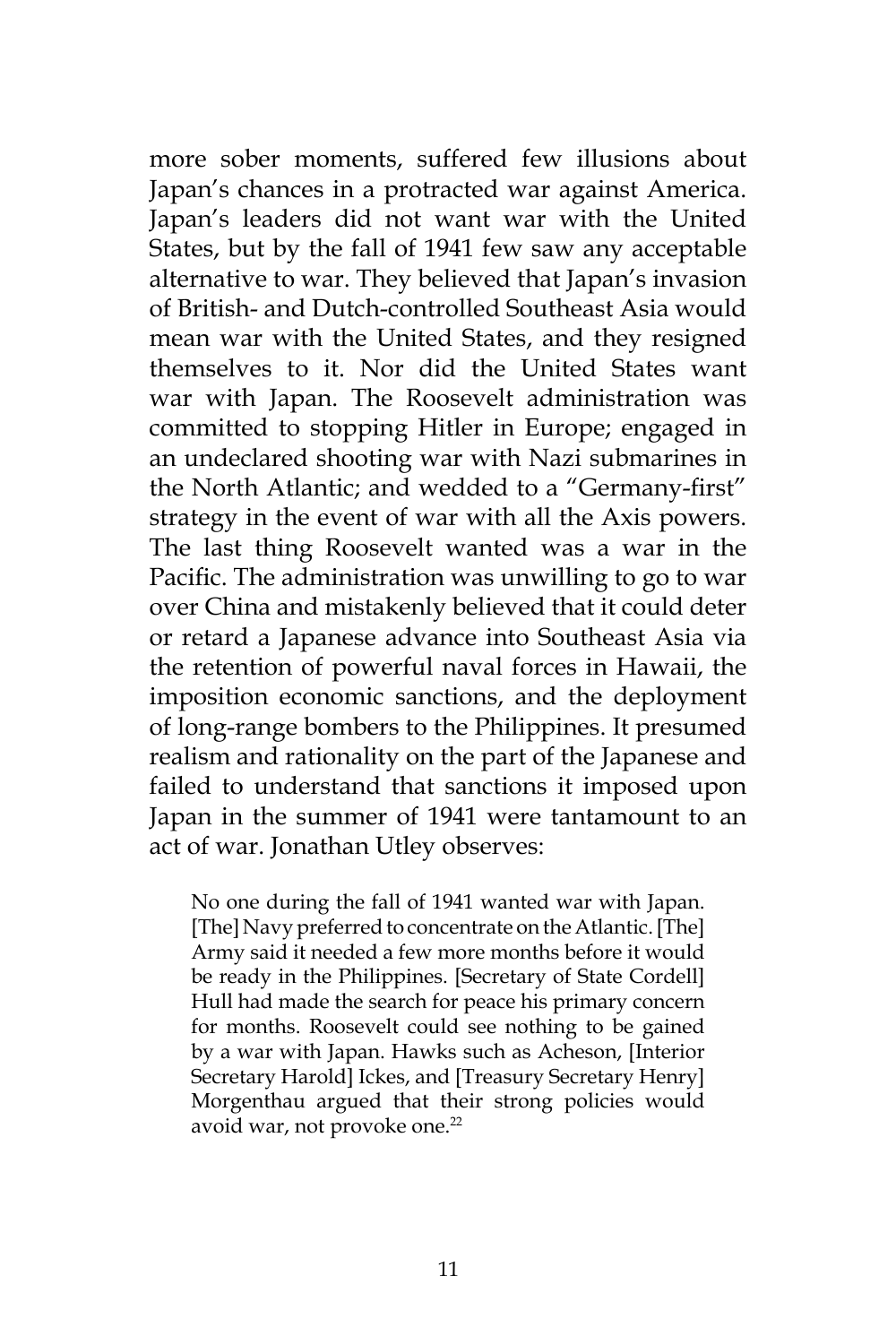Prange convincingly argued that "No one who has examined the great mass of historical evidence on Pearl Harbor can doubt that the United States wanted to maintain peace with Japan for as long as possible" because it "wished to remain free to assist Great Britain and defeat Hitler."23

## **Japanese Aggression and U.S. Policy Responses, 1937-41.**

The Japanese decision for war against the United States was the product of Japanese fatalism, racial arrogance, cultural incomprehension, and strategic miscalculation. The decision followed (1) four years of stalemated Japanese aggression in China, (2) Tokyo's proclamation in August 1940 of a "Greater East Asian Co-Prosperity Sphere" that encompassed Southeast Asia as well as China, Manchuria, and Korea, and (3) Japan's entry into a military alliance—the Tripartite Pact of September 1940—with Nazi Germany and Fascist Italy. Having annexed Korea in 1910 and seized Manchuria in 1931, Japan invaded China in 1937. By the beginning of 1941, Japan had conquered much of north and central China, seized all of China's major ports as well as Hainan Island and the Spratly Islands in the South China Sea, and established a military presence in northern French Indochina. Japan was poised to invade resource-rich Southeast Asia, which Japanese propagandists had long and loudly proclaimed was rightfully within Japan's sphere of influence, notwithstanding the fact that almost all of Southeast Asia lay under British, Dutch, French, and American colonial rule.

The United States had never recognized Japan's Manchurian puppet state of Manchukuo and opposed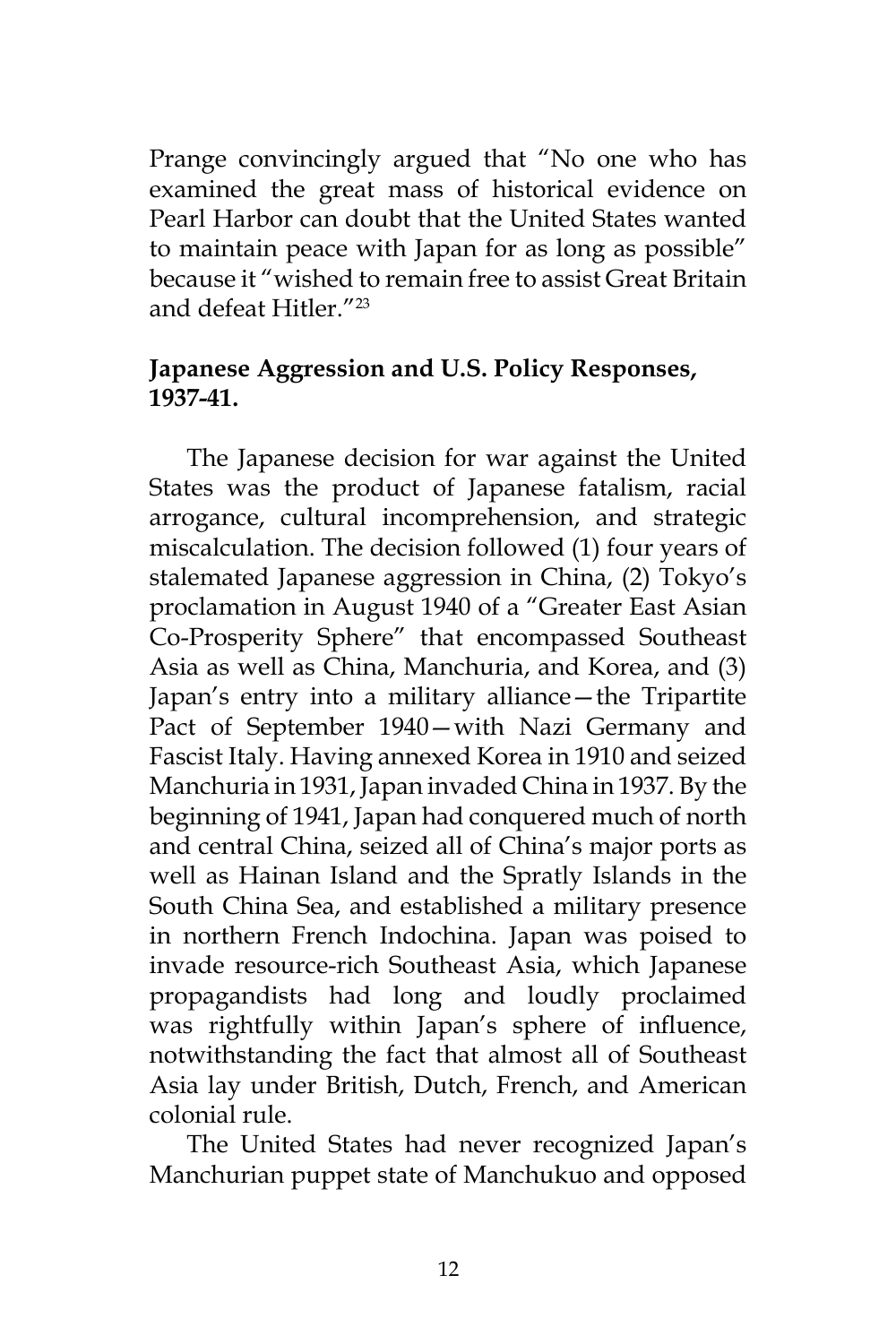Japan's war in China. The United States recognized Chiang Kai-shek's Kuomintang as the legitimate government of China and provided it financial and later military assistance. The Roosevelt administration also rightly regarded the Tripartite Pact as directed against the United States. Japan's alliance with Hitler, which was clearly intended to deter the United States from going to war with Germany or Japan by raising the specter of a two-ocean war, $24$  transformed Japan from regional threat into a potential extension of Hitler's agenda of aggression, especially with respect to the Soviet Union after the Nazi invasion of June 22, 1941. "No other action could so directly or effectively have seemed to bear out the contention of the hardline faction in Washington that Japan's southward drive was part of a vast Axis plan for world conquest that would eventually reach America unless she acted immediately to stop it," observes Sachiko Murakami.<sup>25</sup> Roosevelt viewed the Soviet Union as an indispensable belligerent against Hitler and took the threat of a Japanese invasion of Siberia from Manchuria quite seriously; there is even evidence that he deliberately stiffened U.S. policy toward Japan in the wake of Germany's invasion of Russia for the purpose of encouraging the Japanese to look south rather than north.26 "The great question for world leaders in the first half of 1941 was whether Hitler would attack the Soviet Union, and the great question in the latter half was whether he would succeed," observes Waldo Heinrichs. "The German-Soviet conflict had a direct bearing on Japanese-American relations."<sup>27</sup>

But the Roosevelt administration also regarded a Japanese invasion of Southeast Asia, especially the oil-rich Dutch East Indies and tin- and rubber-rich British Malaya, as strategically unacceptable. Control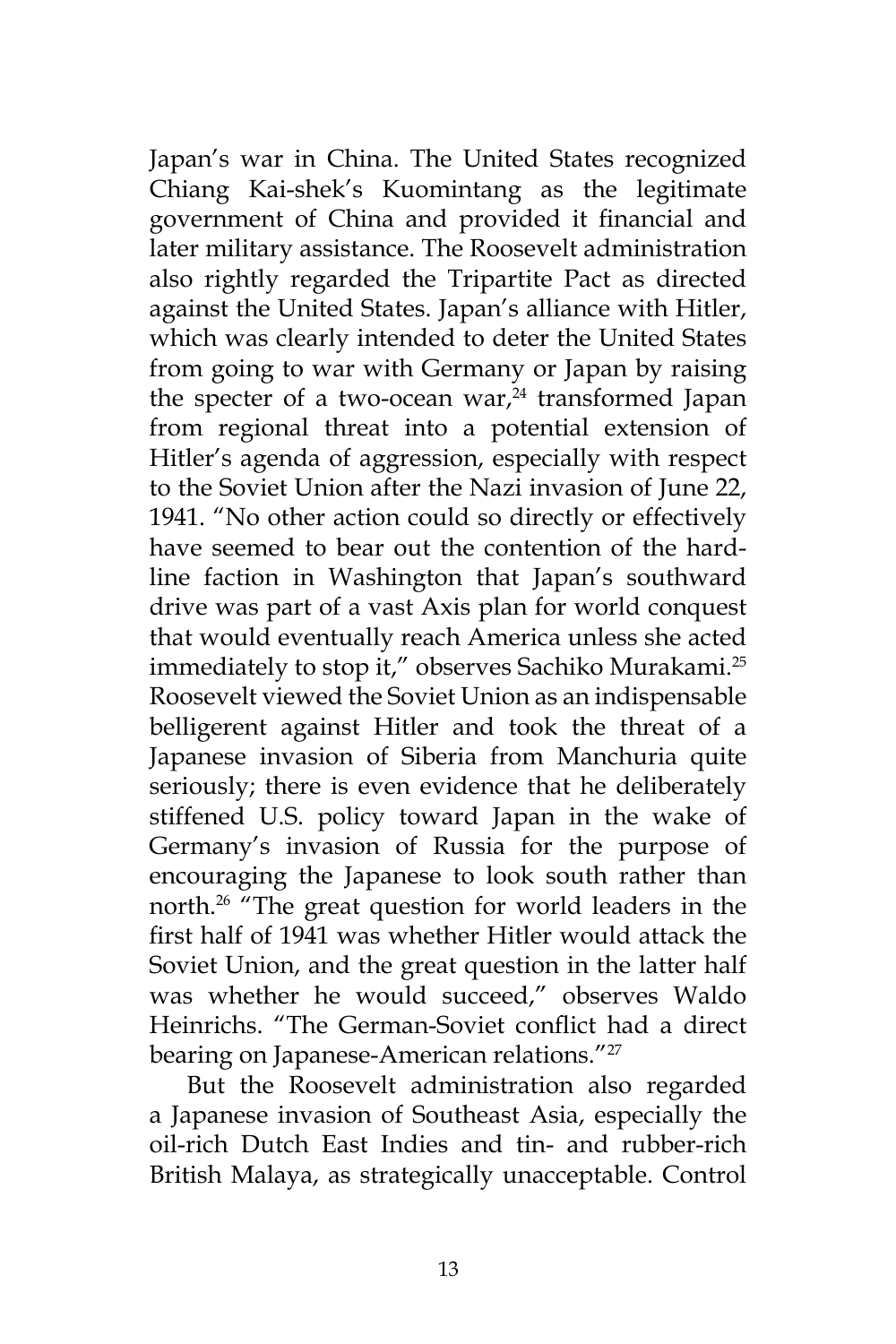of Southeast Asia would not only weaken the British Empire and threaten India, Australia, and New Zealand; it would also afford Japan access to oil and other critical raw materials that would reduce its economic dependence on the United States. The administration, contends Jonathan Marshall, was wedded to the "fundamental proposition that the United States and Britain could not afford to lose the raw material wealth and the sea lanes of Southeast Asia" even if it meant war.<sup>28</sup> Though the administration was never prepared to go to war over China, it regarded an extension of Japan's empire into Southeast Asia as unacceptable. Thus Japan provoked a strong American response when Japanese forces occupied *southern* French Indochina in July 1941 as an obvious preliminary to further southward military moves. (In 1940 the United States had cracked Japan's most secret diplomatic code known as PURPLE—and was therefore privy to key foreign ministry traffic regarding Japan's intentions.)

The United States was prepared to declare economic war on Japan as a means of deterring—or at least delaying—a Japanese advance into Southeast Asia, and that is exactly what the Roosevelt administration did in July 1941. Roosevelt did not envisage an abrupt shut down of all U.S. trade with Japan when he signed the order freezing Japanese assets in the United States on July 26. As Roosevelt told Secretary of the Interior Harold Ickes, he intended to use the order's requirement that the Japanese obtain export licenses to release frozen dollars for purchase of any further U.S. products as a "noose around Japan's neck" which he would "give it a jerk now and then."29 The aim of the asset freeze, at least in Roosevelt's mind, "was to avoid provoking Japan while bringing more and more pressure to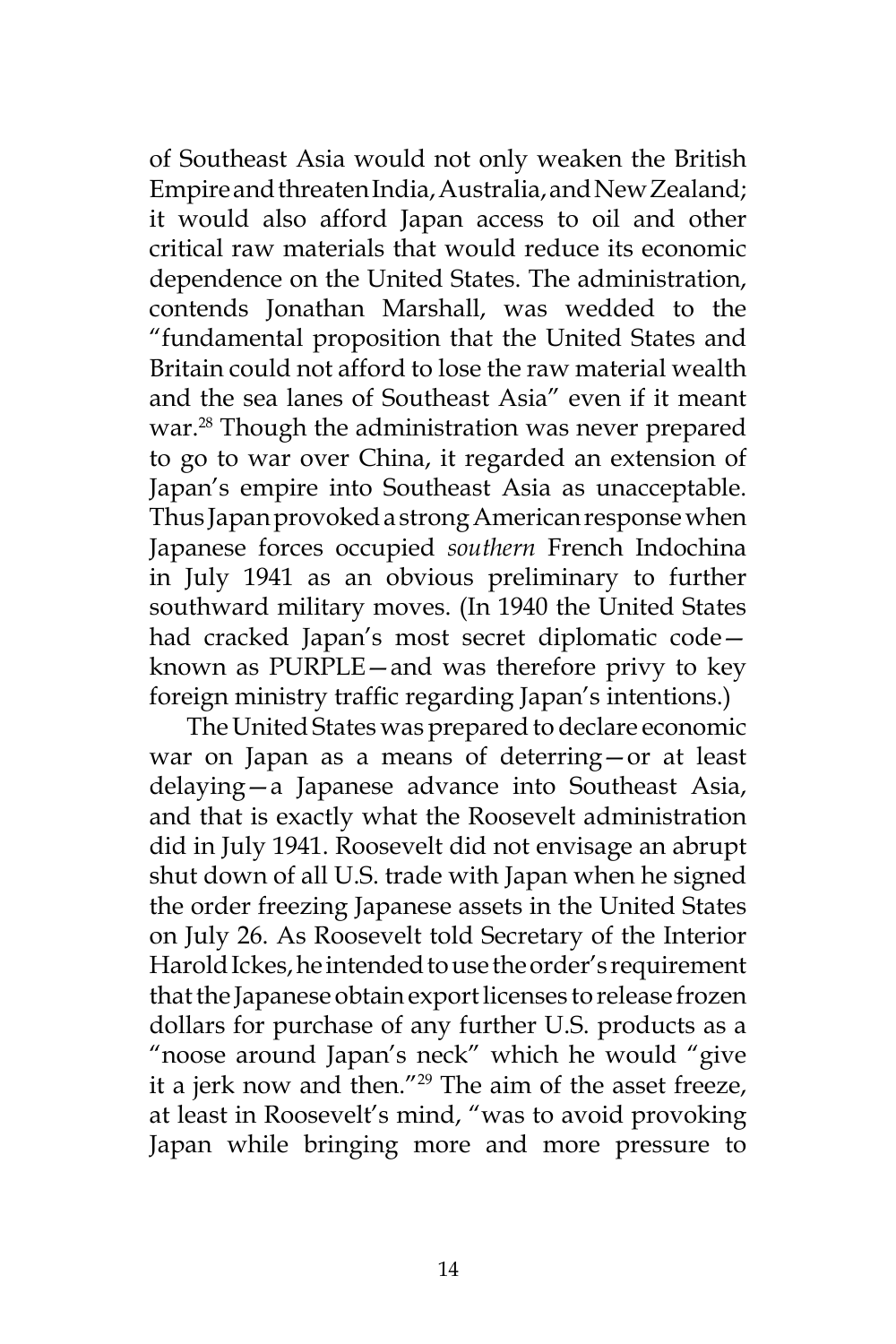bear, not only to impede Japan's war production, but also to haunt it with the constant threat that more severe measures might be applied."<sup>30</sup> Thus Roosevelt intended that oil shipments to Japan continue, albeit in reduced quantities, because he believed that a complete embargo could provoke a Japanese attack on the Dutch East Indies.31 The Roosevelt administration was well aware that Japan imported 90 percent of its oil, of which 75-80 percent was from the United States (which in 1940 accounted for an astounding 63 percent of the world's output of petroleum). Roosevelt also knew that the Dutch East Indies, which produced 3 percent of the world's output, was the only other convenient oil producer that could meet Japan's import needs.<sup>32</sup>

The freeze order was the culmination of a program of sanctioning Japan for its aggression in China that began in January 1940 with the U.S. withdrawal from its 1911 commercial treaty with Japan (notice of abrogation was given in July 1939). Sanctioning escalated in July 1940 with the passage of the National Defense Act, which granted the administration authority to ban or restrict the export of items declared vital to national defense. On July 25 Roosevelt announced a ban on Japanese acquisition of U.S. high-octane aviation gasoline, certain grades of steel and scrap iron, and some lubricants. In September the White House imposed a ban on all scrap iron exports to Japan. Because the Japanese steel industry was highly dependent on imported scrap iron from the United States, the ban compelled Japan to draw down its stockpiles and operate its steel industry well below capacity; indeed, the ban blocked any significant expansion of Japanese steel production during the war.<sup>33</sup> In December the embargo was expanded to include iron ore, steel, and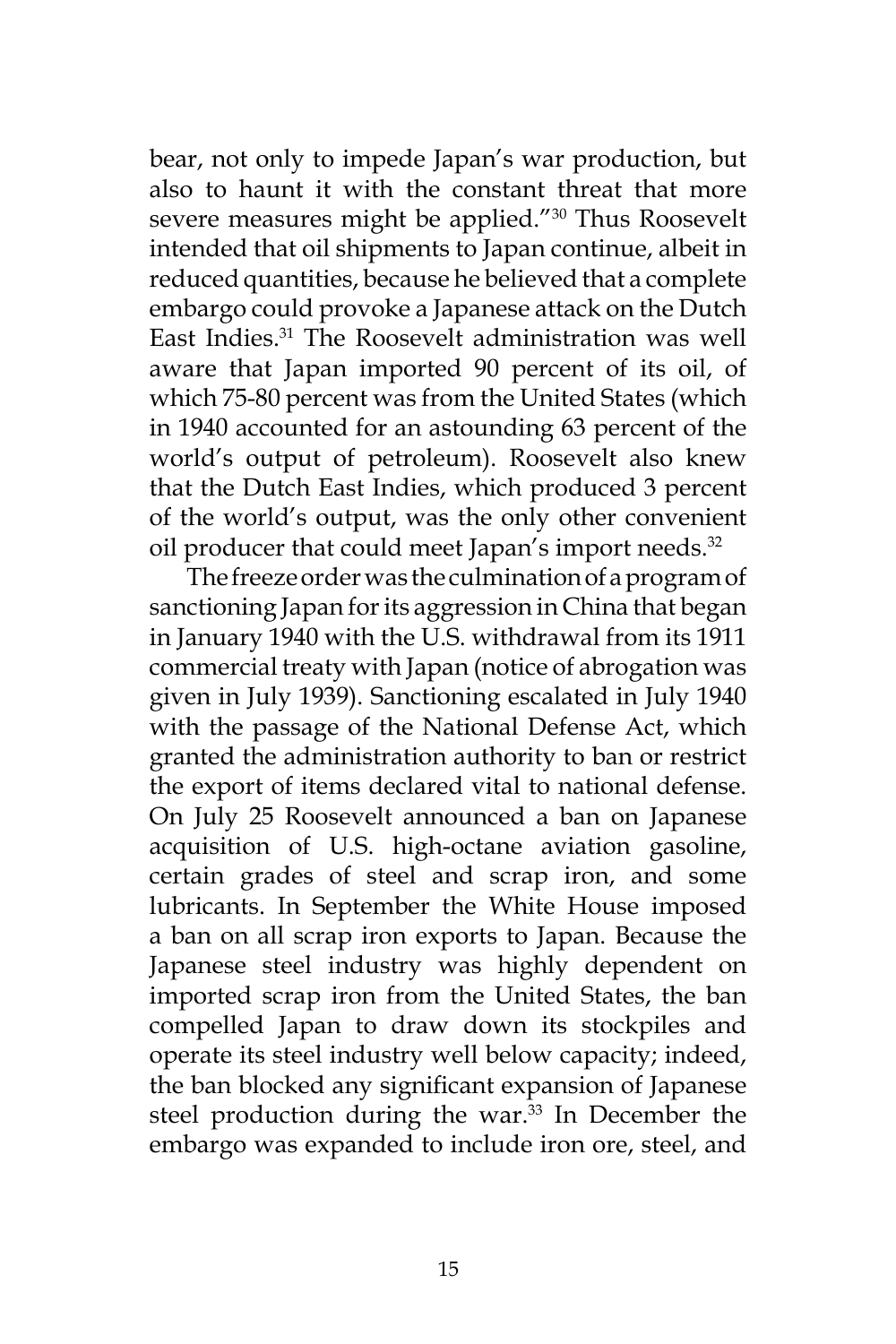steel products, and the following month expanded to include copper (of which the United States supplied 80 percent of Japan's requirements), brass, bronze, zinc, nickel, and potash. "Almost every week thereafter other items were added to the list, each of which was much needed for Japanese industrial production."34 Thus by July 1941, the United States was already severely punishing Japan for its continued aggression in China and adherence to the Tripartite Pact.

By early 1941 the United States had in place an imposing number of embargoes on the shipment of materials to Japan, nearly all of them had been justified, and most of them correctly justified, as measures necessary for the American rearmament effort. But for this very reason they had a substantial impact on Japan's own war economy. Tokyo's only source of materials crucial for war—scrap iron, steel, machine tools, ferroalloys, aluminum—was, excepting a trickle of supplies from Germany that came over the transSiberian railroad, the United States.<sup>35</sup>

But, as Roosevelt understood, it was Japan's oil dependency on the United States, a dependency, ironically, that had deepened with Japan's expanding military operations in China, that constituted the real hangman's noose around Japan's neck. Moreover, by the summer of 1941 it had become politically difficult for the Roosevelt administration to justify the continued shipment of a commodity on which the Japanese war machine was so dependent. American public opinion was increasingly outraged, as were key members of Roosevelt's cabinet, including Secretary of the Interior Ickes, Secretary of the Treasury Morgenthau, Secretary of the Navy Frank Knox, and Secretary of War Henry Stimson, who believed that the continued shipment of oil to Japan was a national disgrace.<sup>36</sup> (Ickes favored a preventive war against Japan.<sup>37</sup>) Thus for State and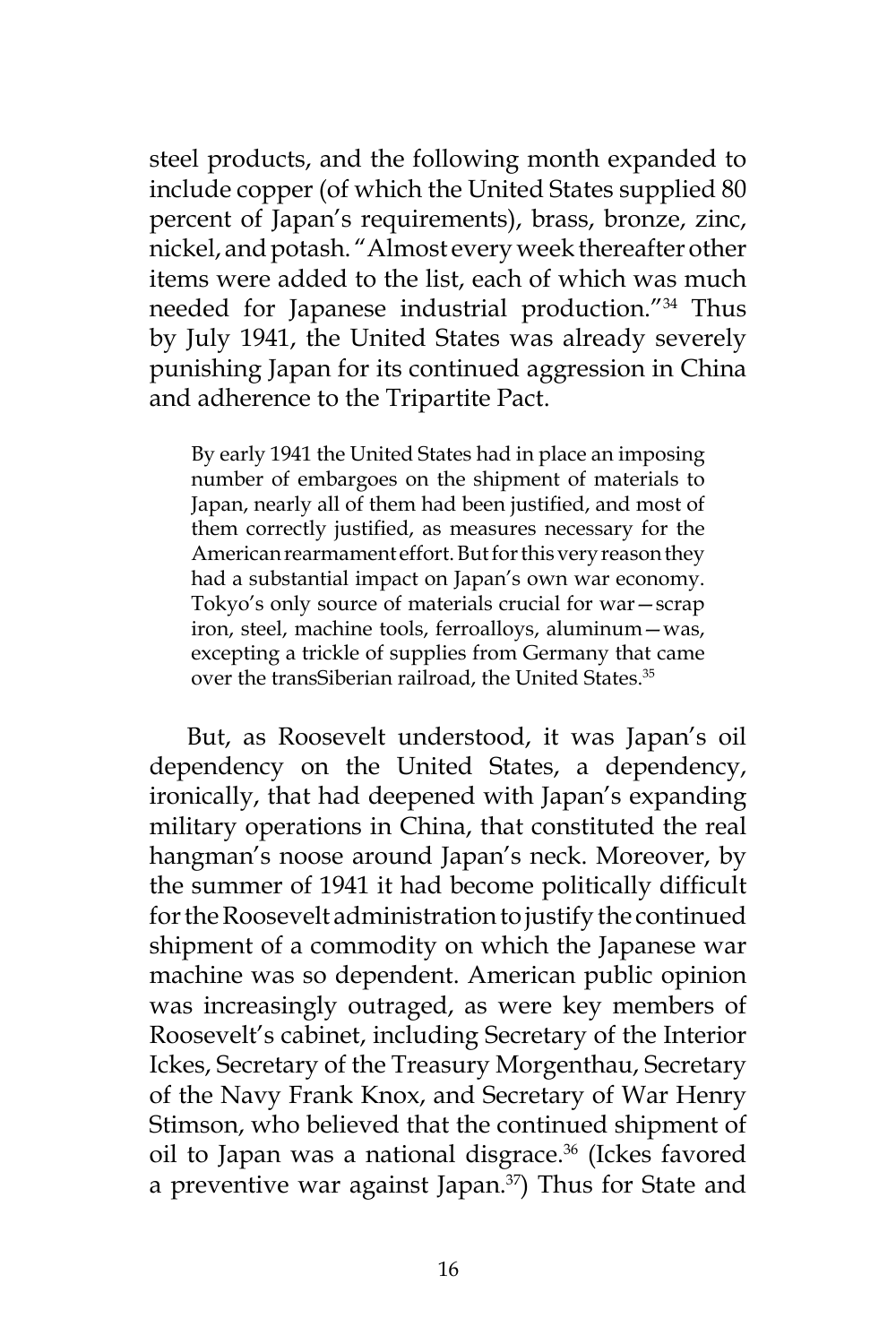Treasury department hardliners "who saw Japan as the enemy and economic sanctions as the effective weapon at hand," a limited oil embargo was a halfmeasure inviting bureaucratic sabotage.<sup>38</sup> Led by State Department hawks Acheson and Stanley Hornbeck, head of State's Far Eastern Division, they believed that Japan was a paper tiger that would collapse in response to strong U.S. pressure, and they sought to threaten Japan's economic ruin by converting the freeze order into a complete suspension of trade (including oil) through their control of the complicated procedures that compelled Japanese importers to obtain export licenses from the State Department as well as exchange permits (to release frozen funds) from the Treasury Department.39 Both Acheson and Morgenthau had favored punitive sanctions for years and took advantage of the freeze order to deny all Japanese requests for licenses and exchange permits.<sup>40</sup>

The result, in conjunction with the seizure of Japanese assets by Great Britain and the Netherlands, was a complete suspension of Japanese economic access to the United States and the destruction of between 50 and 75 percent of Japan's foreign trade.<sup>41</sup> In early November 1941, Joseph Grew, the U.S. ambassador to Japan, cabled Secretary of State Hull that "the greater part of Japanese commerce has been lost, Japanese industrial production has been drastically curtailed, and Japan's national resources have been depleted." Grew went on to warn of "an all-out, do-or-die attempt, actually risking national hara kiri, to make Japan impervious to economic embargoes abroad rather than to yield to foreign pressure."42 Even in retrospect, Acheson, for his part, claimed that the embargo's aim was "to limit Japanese military action in East and Southeast Asia," and that though the "danger of provoking Japan to seize . . . the Dutch East Indies . . . or move against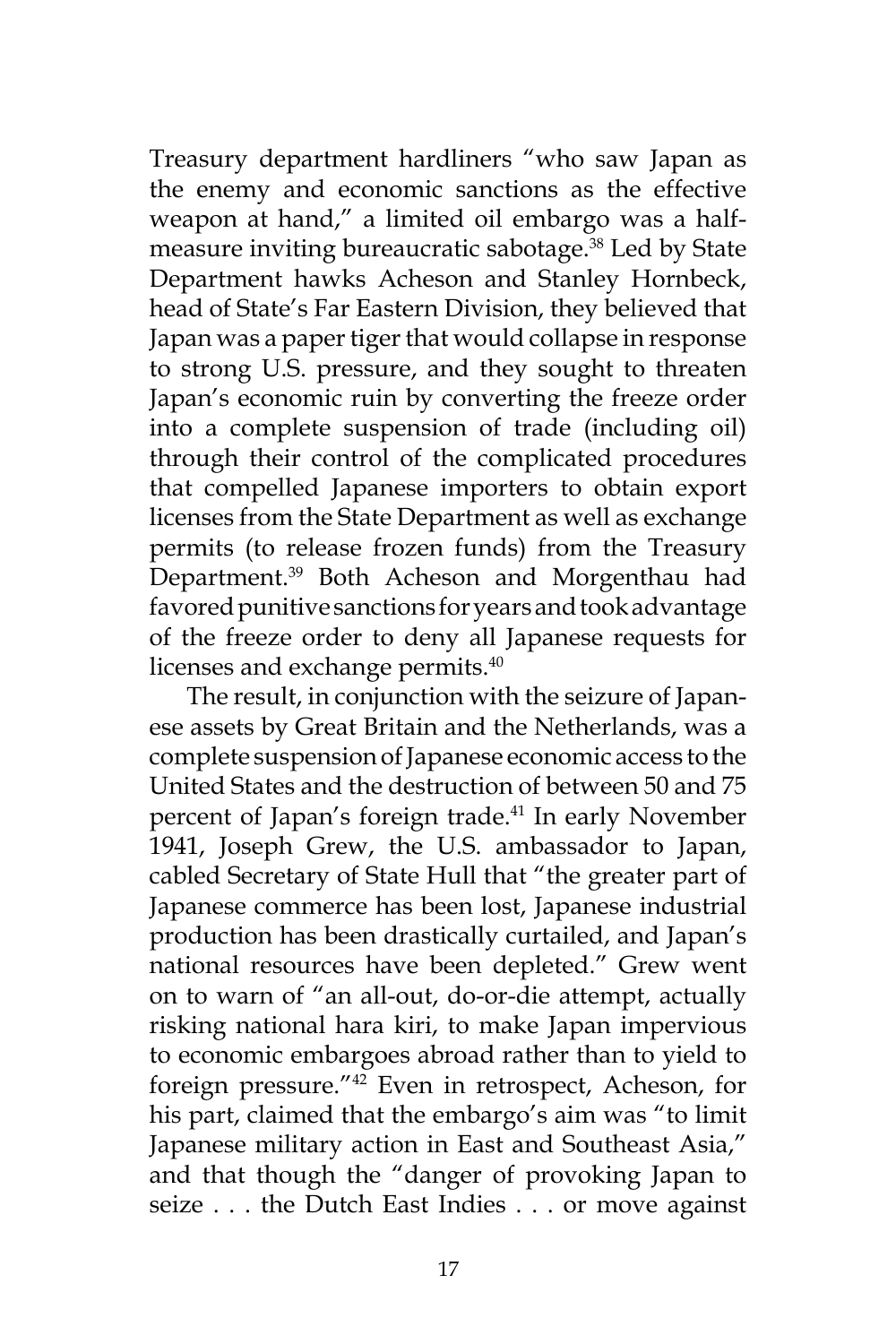us" was recognized, the feeling was that "no rational Japanese could believe that an attack on us could result in anything but disaster for his country. Of course, no one even dimly foresaw the initial success of [the Japanese] attack [on Pearl Harbor]."<sup>43</sup>

Roosevelt was much less confident. Neither he nor U.S. Army Chief of Staff George Marshall nor U.S. Chief of Naval Operations Harold "Betty" Stark wanted to force a showdown with Japan. All three men were preoccupied with the war in Europe and regarded Nazi Germany as a far greater threat to U.S. security than Imperial Japan. Marshall, Stark, and other senior U.S. military leaders favored restraint in the Pacific,<sup>44</sup> whereas Roosevelt wanted the bargaining leverage of a limited embargo because he believed that an abrupt shut down of U.S. trade with Japan would likely provoke a Japanese advance into Southeast Asia, which would probably mean war. As early as October 1940 Roosevelt told Hull and Under-Secretary of State Sumner Welles that an oil shut-off would force Japan to attack the Dutch East Indies, a judgment he repeated to a White House audience just 2 days after ordering the freeze of Japanese assets.45 Yet upon discovering, after his return from the Placentia Bay conference with Winston Churchill in August, that all oil exports to Japan had, in fact, been suspended, Roosevelt declined to reverse the decision. The reasons remain unclear. Perhaps he believed that a reversal would look like a retreat, or perhaps he had come to regard a Japanese advance into Southeast Asia as inevitable. If war was now a certainty, then a complete embargo would weaken Japan's capacity to wage war.<sup>46</sup> Roosevelt was also pursuing a highly-interventionist policy in Europe for which he needed the support of Stimson, Morgenthau, Ickes, and other anti-Japanese hardliners;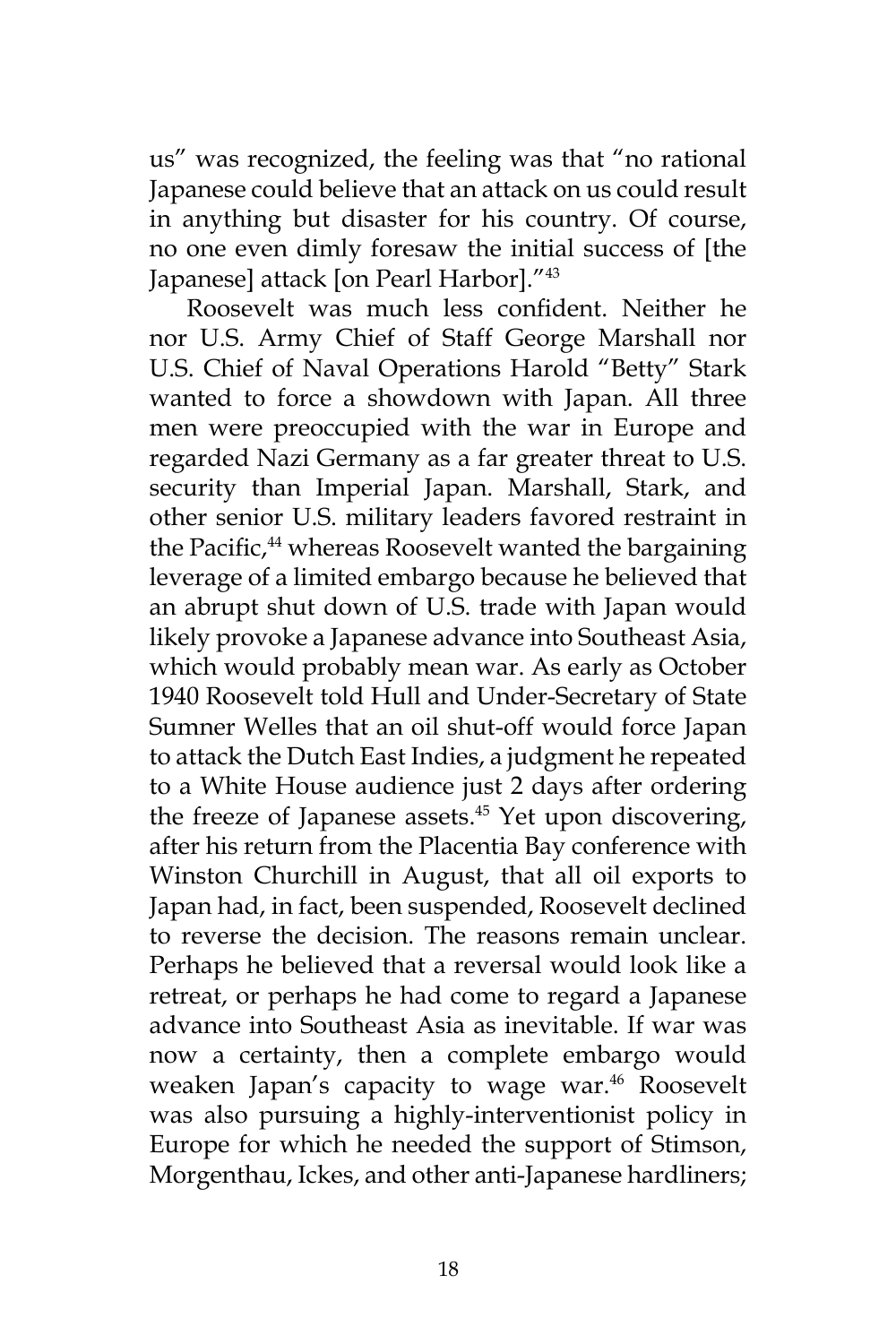he may have felt that he risked alienating the hardliners by continued lack of decisive intervention against Japan.<sup>47</sup>

The culmination of U.S. economic warfare against Japan by late summer of 1941 confronted Tokyo with essentially two choices: seizure of Southeast Asia, or submission to the United States. Economic destitution and attendant military paralysis would soon become a reality if Japan did nothing. The embargo was already beginning to strangle Japanese industry, and Japan's stockpiled oil amounted to no more than 18- 24 months of normal consumption—and substantially less should Japan mount major military operations in Southeast Asia.48 As National Planning Board Director Teiichi Suzuki declared before an Imperial audience on September 6, 1941:

At this stage our national power with respect to physical resources has come to depend entirely upon the productive capacity of the Empire itself, upon that of Manchuria, China, Indochina . . . and upon vital materials stockpiled so far. Therefore, as a result of the present overall economic blockade imposed by Great Britain and the United States, our Empire's national power is declining day by day. Our liquid fuel stockpile, which is the most important, will reach bottom by June or July of next year, even if we impose strict wartime control on civilian demand. Accordingly, I believe it is vitally important for the survival of our Empire that we make up our minds to establish and stabilize a firm economic base.49

Two months later, at another conference of Japanese leaders, Prime Minister Hideki Tojo warned that "Two years from now we will have no petroleum for military use. Ships will stop moving . . . . We can talk about austerity and suffering, but can our people endure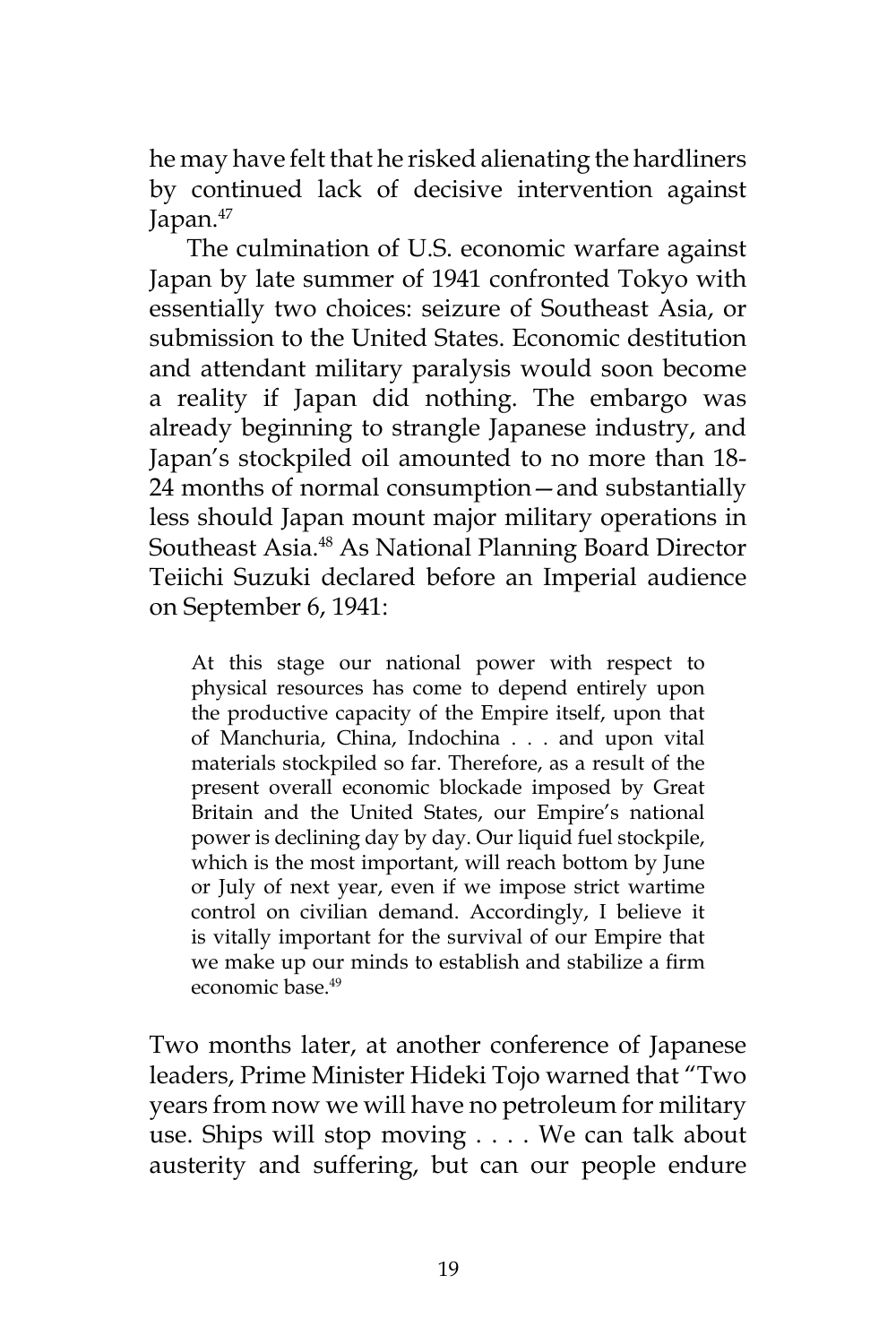such a life for a long time? . . . I fear that we would become a third-class nation after 2 or 3 years if we just sat tight."<sup>50</sup>

Yet the price the Americans demanded for lifting the embargo and restoring U.S.-Japanese trade to some semblance of normality was no more acceptable: abandonment of empire. The Roosevelt administration demanded that Japan not only terminate its membership in the Tripartite Alliance, but also withdraw its military forces from both China and Indochina, and by extension, the Japanese feared, Manchuria (after all, the United States had refused to recognize the Japanese puppet state of Manchukuo). Abandonment of China and Indochina would have compelled Japan to write off its hard-won gains on the Asian mainland since 1937 and drop any hope of becoming the dominant power in East Asia. For Japan, a major reason for establishing an empire in East Asia was to free itself of the very kind of humiliating economic dependency on the United States that the embargo represented. And what was to stop the Americans from coercing further territorial concessions from the Japanese, including withdrawal from Manchuria and even Korea and Formosa? Japan "could not accept any interim solution that left it dependent on American largesse" or any deal that left it in a position of "continued reliance on the whims of Washington. The possibility that the Americans might supply Japan with just enough oil, steel, and other materials to maintain a starveling existence was intolerable to any Japanese statesman."<sup>51</sup> Consider the assessment of Yoshimichi Hara, President of the Imperial Privy Council (composed of Japan's expremiers), on the eve of the Pearl Harbor attack:

If we were to give in, we would give up in one stroke not only our gains in the Sino-Japanese and Russo-Japanese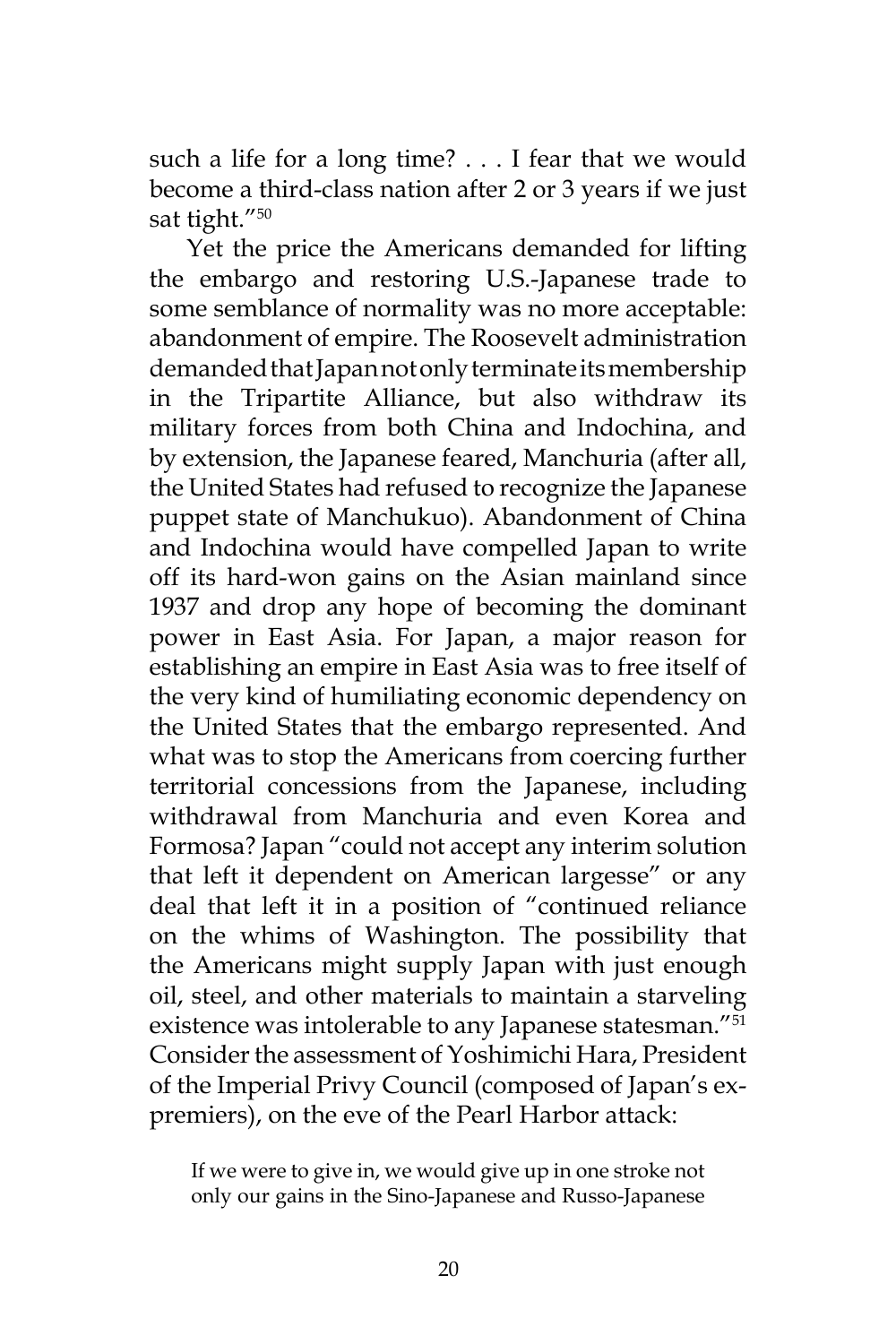wars, but also the benefits of the Manchurian Incident. This we cannot do. We are loathe to compel our people to suffer even greater hardships, on top of what they have endured during the four years since the China Incident. But it is clear that the existence of our country is being threatened, that the great achievements of the Emperor Meiji would all come to naught, and that there is nothing else we can do.52

The United States was, in effect, demanding that Japan renounce its status as an aspiring great power and consign itself to permanent strategic dependency on a hostile Washington. Such a choice would have been unacceptable to any great power. Japan's survival as a major industrial and military power was a stake far more compelling reasons for war than the United States later advanced for its disastrous wars of choice in Vietnam and Iraq. Would the United States ever have permitted a hostile power to wreck its foreign commerce and strangle its domestic economy without a resort to war?

If the United States had been faced with a similar boycott which equally endangered its future, few Americans would have questioned the propriety of waging a major war to restore the prerequisites of American survival. . . . A body blow of this caliber could have driven multitudes beyond even caring about "winability." National selfrespect and even the quest for naked vengeance . . . would have reinforced necessity and swept aside any objections. If the United States would have launched a preemptive war under such circumstances, why is it so surprising that the Japanese did so?<sup>53</sup>

The American campaign of economic warfare culminating in the total embargo of U.S. trade with Japan in the late summer of 1941 made sense only as a defense measure—i.e., as a means of weakening Japan in anticipation of inevitable war. It could never have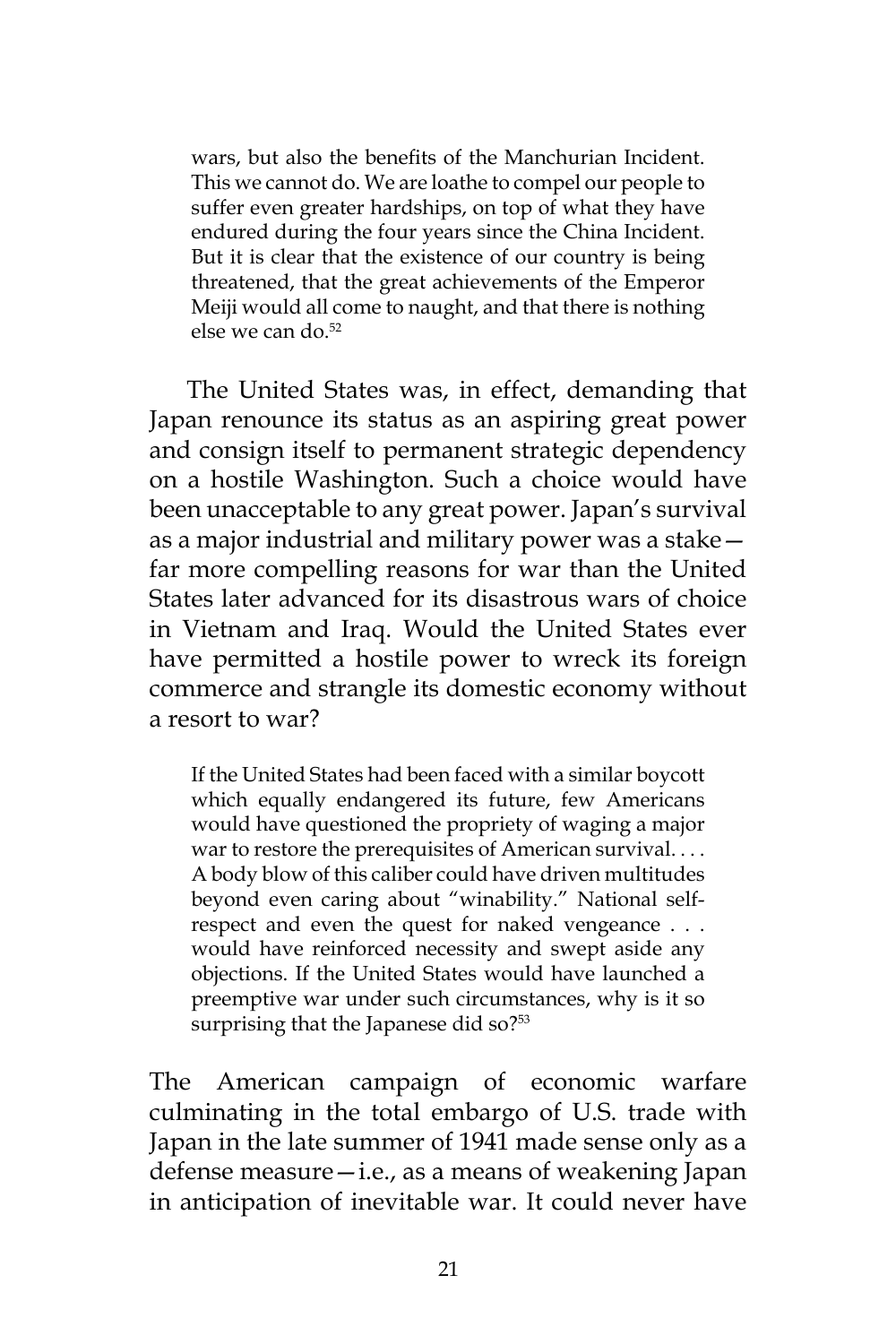succeeded as a deterrent to war because the Japanese, with considerable reason, regarded the embargo as an act of war mandating a response in kind.

Roberta Wohlstetter contended that, for Japan, "war with the United States was not chosen. The decision for war was rather forced by the desire to avoid the terrible alternative of losing status or abandoning [its] national objectives."54 The historian Akira Iriye has written of the oil embargo that it:

had a tremendous psychological impact upon the Japanese. The ambivalence and ambiguities in their perception of world events disappeared, replaced by a sense of clear-cut alternatives. Hitherto they had not confronted the stark choice between war and peace as an immediate prospect and had lived in a climate of uncertainty from day to day. Now, with the United States resorting to decisive measures, that phase passed. Any wishful thinking that America would tolerate the invasion of southern Indochina was dissipated; either Japan would stay in Southeast Asia at the risk of war with the Anglo-American countries or it would retreat to conciliate them. The military judged that it was too late for conciliation; Japan would now have to consider the likelihood of war, with the United States as its major adversary.55

Ian Kershaw contends that "For no faction of the Japanese elites could there be a retreat from the goals of a victorious settlement in China and successful expansion to establish . . . Japanese domination of the Far East." These objectives "had not just become an economic imperative. They reflected honour and national pride, the prestige and standing of a great power. The alternatives were seen as not just poverty, but defeat, humiliation, ignominy, and an end to great power status in permanent subordination to the United States."56 Indeed, better to die fighting than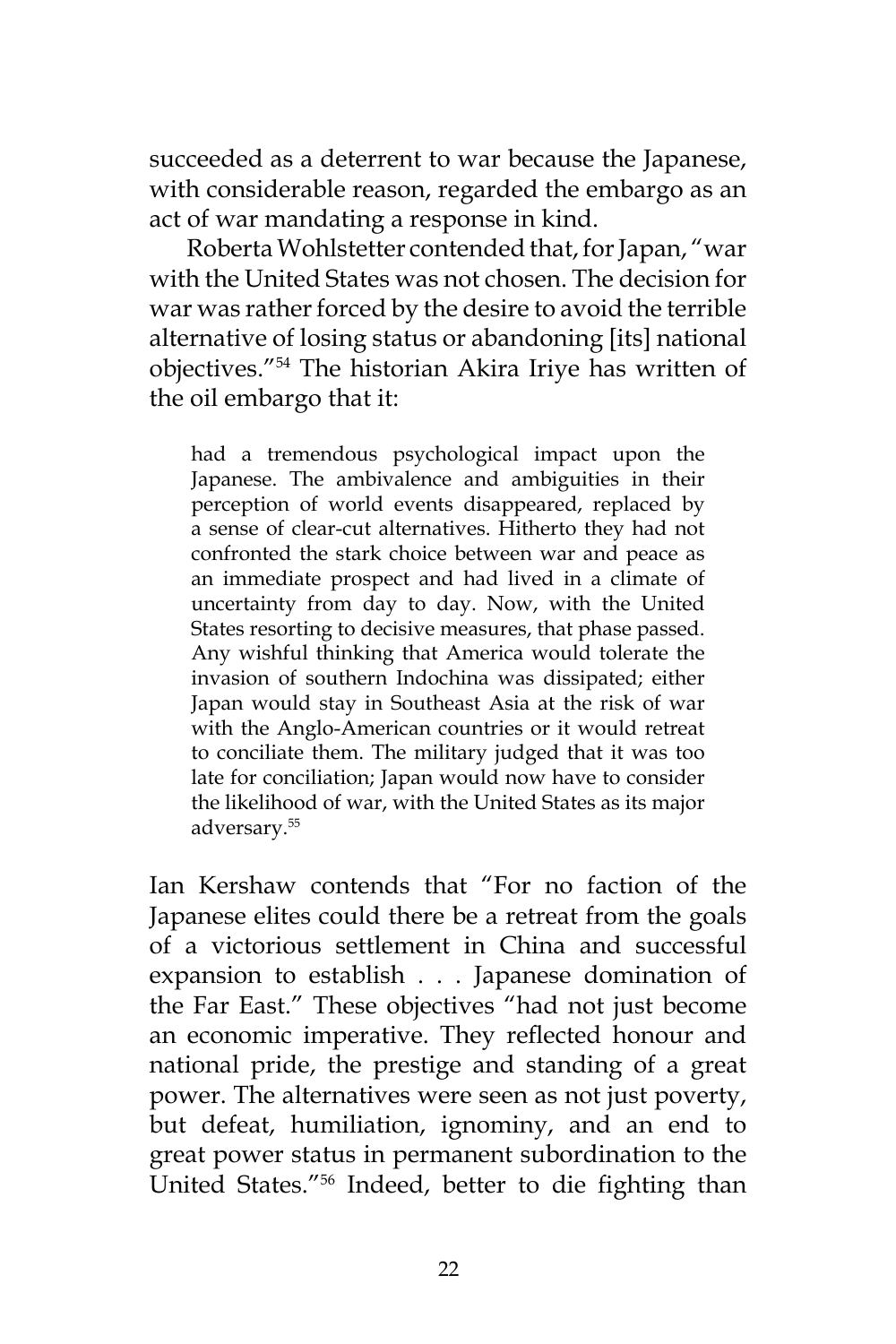to capitulate. "[S]ince Japan is unavoidably facing national ruin whether it decides to fight the United States or submit to its demands, it must by all means choose to fight," declared Admiral Osami Nagano, the Chief of Staff of the Imperial Japanese Navy (IJN), at an Imperial Conference in September 1941. "Japan would rather go down fighting than ignobly surrender without a struggle, because surrender would spell spiritual as well as physical ruin for the nation and its destiny."57

War—even a lost war—was clearly preferable to humiliation and starvation. Seizure of the Dutch East Indies and British possessions in Southeast Asia (Malaya, Singapore, Sarawak, Brunei, and British North Borneo) offered Japan the only alternative to oil and other resource dependence on the United States. It also meant certain war with Great Britain and the Netherlands, and probably war with the United States. Neither the British nor the Dutch were in a position to defend their Southeast Asian possessions, however, and the United States was preoccupied with events in Europe. Could the Japanese move into Southeast Asia without provoking war with the United States? Japanese leaders were initially divided on this question, but finally concluded that even a southward military advance that avoided attacks on the Philippines and other American targets almost certainly would provoke an armed U.S. response and therefore that it was imperative to strike the first blow. Even if Japan's advance did not provoke war, an untouched Philippines (and U.S. Pacific Fleet at Pearl Harbor) would constitute an unacceptable potential military threat along the eastern flank of Japan's southward advance. IJN leaders were particularly insistent that the United States and Great Britain were strategically inseparable, and that Washington would go to war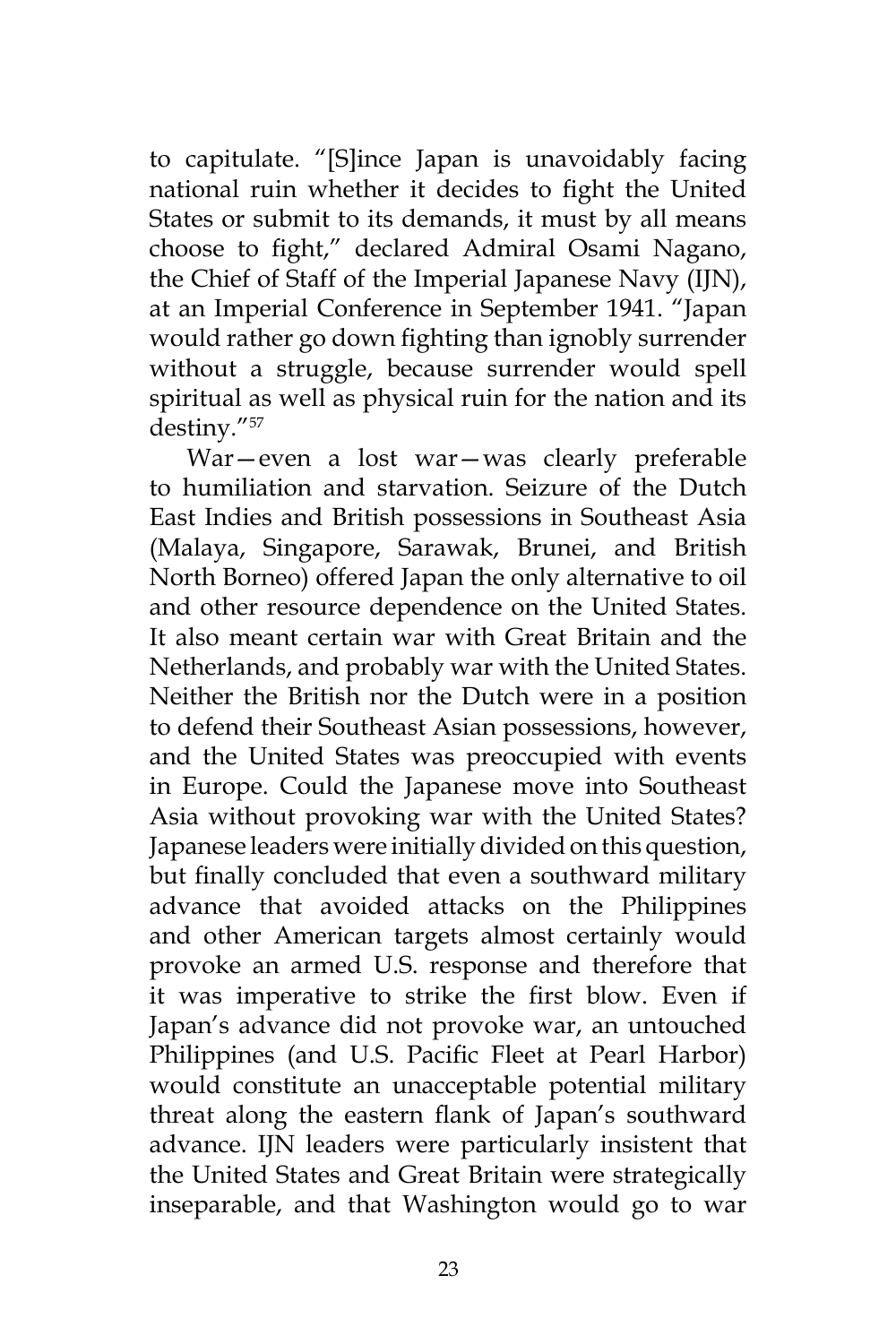with Japan if Japan went to war with Great Britain.<sup>58</sup> Additionally, by this time many Japanese leaders had come to believe that war with the United States was inevitable, and there seemed to be no appreciation of the difficulties Roosevelt would have confronted in securing a congressional declaration of war in response to a Japanese attack only on British and Dutch colonial possessions in Southeast Asia.

By the end of the 1930s [Japan's] international intransigence and naked military aggression had created a situation in which the survival of Japan as a great power, and of her conception of an Asian empire, did indeed hang in the balance. By the fall of 1941 the question had come to be not whether there was to be a war with the Western powers, including the latently powerful United States, but, given the regional and world situation, whether there would ever come a more favorable time to solve Japan's resource problems by military action.<sup>59</sup>

## **Japanese Assumptions.**

The Japanese brought several beliefs, or assumptions, to their consideration of war with the United States. Some were realistic, others not, and the line between reasonable expectation and wishful thinking was often blurred. The first assumption was that time was working against Japan—i.e., the longer Japan waited to initiate war against the United States, the dimmer its prospects for success. This assumption was grimly realistic. As the embargo took hold and the United States accelerated its rearmament, Japan's economic and military power vis-à-vis that of the United States began to rapidly decline. In the critical category of naval tonnage, Japan in late 1941 possessed a competitive 70 percent of total U.S. naval tonnage (including tonnage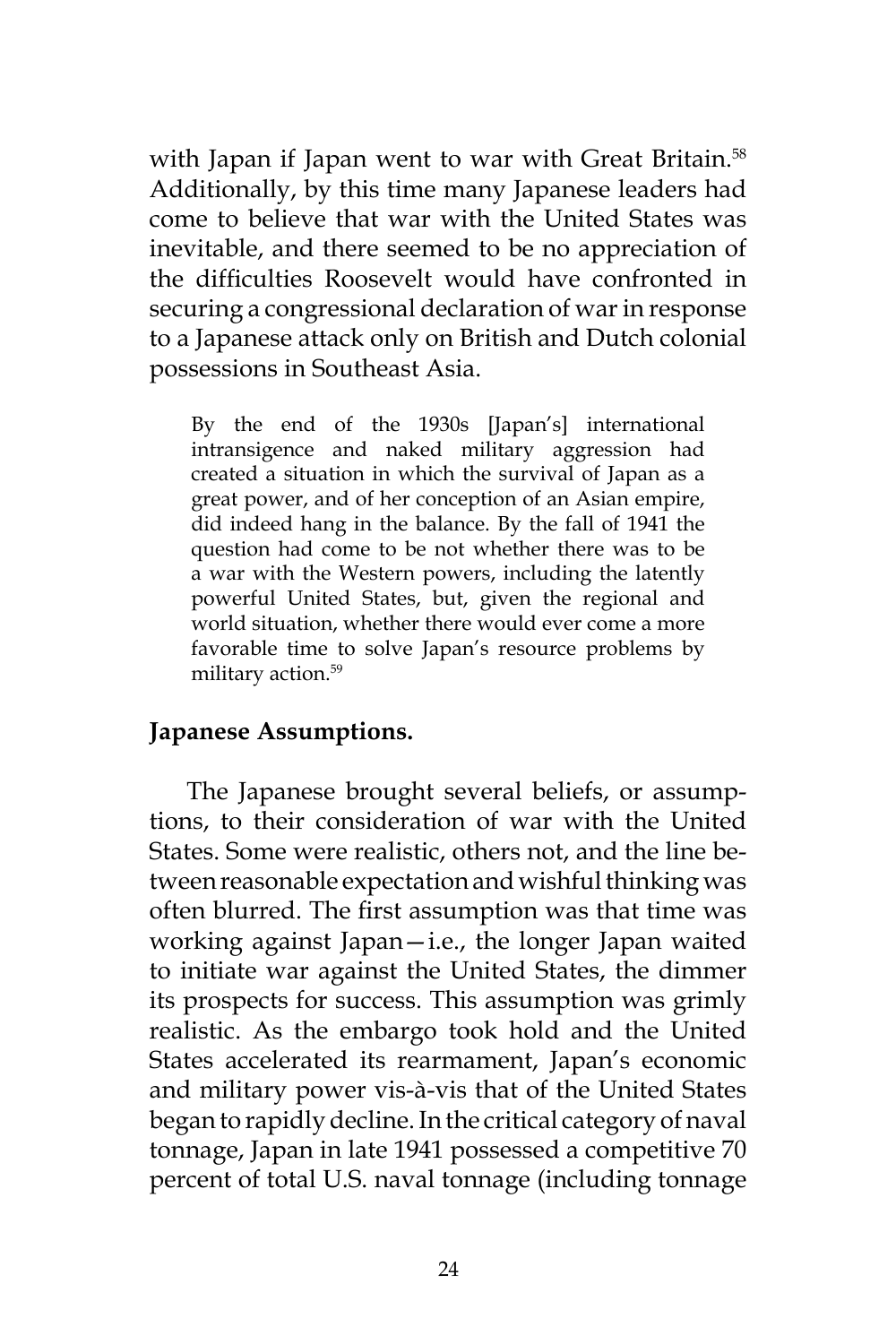deployed in the Atlantic), but the Japanese correctly projected, based on existing naval building programs (and excluding estimated losses), that the ratio would drop to 65 percent in 1942, 50 percent in 1943, and 30 percent in 1944.<sup>60</sup> The Two-Ocean Navy Act passed by Congress in July 1940 called for a 70 percent increase in U.S. naval tonnage, including construction of 18 aircraft carriers, 6 battleships, 33 cruisers, 115 destroyers, and 43 submarines.61 H. P. Willmott has observed that the act "doomed the Imperial Navy to second-class status, since the activities of American shipyards would be as catastrophic for Japanese aspirations as a disastrous naval battle would be."62 Yamamoto had warned Japanese leaders: "Anyone who has seen the auto factories in Detroit and the oil fields in Texas knows that Japan lacks the national power for a naval race with America."<sup>63</sup> Japan's relative naval strength would never be better than in 1941. Indeed, during the war years the United States built 8,812 naval vessels to Japan's 589.<sup>64</sup> A month before Pearl Harbor, Army Chief of Staff Hajime Sugiyama warned that "the ratio of armament between Japan and the United States will become more unfavorable to us as time passes; and particularly, the gap in air armament will enlarge rapidly."65 In 1941 the United States produced 1,400 combat aircraft to Japan's 3,200; 3 years later, the United States built 37,500 to Japan's 8,300.<sup>66</sup>

Thus the oil embargo drove the Japanese into the logic of preventive war: given war's inevitability and our declining military power relative to the enemy's, Japanese leaders reasoned, better war now than later. However poor Japan's chances of defeating the United States, they were better in 1941 than in any coming year. At the time of the Pearl Harbor attack, the Pacific Ocean warship balance between Japan and the United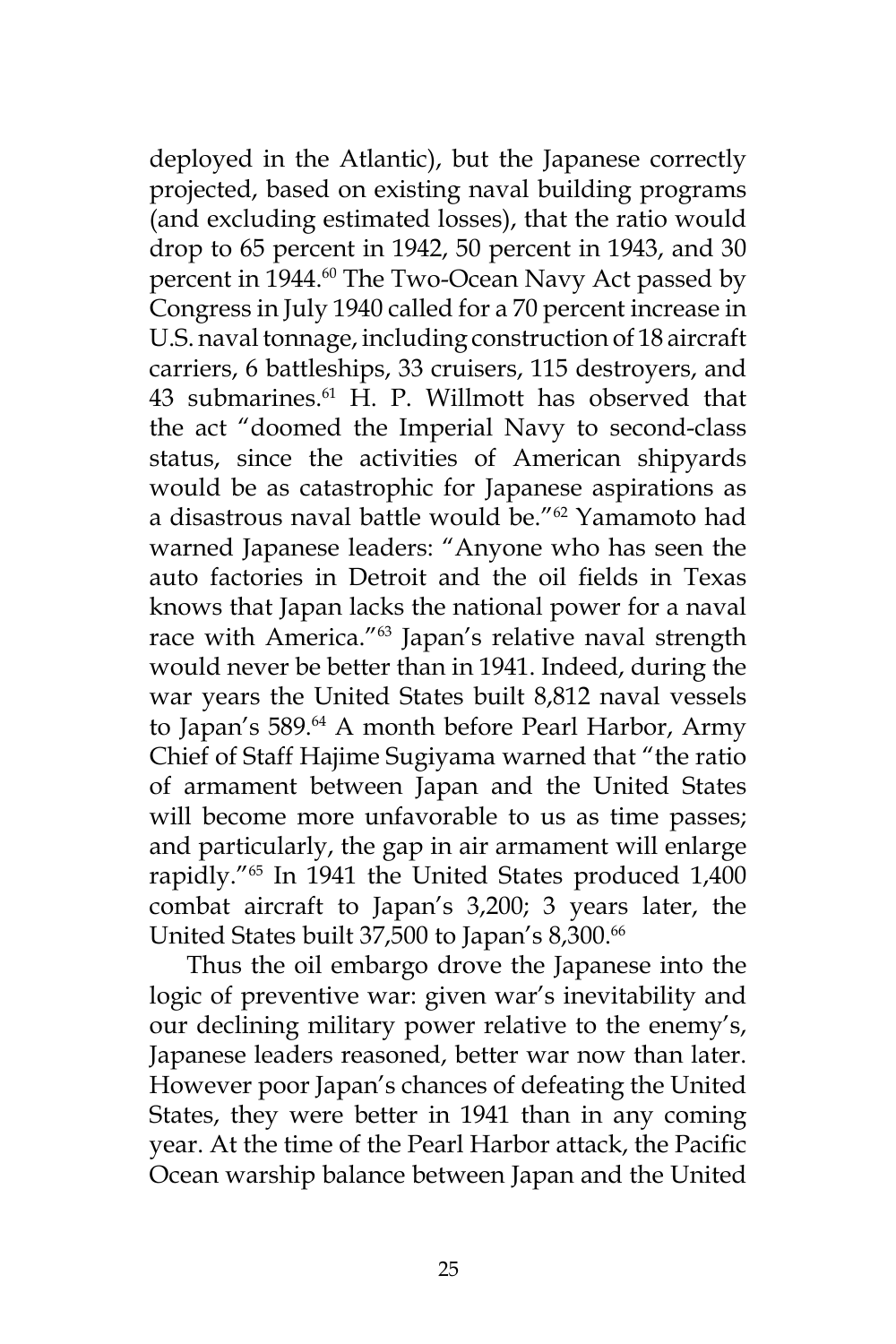States was 10:8 in battleships, 10:3 in aircraft carriers, 18:13 in heavy cruisers, 20:11 in light cruisers, 112:80 in destroyers, and 65:56 in submarines.<sup>67</sup>

A second and equally realistic assumption was that Japan had little chance of winning a protracted war with the United States. America's great material superiority would eventually bury Japan. If Japan had any chance of fighting a war with the United States to some kind of successful conclusion, it had to bring military operations to a head as soon as possible. As Yamamoto had warned Prime Minister Konoe in the fall of 1940, "if I am told to 'go at it,' you will see me run wild for half a year, maybe a year. But I have no confidence whatsoever when it comes to 2 years, 3 years."68 Admiral Osami Nagano, the IJN's chief of staff, clearly understood that a protracted war benefited the United States. Indeed, he believed that "the probability is very high that they [the United States] will from the outset plan on a prolonged war. Therefore it will be necessary for us to be reconciled to this and to be prepared militarily for a long war." He hoped that the United States would "aim for a quick war leading to an early decision, send[ing] their principal naval units [into the Western Pacific], and challeng[ing] us to an immediate war," but he feared that "America will attempt to prolong the war, using her impregnable position, her superior industrial power, and her abundant resources."69 Neither Nagano nor any other Japanese leader offered a practical alternative to fighting a war on American terms. Short-war Japan was going to pick a fight with a long-war enemy.

Given the expectation of a long war with the United States, how did Japan expect to survive? Did Japanese leaders have a theory of victory, or at least of defeatavoidance? Japan was not strong enough to threaten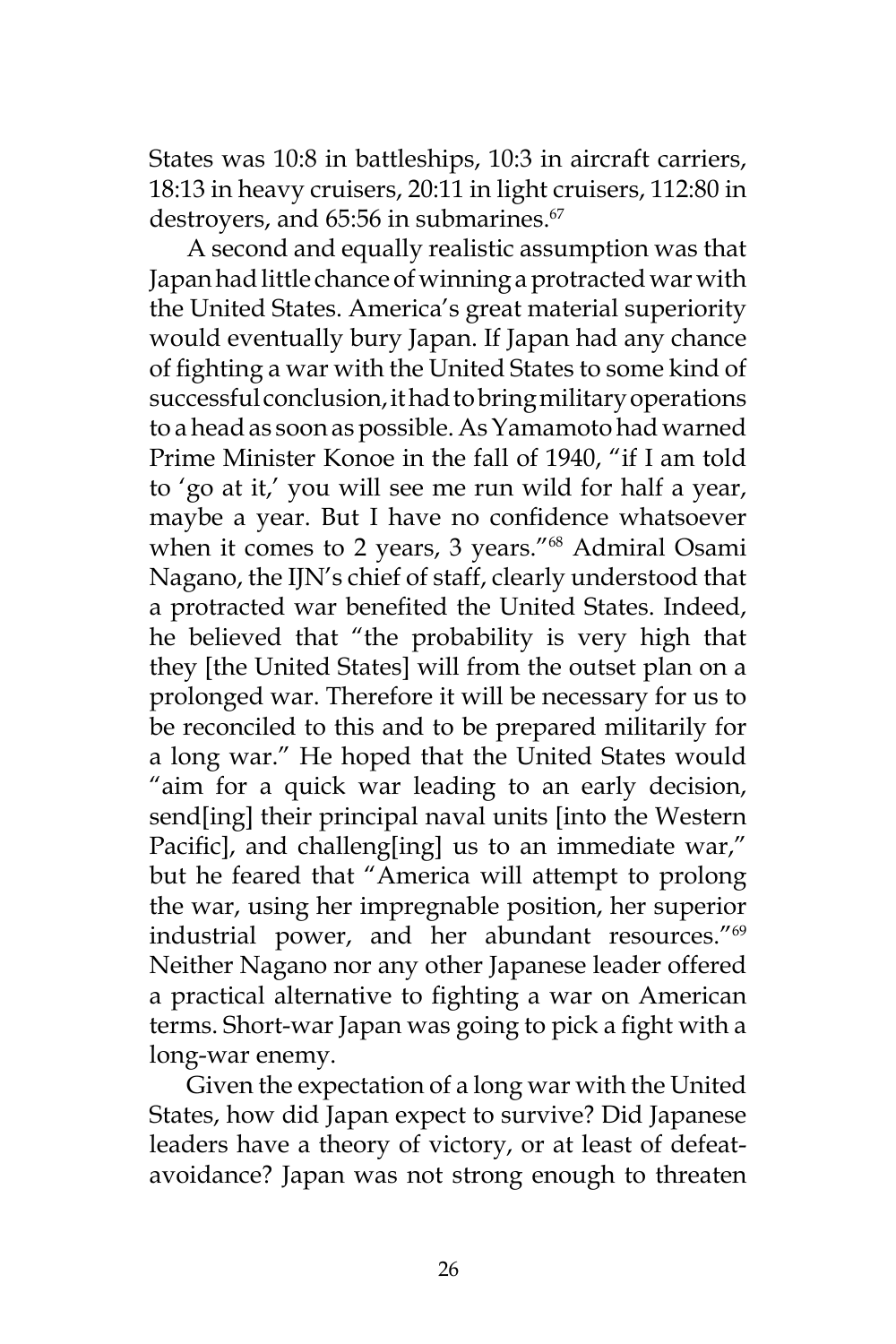the American homeland, but was not the war going to be fought in East Asia and the Western Pacific, which the Japanese controlled or would soon control (after Tokyo's conquest of Southeast Asia)? Might Tokyo be able to fight the United States to a bloody stalemate on the Japanese side of the Pacific and extract from that stalemate some kind of political settlement with Washington that would preserve Japan's core imperial interests on the Asian mainland?

These questions point to a third Japanese assumption, or at least hope: namely, that by swiftly seizing and fortifying the Central and Southwestern Pacific, the Japanese could force the Americans into a murderous, island-by-island slog that would eventually exhaust their political will to fight on to total victory. Japan would raise the blood and treasure costs of the war beyond Washington's willingness to pay.70 "The Japanese theory of victory," contends Colin Gray, "amounted to the hope—one hesitates to say calculation—that the United States would judge the cost of defeating Japan to be too heavy, too disproportionate to the worth of the interests at stake."71

This "strategy" was expressed in a document prepared by the Japanese military leadership for the critical Imperial Conference of September 6. The document, "The Essentials for Carrying Out the Empire's Policies," presented a series of questions and answers, one of which was: *What is the outlook in a war with Great Britain and the United States; particularly, how shall we end the war?* The answer:

A war with the United States and Great Britain will be long, and will become a war of endurance. It is very difficult to predict the termination of war, and it would be wellnigh impossible to expect the surrender of the United States. However, we cannot exclude the possibility that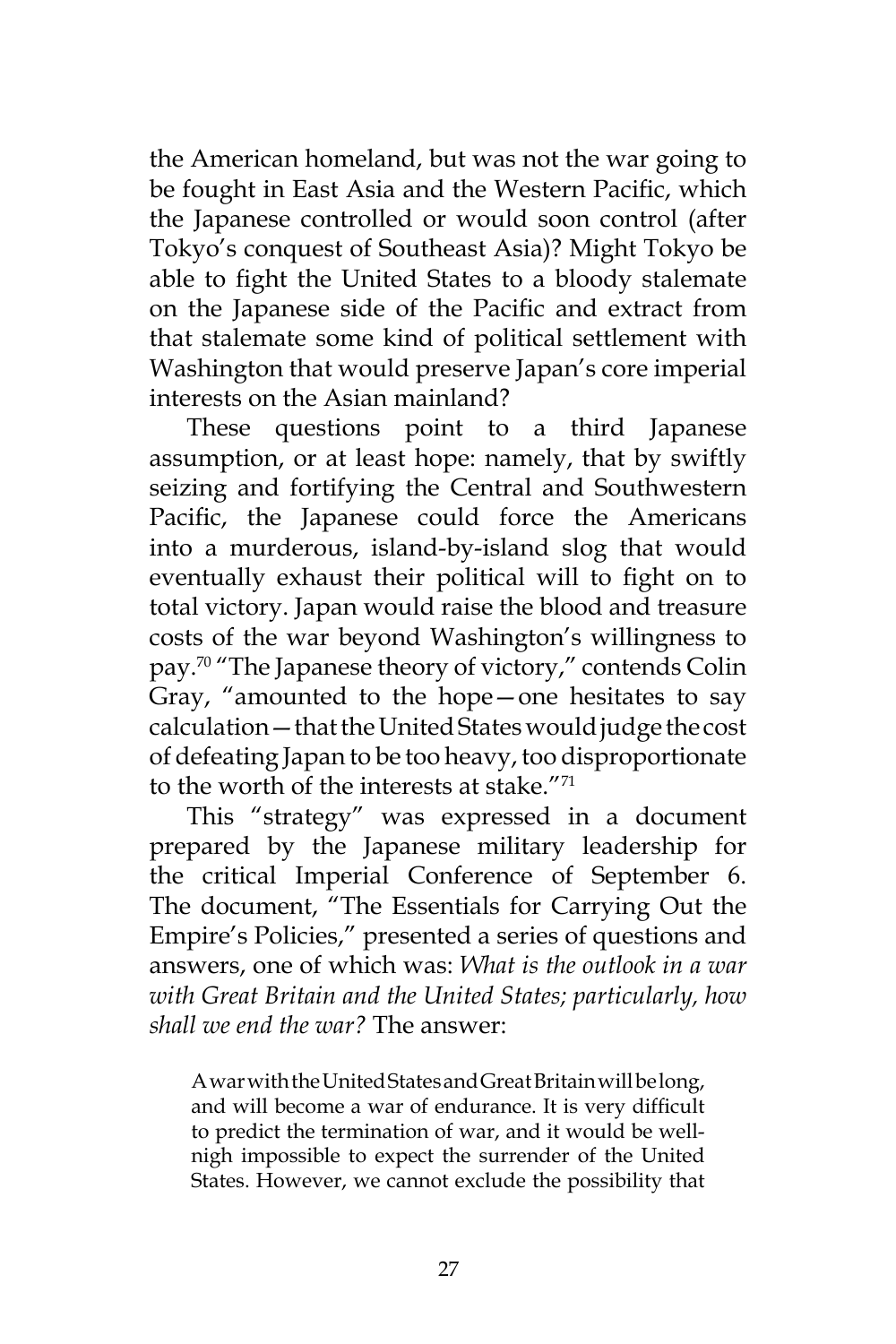the war may end because of a great change in American public opinion, which may result from such factors as the remarkable success of our military operations in the South [Southeast Asia] or the surrender of Great Britain. At any rate, we should be able to establish an invincible position: by building up a strategically advantageous position through the occupation of important areas in the South; by creating an economy that will be selfsufficient in the long run through the development of rich resources in the Southern regions, as well as through the use of the economic power of the East Asian continent; and by linking Asia and Europe in destroying the Anglo-American coalition through our cooperation with Germany and Italy. Meanwhile, we may hope that we will be able to influence the trend of affairs and bring the war to an end.72

Nagano believed that,

If we take the South, we will be able to strike a strong blow against American resources of national defense. That is, we will build an iron wall, and within it we will destroy, one by one, the enemy states in Asia; and in addition, we will defeat America and Britain. If Britain is defeated, Americans will have to do some thinking. When we are asked what will happen in five years from now, it is natural that we should not know, whether it is in military operations, politics, or diplomacy.73

Nagano believed Japan could convert the Southwestern Pacific into an "impregnable" bastion, "laying the basis for protracted operations" that would exhaust U.S. will.74 Adrian Lewis believes this best explains the Japanese determination to wage a "hopeless" resistance in the Central Pacific from 1943 to 1945:

While the Marines fought some very difficult and bloody battles in places such as Tarawa and Iwo Jima, there was, in fact, *no way for them to lose*. The Japanese had no way to reinforce, no way to resupply, no way to evacuate, no way to equal the firepower of the U.S. Navy, and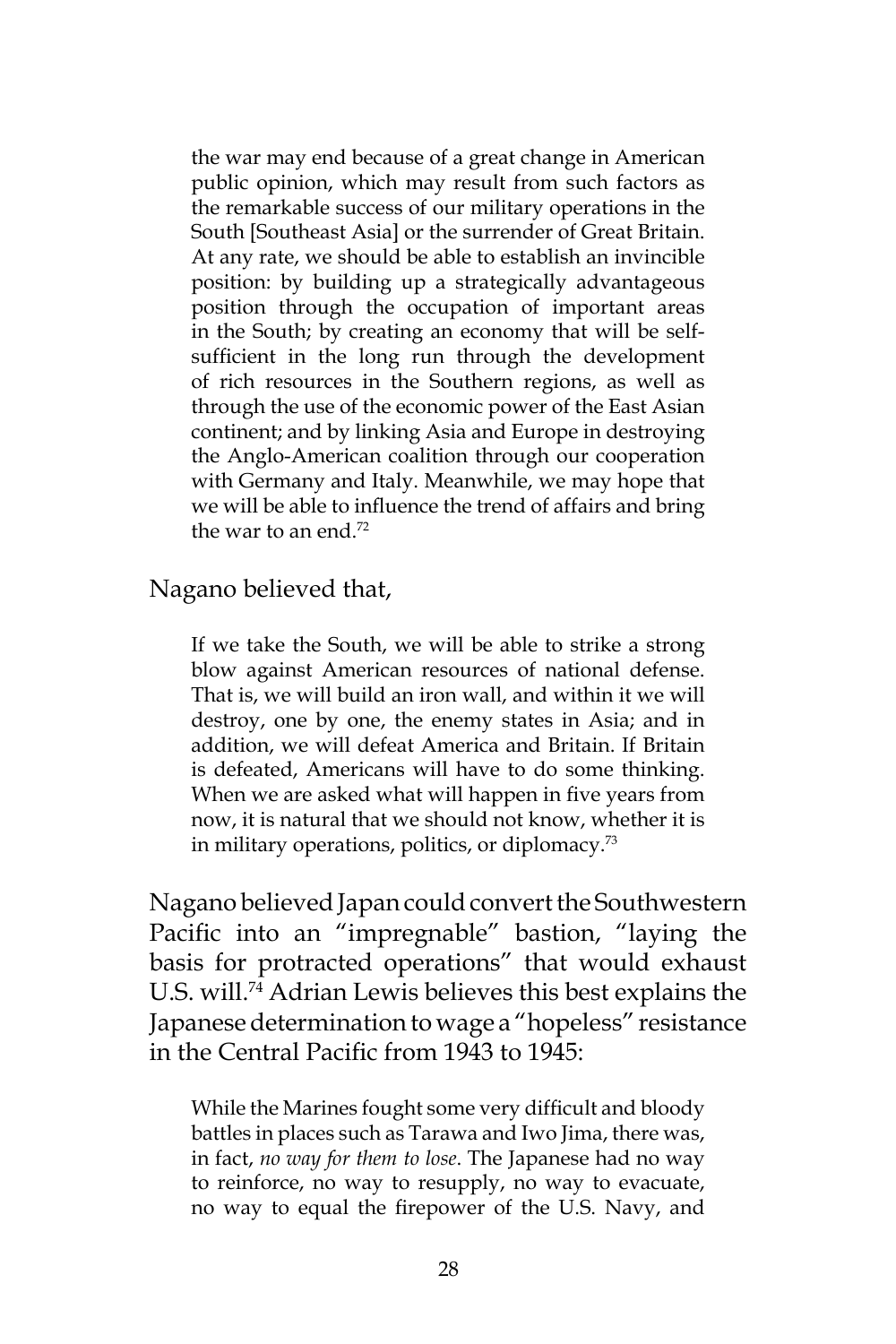frequently no air power. The Japanese literally had no way to win or survive . . . .The Japanese recognized their fate. They well understood the futility of their situation. However, their objective was not to achieve victory in the traditional sense. Their objective was to inflict as many casualties as possible on American forces, to hold out as long as possible, and to prolong the war. The Japanese believed they could destroy the will of the American people.75

Underlying the Japanese belief that they could bleed the Americans into a political settlement short of total victory—a belief that persisted among the Japanese military leadership well into 1945, was a fourth assumption: Japanese racial and spiritual superiority could neutralize America's material superiority. Japan was neither the first nor the last of America's enemies to stress the superiority of the human element of war and to underestimate the resolve of Americans at war. The Japanese were fully aware of their industrial weakness vis-à-vis the United States; they had long believed, however, that the unique qualities of their race, including a superior national will, discipline, and warfighting prowess, could defeat the strong but soft Americans. "The Japanese regarded us as a decadent nation in which pacifism and isolationism practically ruled the policy of our government," testified Ambassador Grew after the war.76 In December 1939 Grew had warned that attempts to defeat Japan via economic sanctions ignored Japanese psychology. "Japan is a nation of hardy warriors, still inculcated with the samurai do-or-die spirit which has by tradition and inheritance become ingrained in the race." Grew went on to note that the "Japanese throughout their history have faced periodic cataclysms brought about by nature and by man: earthquakes, hurricanes, floods, epidemics,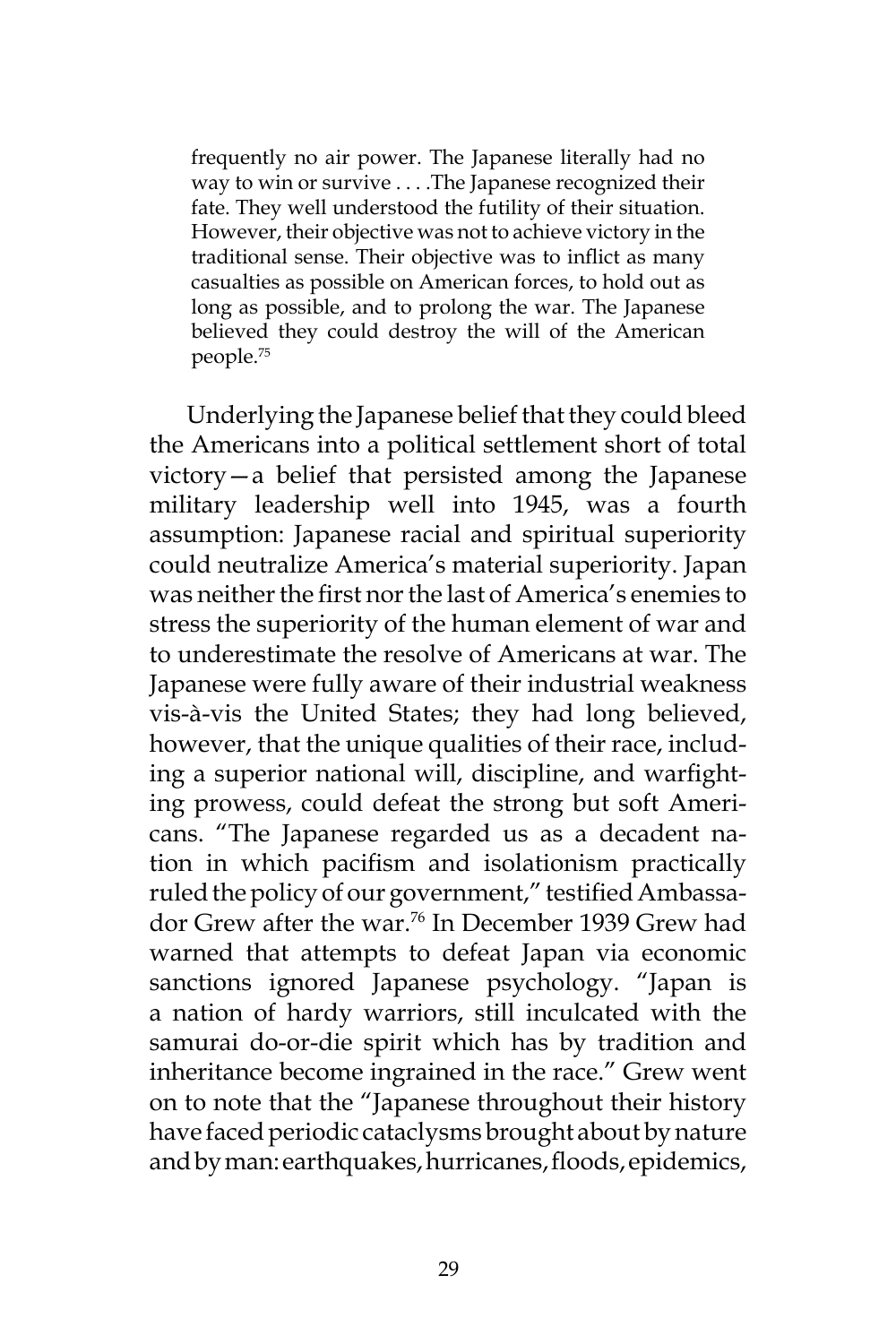the blighting of crops, and almost constant wars within and without the country. By long experience they are inured to hardship . . . and to regimentation."77

H. P. Willmott points out that modern Japan was, in 1941, "a nation with no experience of defeat and, more importantly, a nation [that believed itself] created by gods, and ruled by a god. . . . This religious dimension provided the basis for the belief in the superiority of the Japanese martial commitment . . . that was the guarantee against national defeat."78 As for America, many Japanese shared the view of Rear Admiral Tasuku Nakazawa, chief of the IJA's operations section: "a composite nation of immigrants [which] lacked unity, could not withstand adversity and privations, and regarded war as a form of sport, so that if we deal a severe blow at the outset of hostilities they would lose the will to fight."79 Indeed, as John Dower observes, in Japanese eyes,

all Westerners were assumed to be selfish and egoistic, and incapable of mobilizing for a long fight in a distant place. All the "Western" values which Japanese ideologues and militarists had been condemning since the 1930s, after all, were attacked because they were said to sap the nation's strength and collective will. More concretely, it was assumed that Great Britain would fall to the Germans, and the United States war effort would be undercut by any number of debilitating forces endemic to contemporary America's isolationist sentiment, labor agitation, racial strife, political factionalism, capitalistic or "plutocratic" profiteering, and so on.<sup>80</sup>

As a creature-comforted capitalist society, America was simply too soft to sustain the blood and treasure burdens of a long, harsh war, and at some point the capitalists who controlled the United States would turn against a war whose balance sheet was registering far more costs than benefits.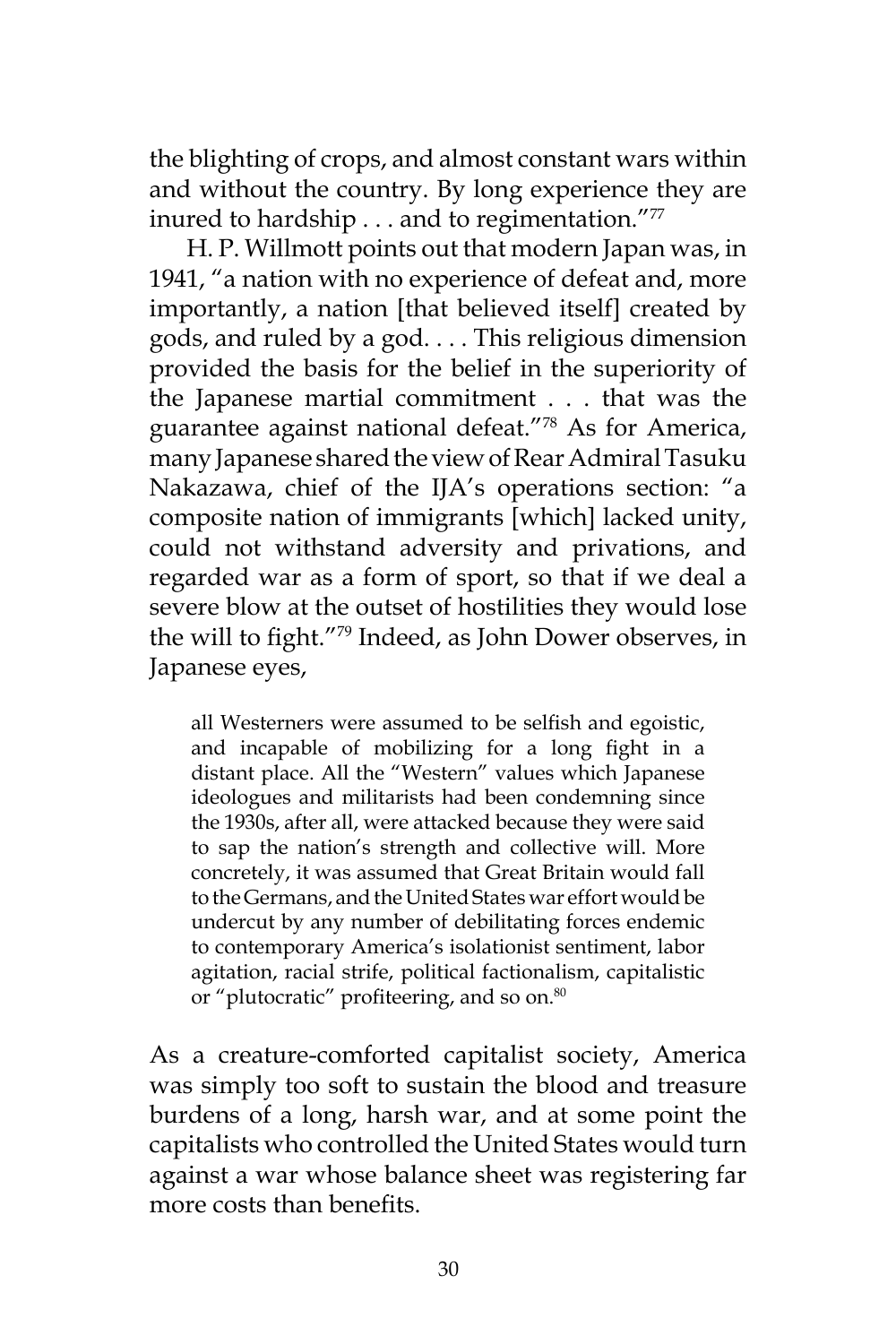Japan's industrial poverty relative to that of the Soviet Union and the United States encouraged an embrace of spiritual power over material strength. Even after its punishing defeat at Nomohan, which should have alerted the IJA to the perils of warring with an industrial giant like the United States, the IJA's:

operational thinking remained essentially primitive, unscientific, complacent, narrow, and simplistic. Reaffirmation of faith in moral attributes and psychological factors amounted to callous evasion of the realities of modern firepower, mechanization, and aviation. The rationale was that the quantity and quality of the material possessed by Japan's enemies—and their sheer numbers—could only be offset by intangible factors such as high morale, spirit, and fearlessness in close fighting against men and armor. At Nomohan and throughout the Pacific War, the price was paid in lives squandered in desperate banzai charges with the bayonet, though it was well known that frontal assaults had rarely succeeded since the days of the Russo-Japanese War.<sup>81</sup>

Japanese illusions about "American decadence and effeteness and their failure to appreciate [America's] self-confidence and absolutist view of war rooted in the liberal tradition," observes Richard Betts, "facilitated the miscalculation that Washington would make the cost-benefit calculations Tokyo hoped: accept limited war and sue for peace after severe initial setbacks and the establishment of a Japanese perimeter in the Pacific that would be costly to crack."82

### **Japanese Decisionmaking.**

Scott Sagan, in his assessment of the Japanese decision for war against the United States, believes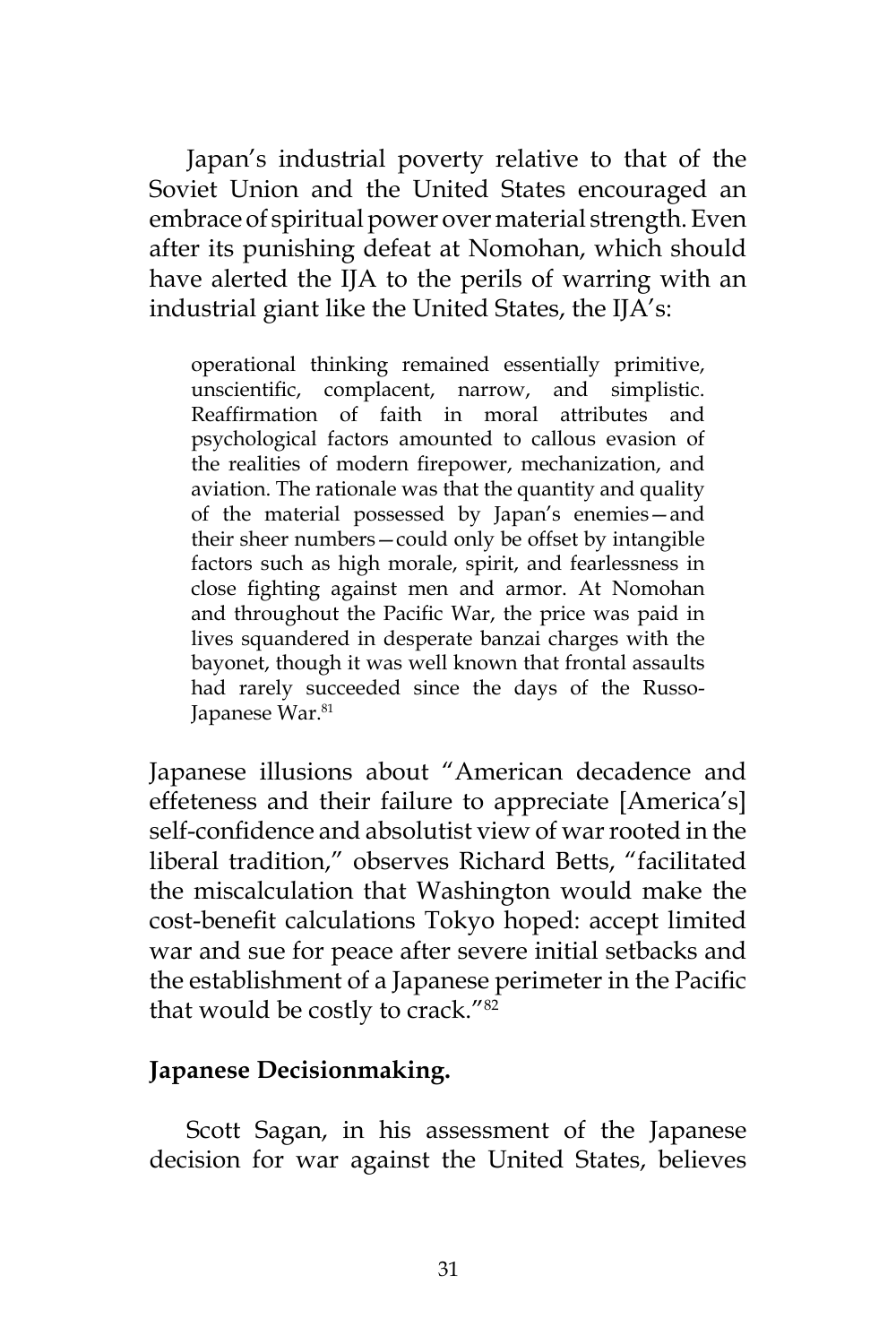that the "persistent theme of Japanese irrationality is highly misleading, for, using the common standard in the literature (a conscious calculation to maximize utility based on a consistent value system), the Japanese decision for war appears to have been rational." Sagan goes on to point out that upon close examination of the decisions made in Tokyo in 1941, "one finds not a thoughtless rush to national suicide, but rather a prolonged, agonizing debate between two repugnant alternatives."<sup>83</sup> The decisions were made by a small group of senior civilian officials and IJA and IJN officers, all of whom were committed to Japan's continued imperial expansion, regarded the United States as the main obstacle to that expansion, and opposed making any significant concessions to the United States. The main decisionmaking venue was the Liaison Conference, of which 56 meetings pertaining to the decision for war were held from April 18 through December 4, 1941.<sup>84</sup> The conferences brought together representatives of the Cabinet—the prime minister, the foreign minister, the war minister (a serving IJA officer), the navy minister (a serving IJN officer), and sometimes other ministers of state—and the army and navy chiefs of staff and vice chiefs of staff. Major policy decisions reached at Liaison Conferences were forwarded to Imperial Conferences for pro forma approval by the Emperor. Attendees at an Imperial Conference, which met in the presence of the Emperor, who almost always remained silent, included members of the Liaison Conference along with the President of the Privy Council, who served as the Emperor's spokesman.<sup>85</sup> It is testimony to the Emperor's limited influence that while he was personally against war with the United States and managed to delay the decision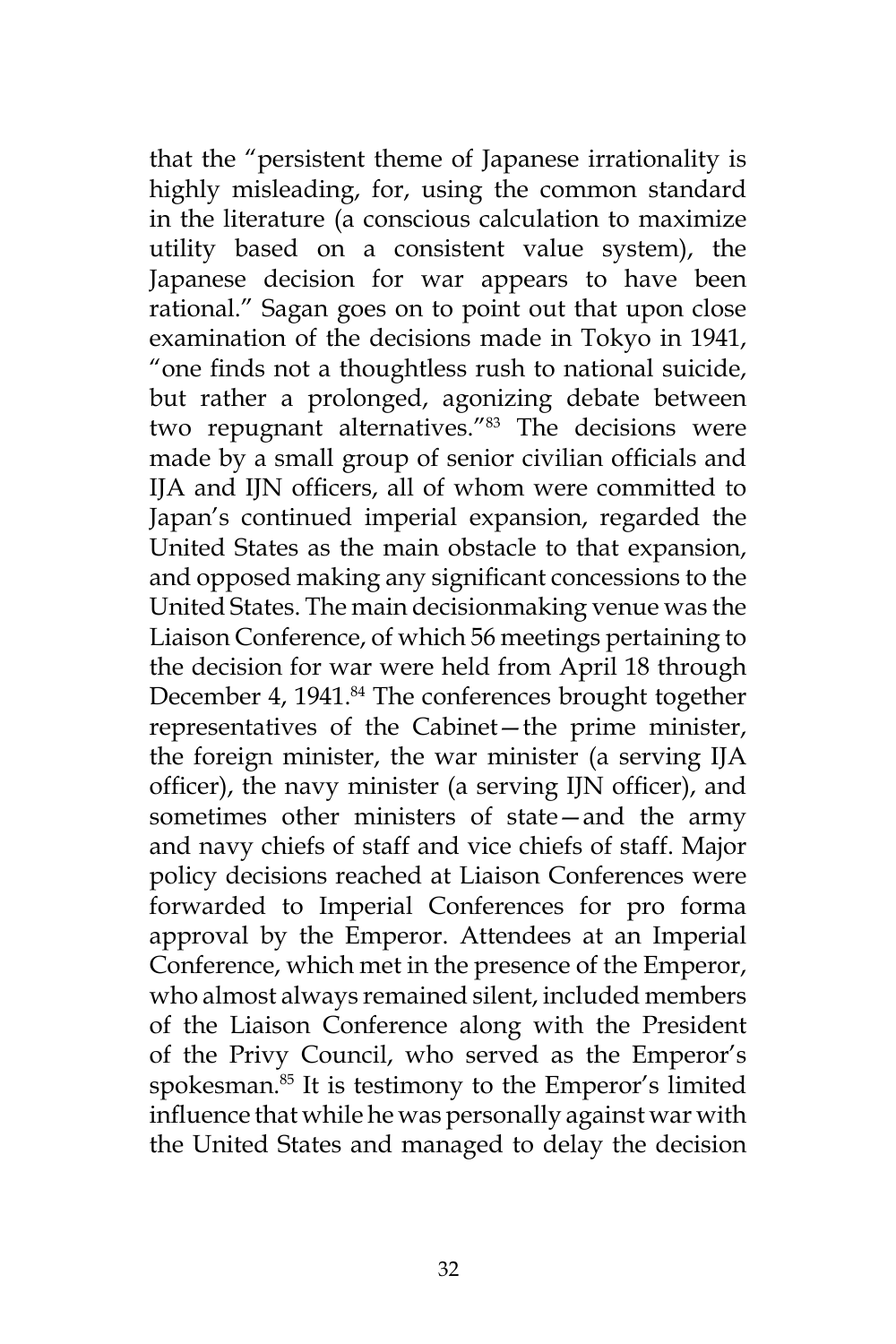for war for 6 weeks, he "eventually succumbed to the persistent pressure of the military bureaucracy and accepted its argument that war with the United States was inevitable and possibly winnable."86

Military opinion necessarily dominated Liaison Conference discussions and decisions, given that six of the eight principals were serving officers; war minister Hideki Tojo made it seven when he became prime minister in October 1941, a position he held until 1944. The Liaison Conferences also reveal a refusal to confront openly the possibility of defeat and its probable consequences, and a pervasive fatalistic belief that Japan's destiny was in the hands of forces beyond the control of Japanese decisionmakers.<sup>87</sup> There were also sharp divisions between IJA and IJN representatives over timing and methods, but they all shared the same basic values, including a belief in death before dishonor. The IJN leadership had a much greater knowledge of the United States and respect for its power than did the IJA leadership. Nagano, Yamamoto, and other senior naval officers had spent considerable time in the United States; in fact, half of all IJN officers with the rank of captain or above had served abroad, most of them in Britain or the United States.88 In contrast, Tojo and other senior IJA officers were fixated upon the war in China and had long regarded Russia as Japan's principal enemy. The IJA had no plans or strategy for a war against the United States and never made any real attempt to evaluate the United States as an enemy.<sup>89</sup> Indeed, the IJA leadership believed that war with the United States was the navy's responsibility. "So long as the navy failed to declare unequivocally that there was no chance of victory [against the United States], the army saw no reason to concern itself with the problem."90 This extraordinarily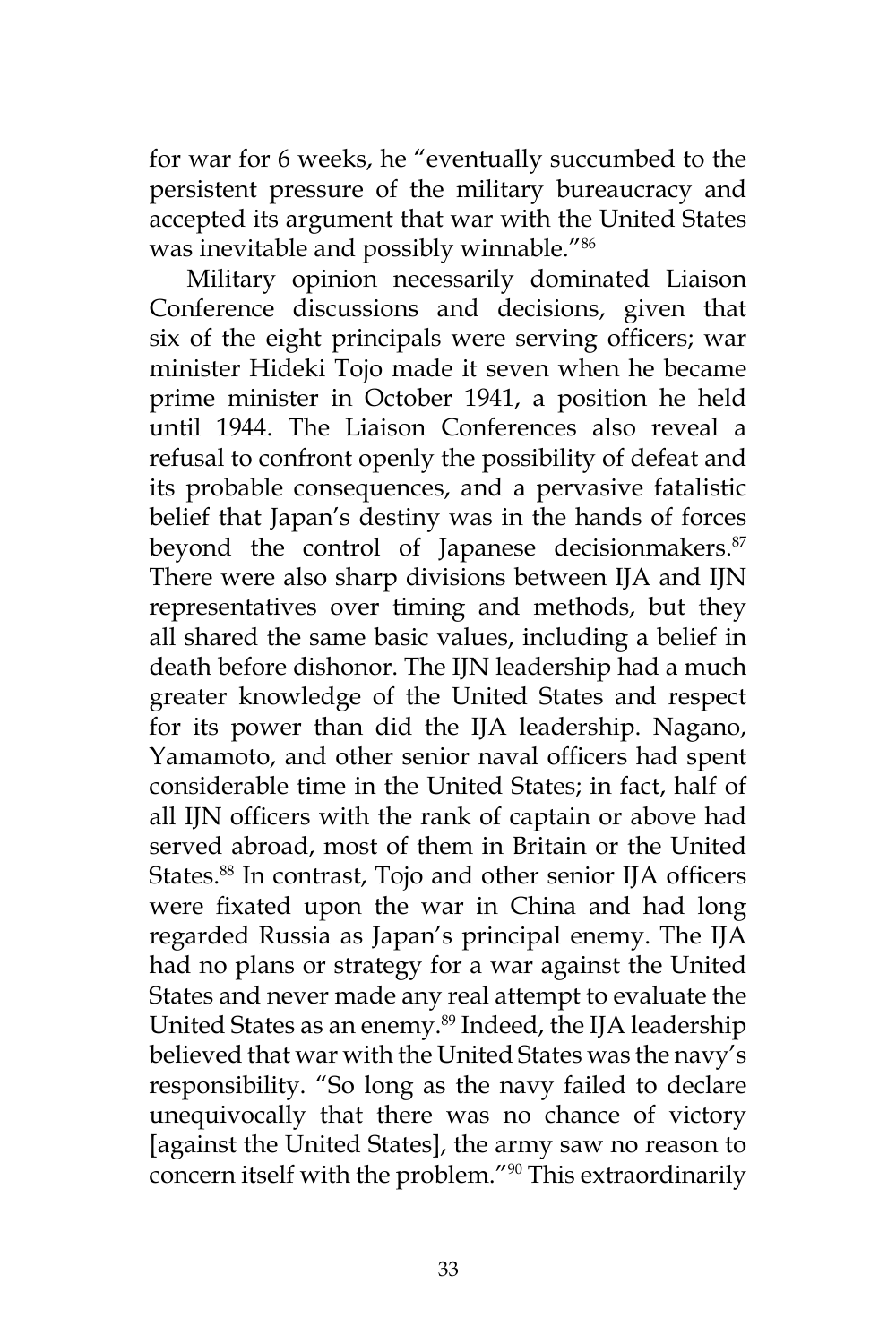casual attitude toward the United States, an enemy for which the IJA had performed no military assessment or drafted a war plan, was the product in part of the army's utter preoccupation with its responsibilities on the Asian mainland. At the time of the Pearl Harbor attack, the army had 700,000 troops in Manchuria (for a possible invasion of Siberia) and had already sustained 180,000 dead and 425,000 wounded in the China war; only 11 of its 51 divisions were available for operations in Southeast Asia.91

Perhaps the most important conference of the year was the Imperial Conference of July 2, 1941. At this conference the Emperor sanctioned army and navy plans to acquire bases in southern French Indochina, a move which explicitly postponed consideration of war with the Soviet Union and greatly increased the risk of war with the United States.<sup>92</sup> The German invasion of Russia on June 22 had persuaded Foreign Minister Yosuke Matsuoka and Privy Council President Yoshimichi Hara, among others, that Japan should strike northward, into the Soviet Far East, before moving southward into Southeast Asia. The "war between Germany and the Soviet Union represents the chance of a lifetime for Japan," argued Hara. "Since the Soviet Union is promoting Communism around the world, we will have to attack her sooner or later. . . . Our Empire wants to avoid going to war with Great Britain and the United States while we are engaged in a war with the Soviet Union. . . . [so] I want to see the Soviet Union attacked on this occasion."<sup>93</sup> Proponents of a southward advance first prevailed, however, leaving an attack on Russia for later consideration. U.S. economic sanctions were beginning to bite hard, and there was nothing to stop the Americans from imposing additional sanctions, including an oil embargo. Moreover, Japanese military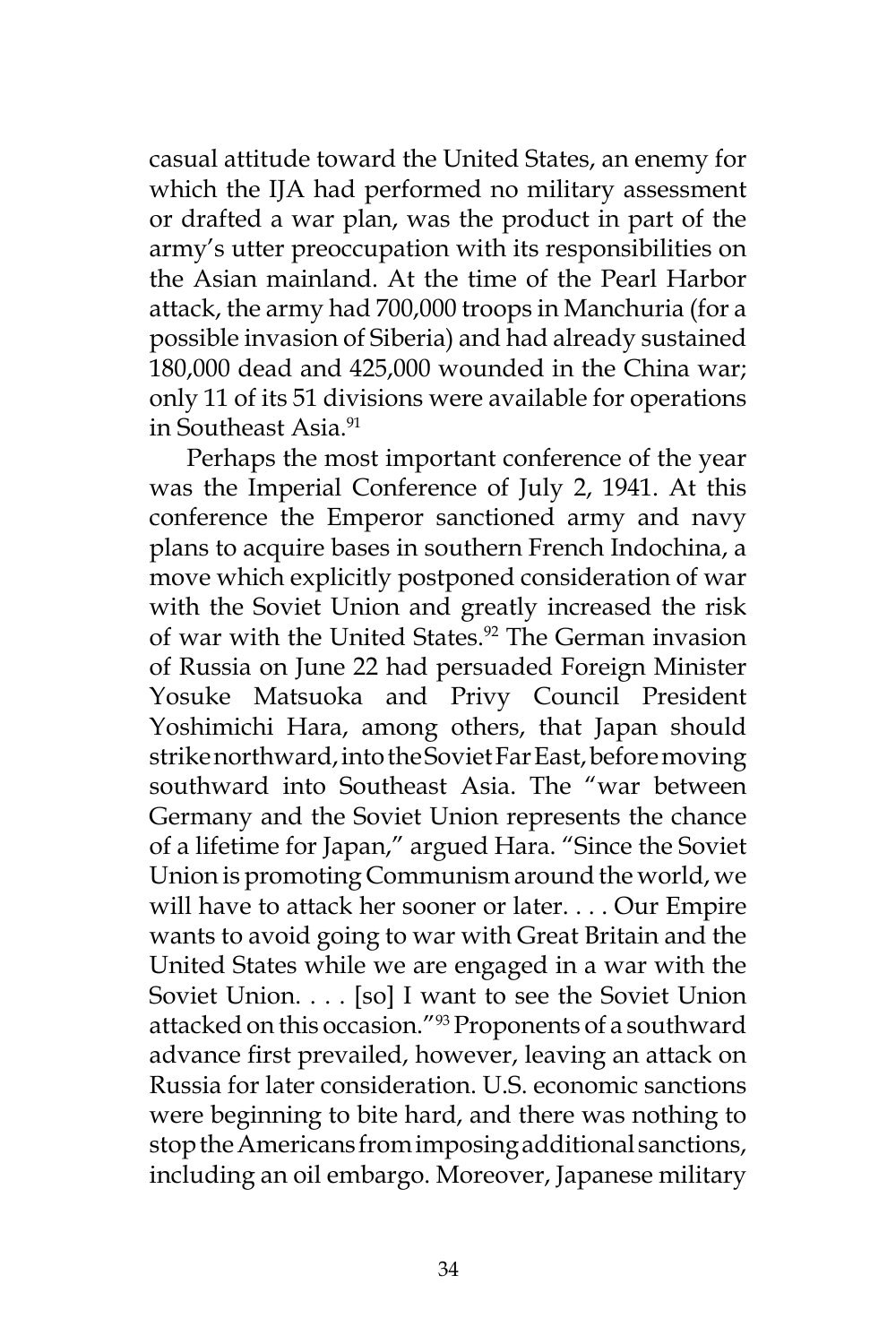intelligence was not persuaded that Germany would swiftly defeat the Soviet Union. The conquest of Southeast Asia would afford Japan control over the oil of the Dutch East Indies as well as the tin and rubber of Malaya and southern Indochina; it would also isolate the Nationalist Government in China from any further Western assistance. The Siberian option could wait.

The policy document approved at the Imperial Conference of July 2, "Outline of National Policies in View of the Changing Situation," was quite clear on the implications for Japanese-American relations: "In order to achieve the objectives [of defeating China and securing control of Southeast Asia], preparations for war with Great Britain and the United States will be made. . . . *our Empire will not be deterred by the possibility of being involved in a war with Great Britain and the United States.*"94 Thus the momentous decision to go south to occupy southern Indochina as a preparatory step to a military advance into Southeast Asia—was taken *before* the Roosevelt administration's imposition of an oil embargo. Indeed, as we have seen, the embargo was a *response* to that decision. The Japanese decision to go south was made against the backdrop of escalating U.S. economic warfare against Tokyo and the legitimate Japanese fear that harsher sanctions were in the offing, though the abruptness and scope of the asset freeze still came as a shock. For Japanese leaders, many of them now persuaded that war with the United States was inevitable, the decision was an economic insurance policy against a complete shut-down of Western trade triggered by the July 26 freeze of Japanese assets in the United States.

At the Imperial Conference on September 6, both IJN Chief of Staff Nagano and IJA Chief of Staff Sugiyama conceded that a war with the United States would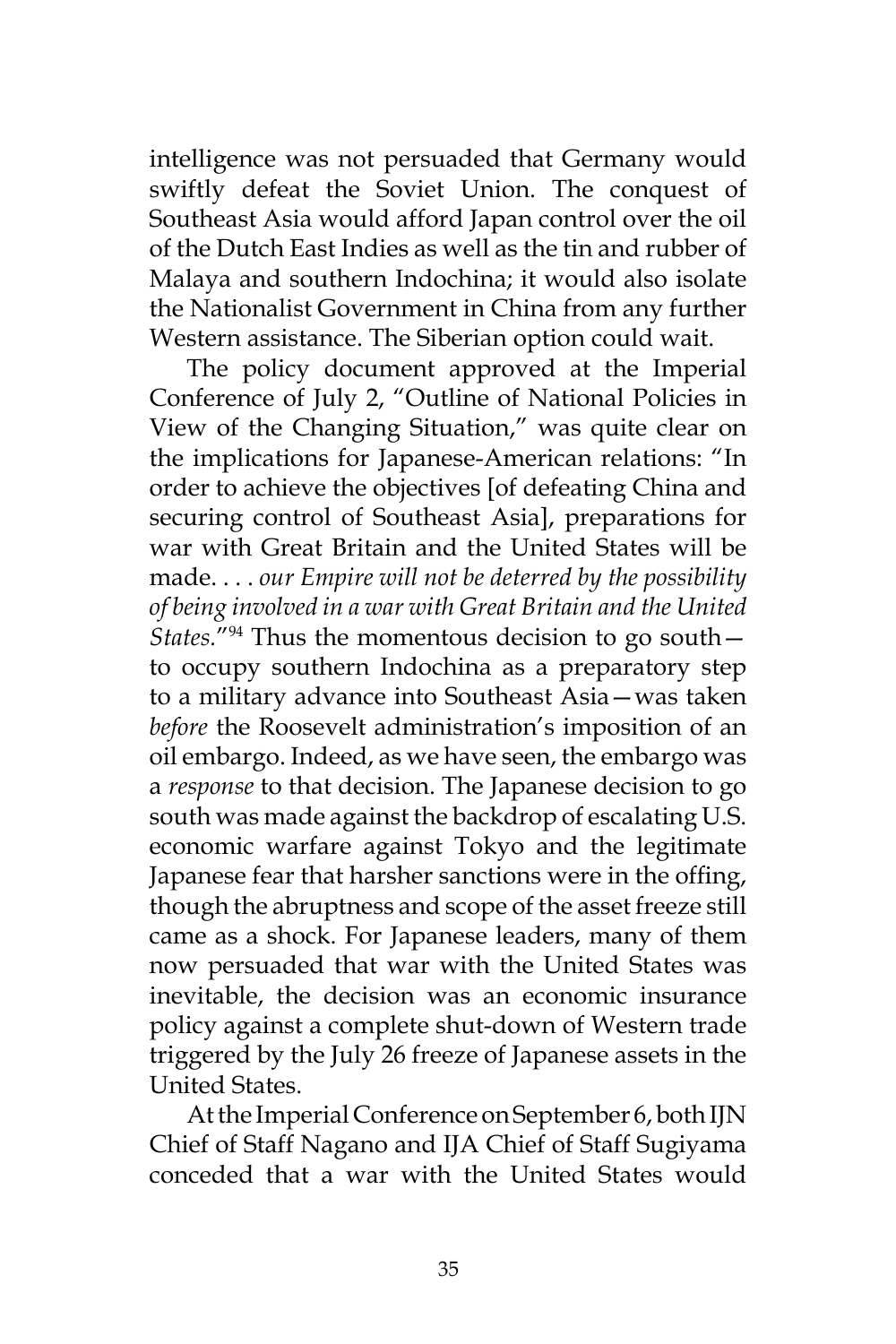likely be prolonged, but they also contended that the U.S. embargo had made war necessary, and the sooner, the better, because Japan's national defense capability was declining vis-à-vis that of the United States.<sup>95</sup> In a series of questions and answers prepared for the Emperor by the War and Navy ministries entitled "The Essentials for Carrying Out the Empire's Policies," the proponents of war declared that "the policies of Japan and the United States are mutually incompatible; it is historically inevitable that the conflict between the two countries . . . will ultimately lead to war." The document went on the assert that "Even if we should make concessions to the United States by giving up part of our national policy for the sake of temporary peace, the United States, its military position strengthened, is sure to demand more and more concessions on our part; and ultimately our empire will have to lie prostrate at the feet of the United States."96 The objective of war was clear:

to expel the influence of [the United States, Great Britain, and the Netherlands] from East Asia, to establish a sphere for the self-defense and self-preservation of our Empire, and to build a New Order in Greater East Asia. In other words, we aim to establish a close and inseparable relationship in military, political, and economic affairs between our Empire and the countries of the Southern Region, to achieve our Empire's self-defense and selfpreservation.<sup>97</sup>

The final decisions for war were made at the Liaison Conference of November 1 and the Imperial Conference of November 5. At the Liaison Conference a deadline for military action was set at the beginning of December absent a diplomatic breakthrough by November 30.98 This deadline was reaffirmed at the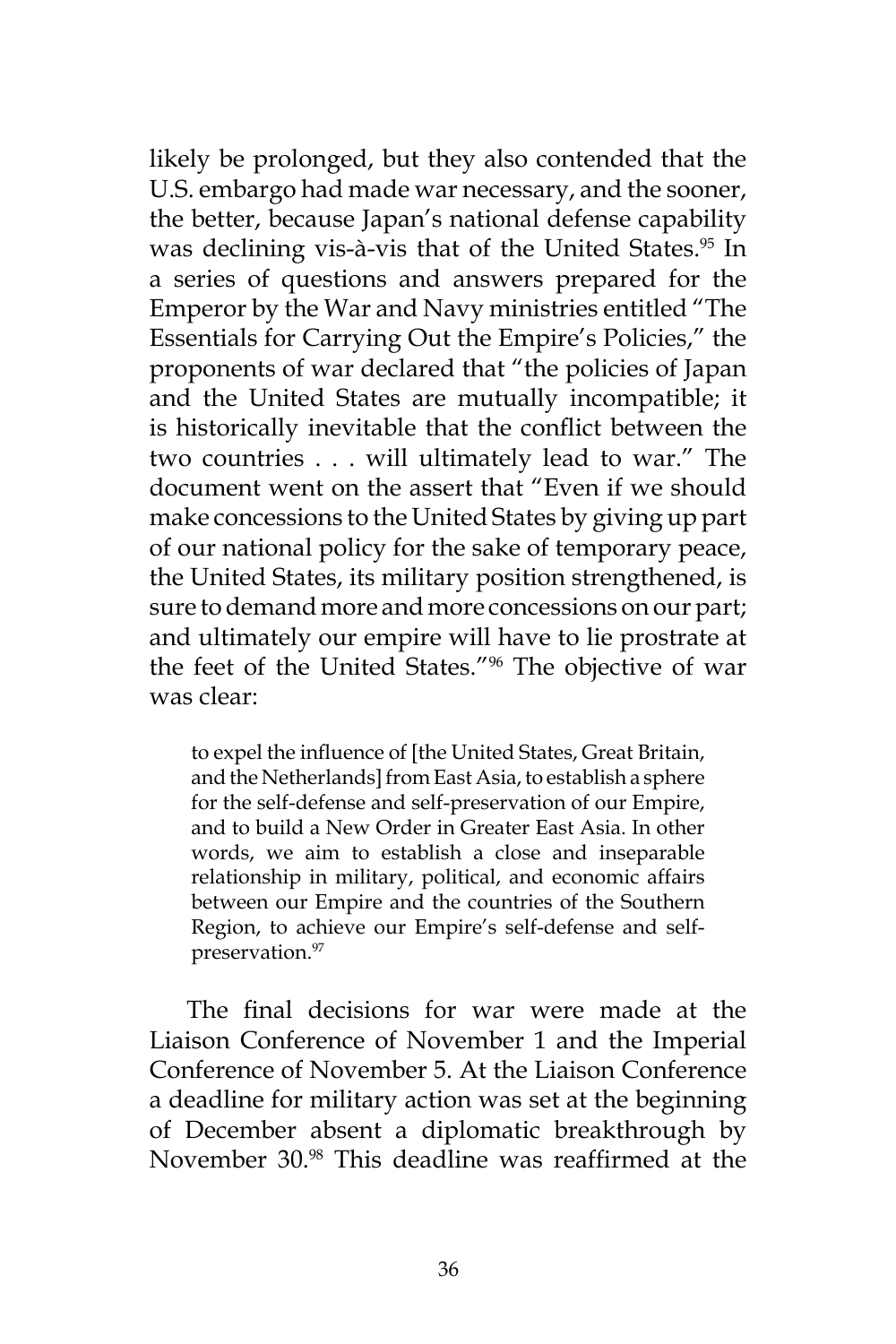Imperial Conference, which also established a set of Japanese negotiating demands which the Roosevelt administration could not possibly accept, thus making war truly inevitable in early December 1941. The demands included noninterference in Japan's war against China; restoration of pre-embargo trade relations; a promise to supply Japan's petroleum needs; and cooperation in obtaining assured Japanese access to the resources of the Dutch East Indies. In exchange, Japan was prepared to foreswear an armed advance into Southeast Asia, except French Indochina.<sup>99</sup>

Planning and training for the attack on Pearl Harbor began in early 1941, when Admiral Yamamoto became commander-in-chief of Japan's Combined Fleet. The final operational plan itself was approved at the September 6 Imperial Conference, and elements of Admiral Chuichi Nagumo's Pearl Harbor strike force began departing Kure Naval Base on November 10. Ironically, given the strategic consequences of the decision for war with the United States, the attack on Pearl Harbor was much less militarily effective than it could—and should—have been. None of the U.S. Pacific Fleet's three aircraft carriers was present at Pearl Harbor on December 7, 1941, and of the eight mostly over-aged battleships at Pearl, only two (the *Arizona* and *Oklahoma*) were destroyed beyond repair; the rest were refloated, repaired, and returned to wartime service. The same was true of the three light cruisers and four destroyers damaged in the attack. All U.S. heavy cruisers and submarines, and most U.S. destroyers, escaped any damage. Moreover, most of the 155 U.S. combat aircraft destroyed in Hawaii were replaced from the United States mainland within a matter of weeks.100 Worse still for the Japanese was their failure to destroy Pearl Harbor as a functioning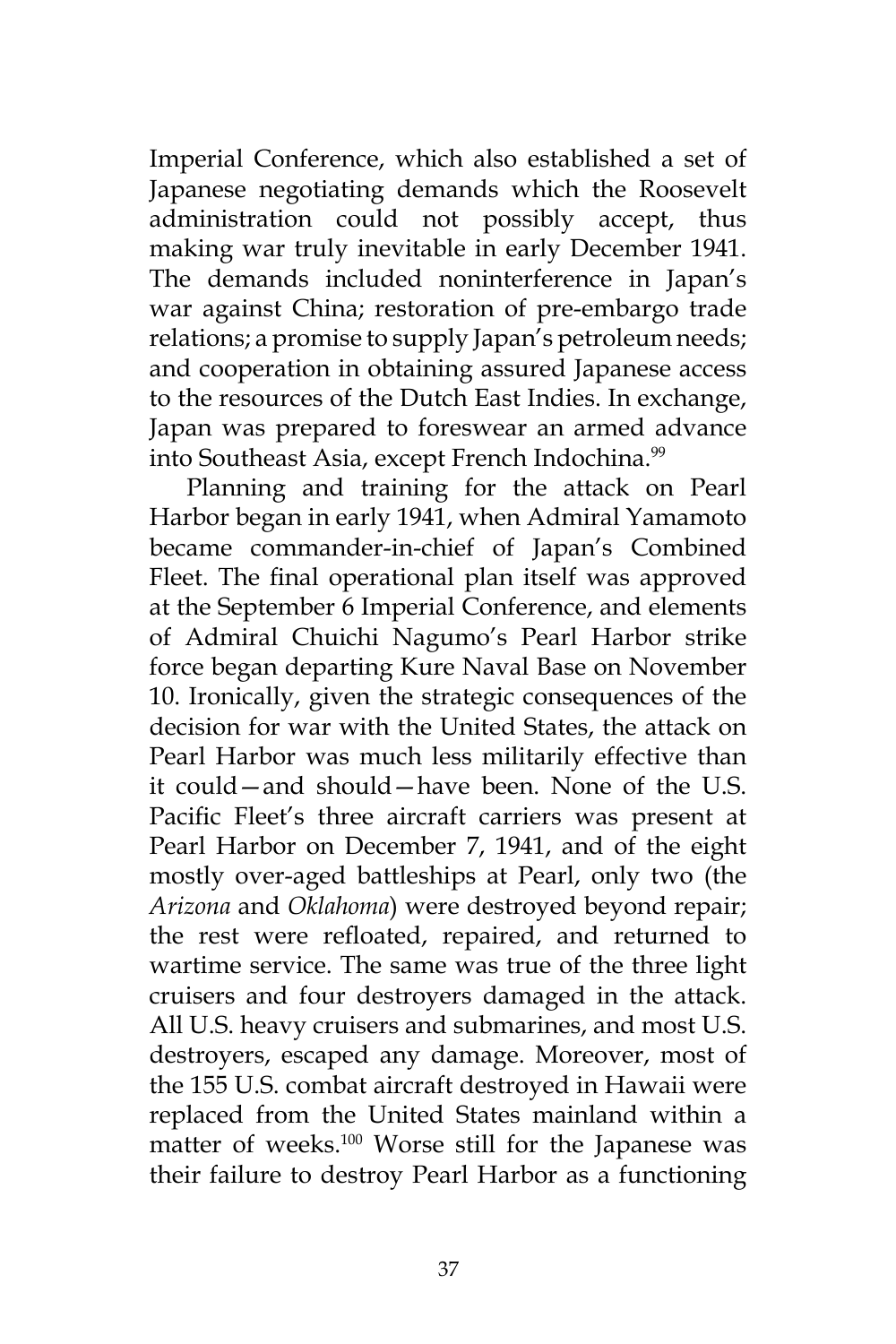naval base. (The attack was directed against the fleet, not the harbor.) Shore installations, including machine shops and the tremendous oil storage facility adjacent to Pearl Harbor, were left pretty much intact, which permitted the U.S. Navy to continue to operate from Pearl Harbor. Gordon Prange believed that Nagumo's failure to "pulverize the Pearl Harbor base" and "to seek out and sink America's carriers" was Japan's "first and probably greatest strategic error of the entire Pacific conflict."101 The destruction of Pearl Harbor or the invasion and occupation of the Hawaiian Islands would have compelled the Navy to operate from the American West Coast, adding another 3,000 miles of distance to be surmounted before grappling with the Japanese in the Central and Southwestern Pacific. After the war, Minoru Genda, the brilliant Japanese naval aviator who planned the details of the attack on Pearl Harbor, lamented the Japanese failure to invade Hawaii, which he blamed on the IJA's preoccupation with eventual war against the Soviet Union and unwillingness to release (from Manchuria) the divisions necessary to take Hawaii. "After the attack on Pearl Harbor," he said, "we could have taken Honolulu pretty easily. This would have deprived the American Navy of its best island base in the Pacific [and] would have cut the lifeline to Australia, and that country might have fallen to us like a ripe plum."102 Japanese possession of Hawaii *and* Australia would have deprived the United States of the indispensable base from which to challenge Japanese control of Southeast Asia.

Yet Yamamoto's objective in the Pearl Harbor attack was limited: to knock out the U.S. Pacific Fleet for at least 6 months so that Japan could conquer Southeast Asia without American naval interference. Pearl Harbor was essentially a flanking raid in support of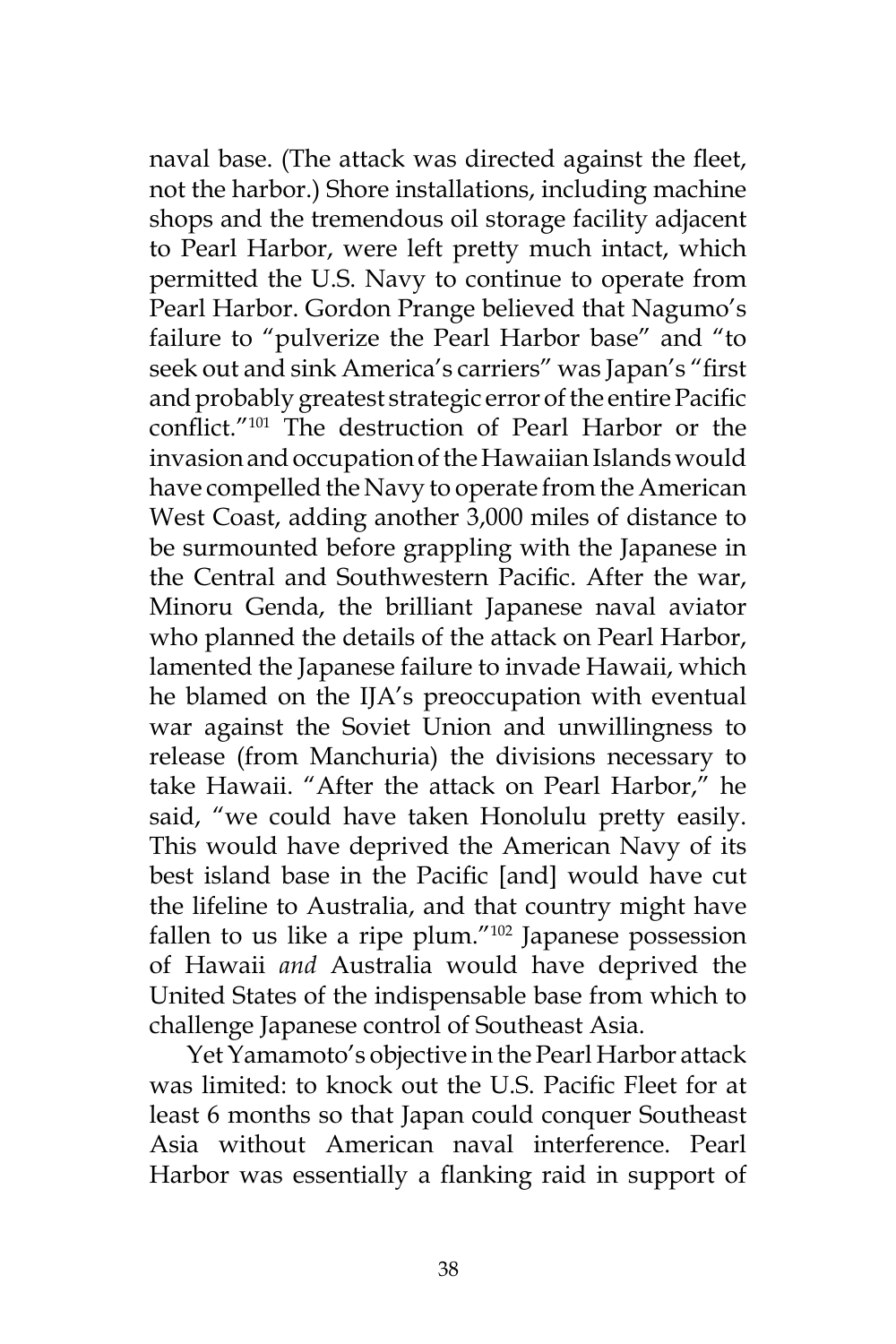the main event, which was Tokyo's southward move against Malaya, Singapore, the Philippines, and the Dutch East Indies. The possibility of occupying Hawaii was never seriously considered by either Yamamoto or the IJN's general staff.

John Mueller has called the Japanese attack on Pearl Harbor a "military inconvenience" for the United States and a "political and strategic disaster" for Japan because it instantly galvanized American public opinion behind a total war effort that led to Japan's destruction.103 At one stroke, Pearl Harbor demolished powerful isolationist opposition to Roosevelt's interventionist foreign policy and ensured the eventual defeat of the Axis powers.

# **Failed Deterrence.**

The Roosevelt administration attempted to deter Japanese expansion into Southeast Asia via three actions: (1) redeployment of most of the U.S. Fleet from southern California to Pearl Harbor in the spring of 1940; (2) imposition of economic sanctions, culminating in the oil embargo of July 1941; and (3) a last-minute attempt to strengthen U.S. military power Southeast Asia, capped by the deployment to the Philippines of new-production B-17 long-range bombers (and Britain's agreed dispatch of additional warships to the Pacific). The California-based U.S. Fleet, slated to be subdivided into the Atlantic and Pacific Fleets in February 1941, was on maneuvers in Hawaiian waters when Roosevelt ordered it to remain in Pearl Harbor, believing that its open-ended presence there could deter a potential Japanese move into Southeast Asia.<sup>104</sup> The decision to retain the fleet in Hawaii, which was strongly opposed by fleet commander Admiral J. O.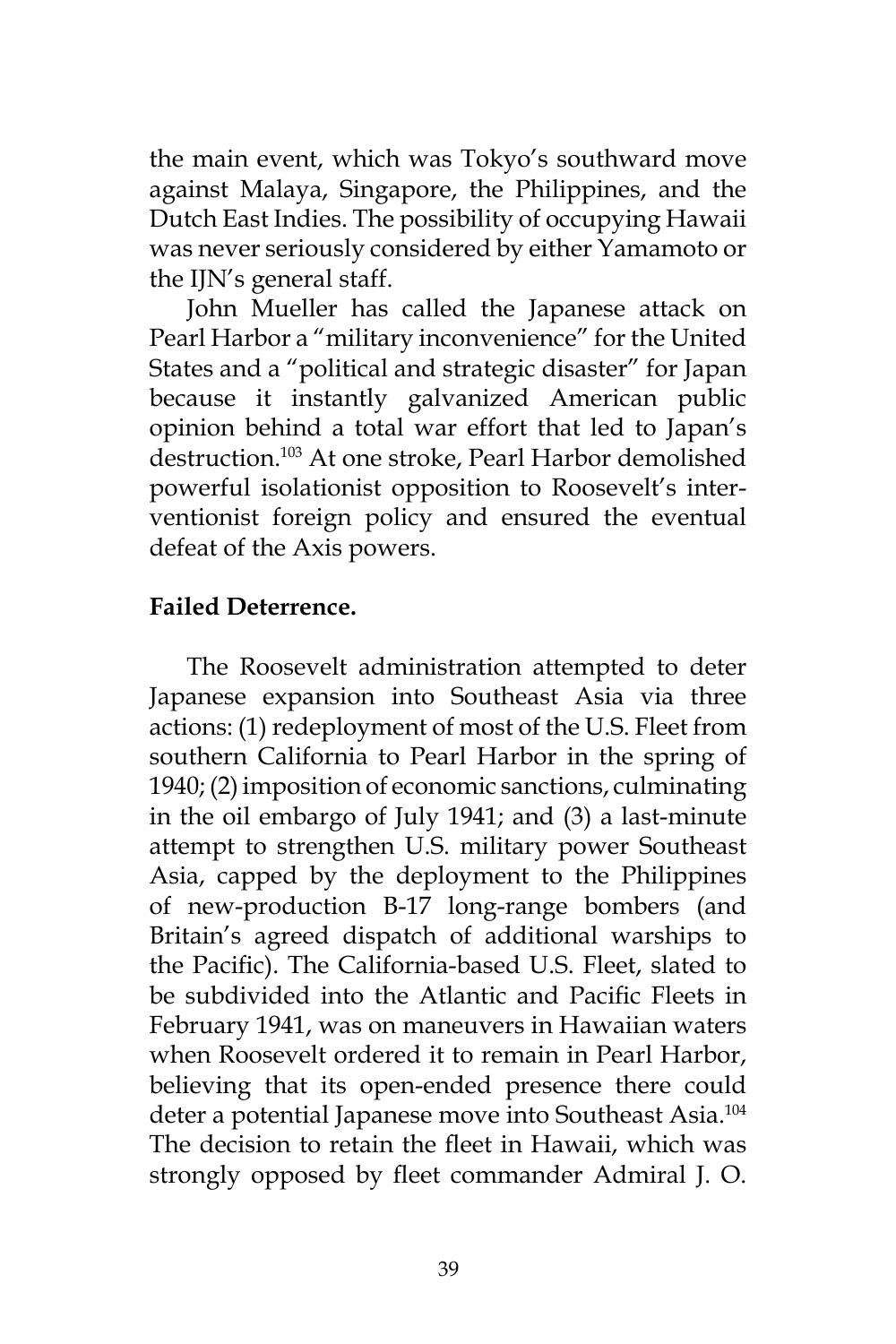Richardson (whom Roosevelt replaced with Admiral Husband Kimmel), exposed the fleet to the very attack the Japanese launched on December 7, 1941. Intended as a deterrent, the fleet became a magnet. As Yamamoto remarked to a colleague, the "fact that [the United States] has brought a great fleet to Hawaii to show us that it's within striking distance of Japan means, conversely, that *we're* within striking distance too. In trying to intimidate us, America has put itself in a vulnerable position. If you ask me, they're just that bit too confident."<sup>105</sup>

The decision to reinforce the Philippines, which reversed a policy that had written off their defense because of the long-standing judgment that the islands were certain to be quickly captured by the Japanese in the event of war, was driven by an unwarranted confidence: first, on the part of General Douglas MacArthur (recalled by Roosevelt to active duty and commander-in-chief of U.S. forces in the Far East) in the defense of the Philippines, and second, on the part of Stimson and Marshall in the deterrent value of a few dozen B-17s based in the Philippines.<sup>106</sup> The Japanese were not impressed. They attacked the Philippines a few hours after Pearl Harbor and destroyed most of the islands' B-17 force on the ground. The hasty decision to build up U.S. forces in Southeast Asia "was a disastrous strategic miscalculation for the United States, because the belief that a scratch force of American bombers and a few British warships could be transformed into a 'big stick' that would force the Japanese to halt their advance southward was a gamble doomed to failure," contends Edwin Layton. On the contrary, by "embarking on a deterrent policy before the military forces were installed in the Philippines to make it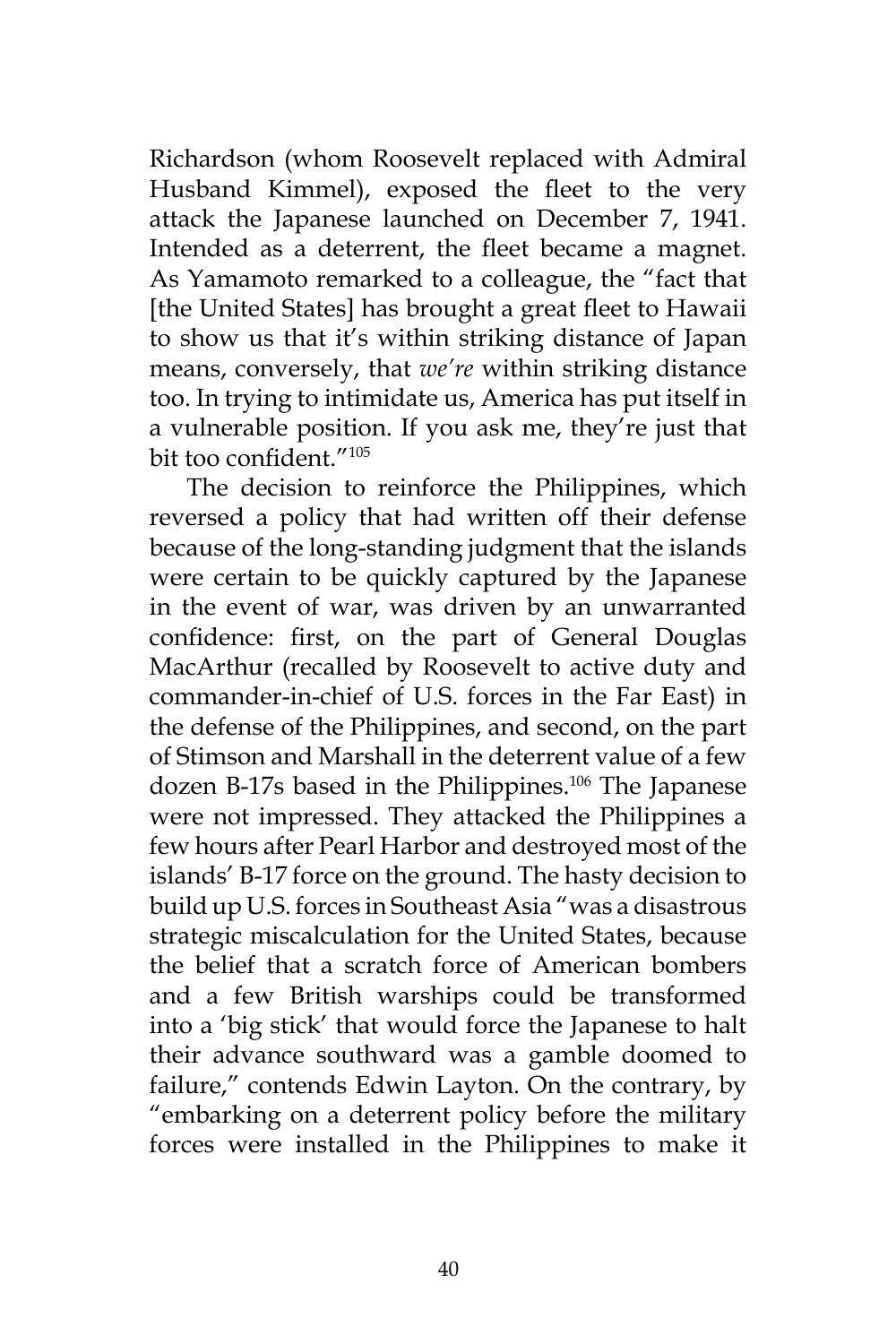credible, Britain and the United States succeeded in making the concept of a preemptive strike an attractive option to the Japanese."107

Obviously, the United States failed to deter the Japanese, who preferred the horrendous risks of war with the United States over a humiliating retreat from empire. Those within the Roosevelt administration who believed the Japanese would not go to war with the United States were wrong. So, too, were those who believed the United States could deter a Japanese advance into Southeast Asia via such measures as a significant "forward" U.S. naval presence in Hawaii, economic sanctions, and B-17s in the Philippines. The United States sought to stop Japan without a war, but ended up provoking war. At no point in 1941 did Roosevelt threaten war; he did not want war with Japan, and he undoubtedly recognized that "[n]o unequivocal warning could be given" because he "could not be sure of American reaction in the event of actual crisis." Roosevelt was "fully aware of the need to secure congressional approval for war, the strength of isolationist sentiment in the United States, and of the difficulties [of] demonstrating that a [Japanese] attack on British and Dutch colonies [in Southeast Asia] was a direct threat American interests."108

If the administration was prepared to go to war over a Japanese advance into Southeast Asia, it should have made that fact plain to Tokyo. Yet Roosevelt never did so. At the Placentia Bay Conference of August 1941, from which the Atlantic Charter was proclaimed, the British proposed identical parallel Anglo-American declarations to Tokyo, warning that "Any further encroachment by Japan in the Southwestern Pacific would produce a situation in which the United States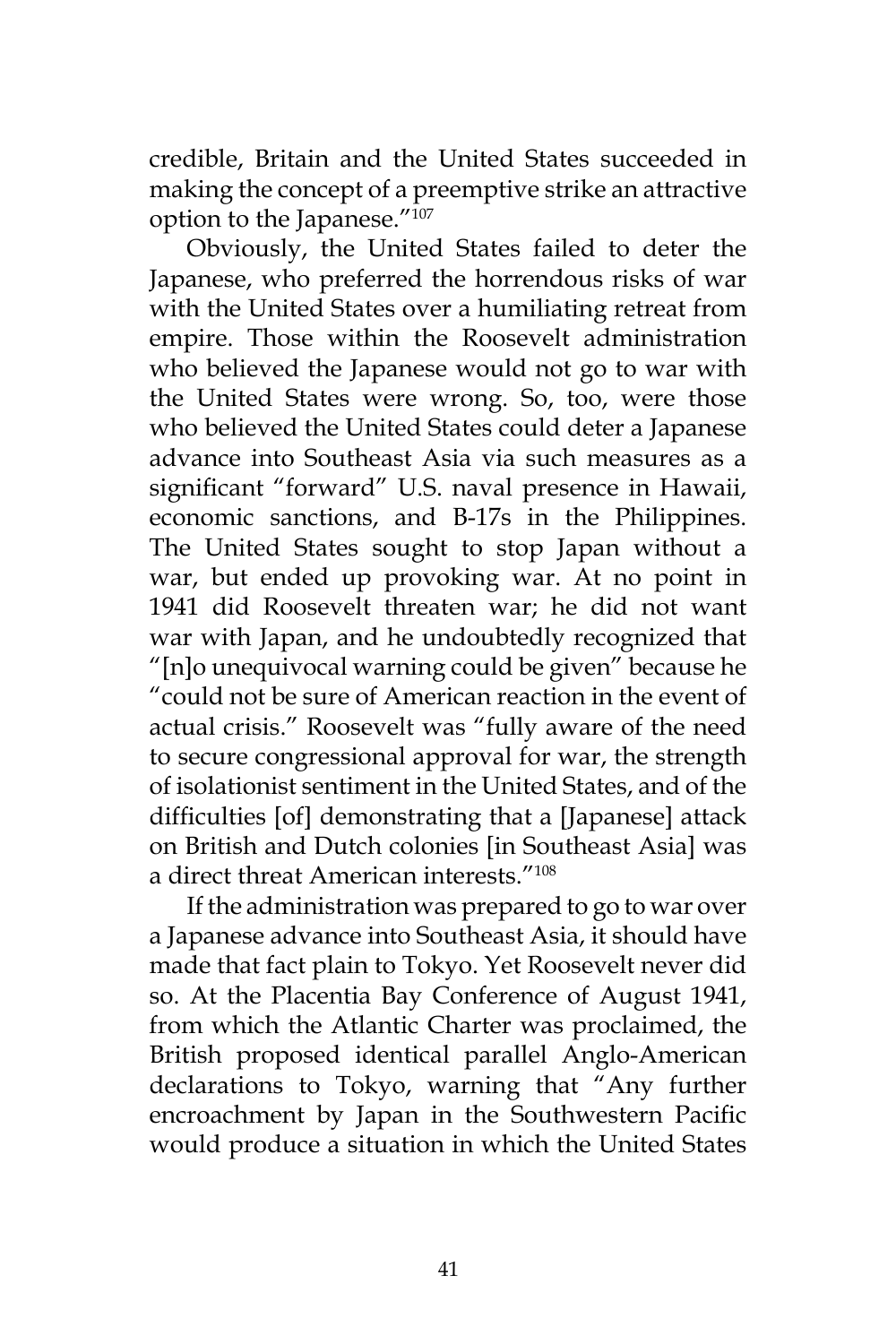Government [His Majesty's Government] would be compelled to take counter measures *even though these might lead to war* between the United States, [Great Britain], and Japan."<sup>109</sup> Churchill did not believe there was much chance of stopping Japanese aggression in Southeast Asia short of a clear-cut threat of war by the United States and Great Britain, but was unprepared to issue such a threat except in conjunction with Roosevelt. But Roosevelt was unwilling to go that far. Yet it was:

never clear what progressive economic pressure and the retention of the Pacific Fleet at Pearl Harbor were supposed to do. Roosevelt did not intend these as measures preparatory for actual war; he did want them to restrain Tokyo. But if the United States meant to deter Japan from taking steps regarded as threatening, it ought to have been issuing far clearer warnings, as the amazement of Tokyo at the asset freeze attests. If Washington hoped to hinder Japan's ability to make war whether as a hedge in case conflict came or to block the conquest of the southwestern Pacific and capitulation of Chiang's regime [in China], gradual pressure was a poor road to take.<sup>110</sup>

A few days before the attack on Pearl Harbor, Roosevelt did make a solid pledge to the British ambassador in Washington that the United States would go to war in response to a Japanese attack on British or Dutch territory in Southeast Asia, a pledge that capped increasingly firm verbal assurances beginning in July.111 Roosevelt had believed, at least since the formation of the so-called Axis alliance (the Tripartite Pact), that Japan and Germany were closely coordinating their agendas of aggression. (They were not. The Germans did not inform the Japanese of their planned attack on the Soviet Union, with which Japan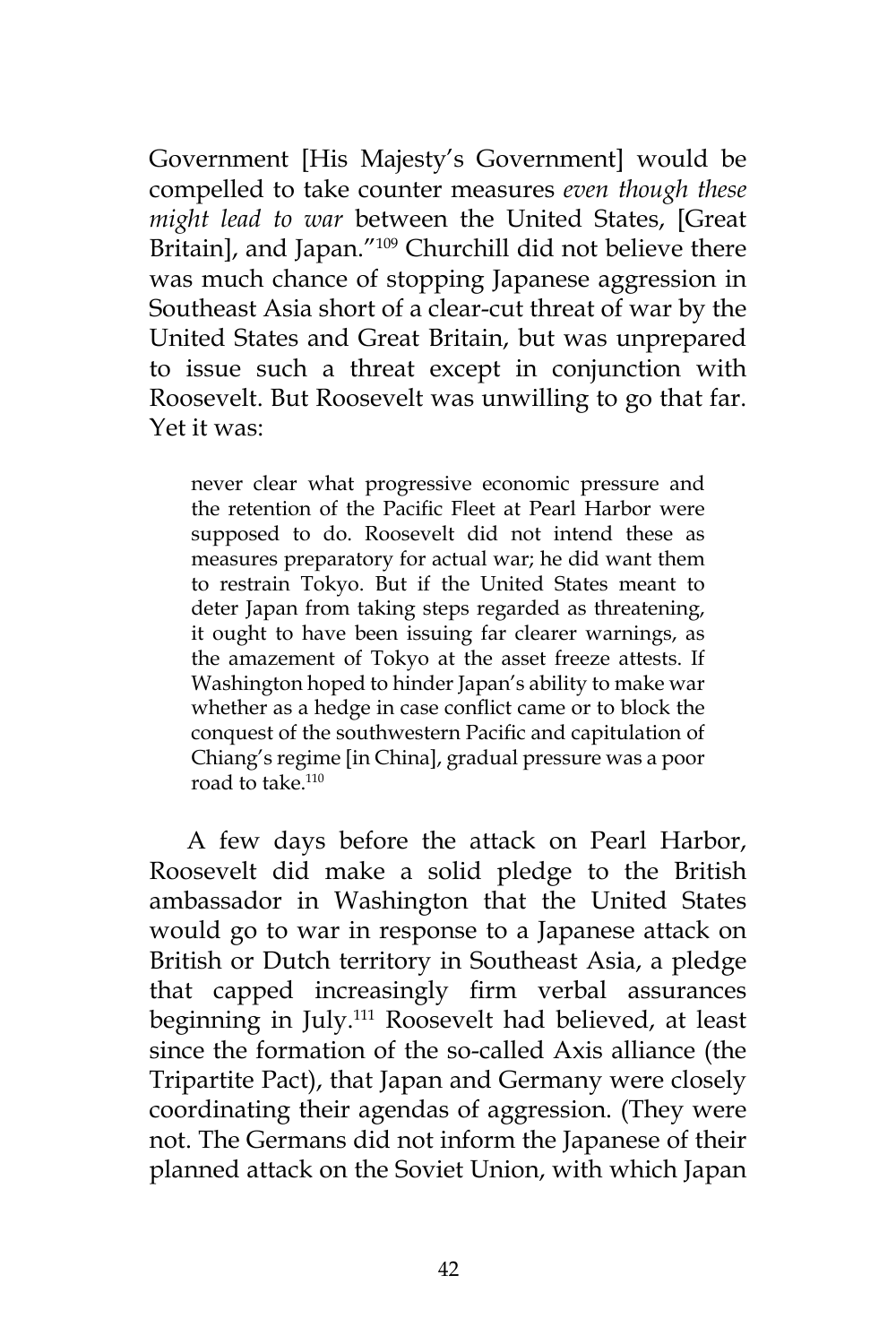had recently signed a nonaggression pact, and the Japanese did not alert the Germans to their planned attack on Pearl Harbor.) Roosevelt also believed that the survival of Britain's empire in Asia was essential to Britain's ability to continue fighting Germany and Italy in Europe. Yet he never indicated to anyone, including the British ambassador, how he thought he could obtain a declaration of war against Japan in response to a Japanese advance into Southeast Asia limited to European colonies. What if the Japanese had attacked only Malaya, Singapore, and the Dutch East Indies, leaving the Philippines and Hawaii alone? Could Roosevelt have persuaded Congress to go to war on behalf of European colonies in Asia? (On August 12, the House of Representatives had voted to extend the Selective Service Act by a single vote; but for that one vote, the U.S. Army would have largely disintegrated.) Roosevelt speechwriter Robert Sherwood, who believed that Roosevelt and General George Marshall "were far more afraid of the isolationists at home . . . than they were of the enemies abroad,"112 described Roosevelt's dilemma in his Pulitzer Prize-winning biography of Roosevelt and Harry Hopkins:

The Japanese were about to strike at British or Dutch possessions or both—and what could we do about it? The British and the Dutch were hopelessly unable to defend themselves and so were the exposed Dominions of Australia and New Zealand. . . . Without formidable American intervention, the Japanese would be able to conquer and exploit an empire, rich in resources, stretching from the Aleutian Islands to India or even to the Middle East; and it was idle to assume, and Roosevelt knew it better than anyone else, that there could be any formidable American intervention without the full, final, irrevocable plunging of the entire nation into war. And what were the chances of that [if the Japanese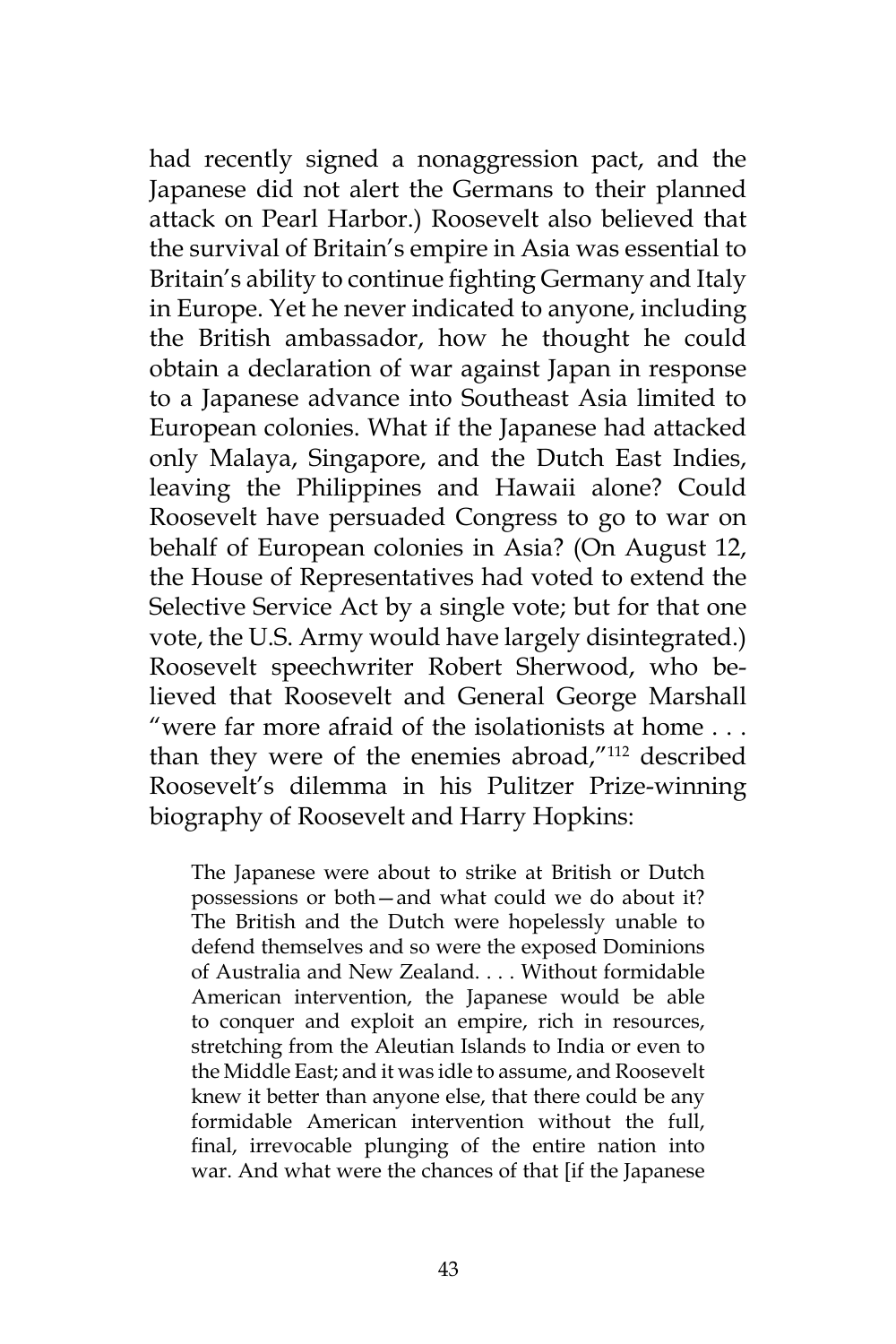struck only the British and the Dutch]? What would the President have to say to the Congress in that event? . . . Why . . . should Americans die for . . . such outposts of British imperialism as Singapore or Hong Kong or of Dutch imperialism in the East Indies?<sup>113</sup>

Hopkins recalled several talks with Roosevelt during the year before Pearl Harbor in which Roosevelt expressed concern that "the tactics of the Japanese would be to avoid conflict with us; that they would not attack either the Philippines or Hawaii but would move on Thailand, French Indo-China, [and] make further inroads on China itself and attack the Malay Straits." Hopkins then recalled Roosevelt's subsequent "relief" that the Japanese had attacked U.S. territory. "In spite of the disaster at Pearl Harbor and the blitzwarfare with the Japanese during the first few weeks, it completely solidified the American people and made the war upon Japan inevitable."<sup>114</sup>

A Japanese attack on *American* territory somewhere in the Pacific was the only event that could elicit a congressional declaration of war, and Roosevelt, unlike later presidents, respected the Congress's constitutional prerogative to declare war. It was also necessary that the attack appear unprovoked to the American people. Stimson testified in 1946 that such an attack was necessary to unite the country behind any war with Japan. Even though by late November 1941 the administration knew that a Japanese attack was coming (a "war warning" was issued on November 27 to all U.S. Army and Navy commanders), and "[i]n spite of the risk involved . . . in letting the Japanese fire the first shot," said Stimson, "we realized that in order to have the full support of the American people it was desirable to make sure that the Japanese be the ones to do this so that there should remain no doubt in anyone's mind as to who were the aggressors."115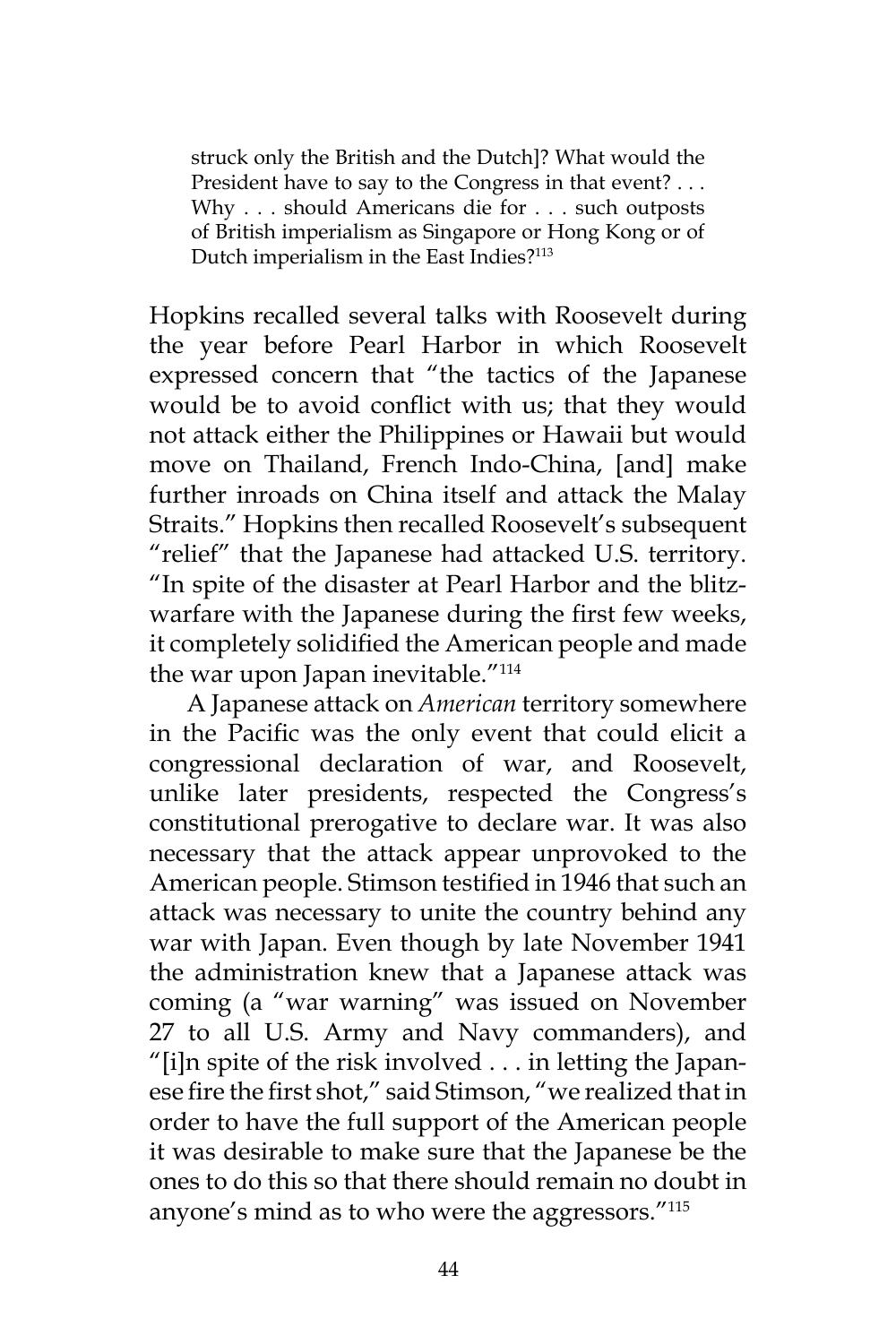Luckily for the Roosevelt administration, the Japanese obliged. Japanese leaders had come to regard war with the United States as both inevitable and—after the imposition of the oil embargo—urgent, and they seemed completely oblivious to the domestic political difficulties they might have caused Roosevelt by confining their attacks in Southeast Asia to British and Dutch possessions. The IJN in particular insisted that the United States and Great Britain were strategically inseparable (mirroring Roosevelt's view of Germany and Japan) and that an attack on the British and the Dutch in Southeast Asia was sure to provoke a violent U.S. response, and therefore that it was imperative to preempt the United States militarily.

Unluckily for the administration, war with Japan might well have been avoided but for an unwillingness—in an age of Western territorial empires—to accept the legitimacy of any Japanese imperial ambitions in East Asia (outside Korea), and but for a failure to appreciate Tokyo's probable response to economic sanctions that threatened to eliminate Japan as a respectable industrial and military power. A refusal to accept some measure of Japanese hegemony in Manchuria and North China (as the Japanese accepted America's self-proclaimed hegemony in the Western Hemisphere) precluded a negotiated settlement that might have enabled the Roosevelt administration to concentrate U.S. attention and resources on the Nazi German threat in Europe that it rightly regarded as far more dangerous than Japanese aggression in East Asia. And by airily jerking its lethal economic leash around Japan's neck to punish Tokyo for aggression that Washington was never prepared to resist by force, or even threatened force, the Roosevelt administration invited the very war in the Far East it sought to avoid.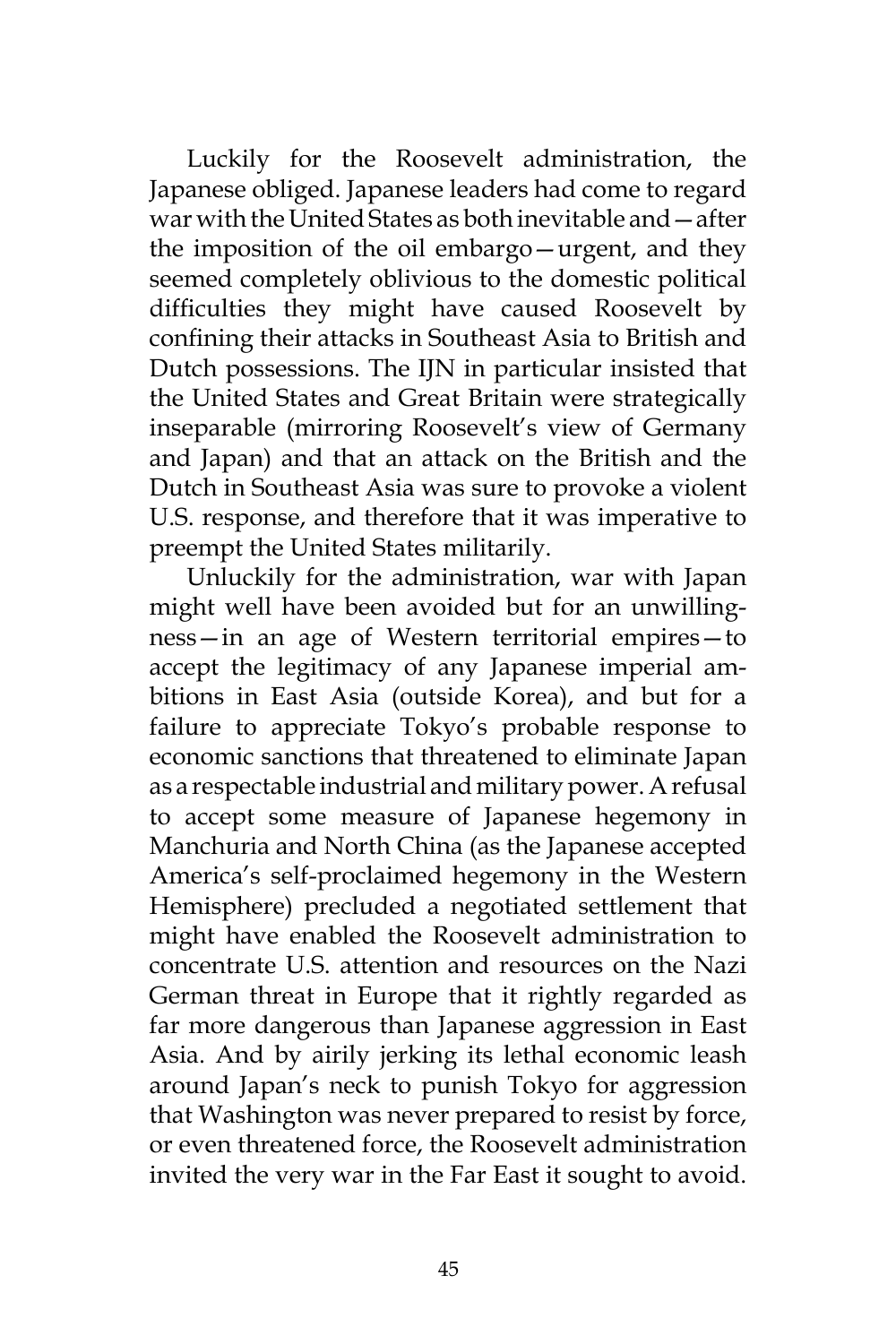"Instead of complementing his Europe-first strategy and orientation, the oil embargo threatened to disorient and distract [Roosevelt] from what he conceived to be his primary task by forcing Japan to consider war," conclude David Klein and Hilary Conroy.116 Roland Worth, Jr., contends that "the U.S. decision to embargo 90 percent of Japan's petroleum and two-thirds of its trade led directly to the attack on Pearl Harbor." Although "striking at the economic Achilles Heel of Japan was naturally appealing in light of its economy's comparative weakness, it only made sense if one were genuinely ready to negotiate a mutually acceptable compromise (which meant leaving Japan a good part of its empire) or if one were willing to risk the military retaliation that Japan . . . was quite capable of inflicting."117 Bruce Russett agrees: "The Japanese attack would not have come but for the . . . embargo on the shipment of strategic materials to Japan. . . . Either raw material supplies had to be restored by a peaceful settlement with the Western powers, or access to the resources in Thailand, Malaya, and the Indies would have to be secured by force while Japan still retained the capabilities to do so."118 The late historian John Toland, in his best-selling *The Rising Sun: The Decline and Fall of the Japanese Empire*, concluded that:

America made a grave diplomatic blunder by allowing an issue not vital to her basic interests—the welfare of China—to become, at the last moment, the keystone of her foreign policy. Until that summer [of 1941] America had two limited objectives in the Far East: to drive a wedge between Japan and Hitler, and to thwart Japan's southward thrust. She could easily have obtained both these objectives but instead made an issue out of no issue at all, the Tripartite Pact, and insisted on the liberation of China. . . . America could not throw the weight of her strength against Japan to liberate China, nor had she ever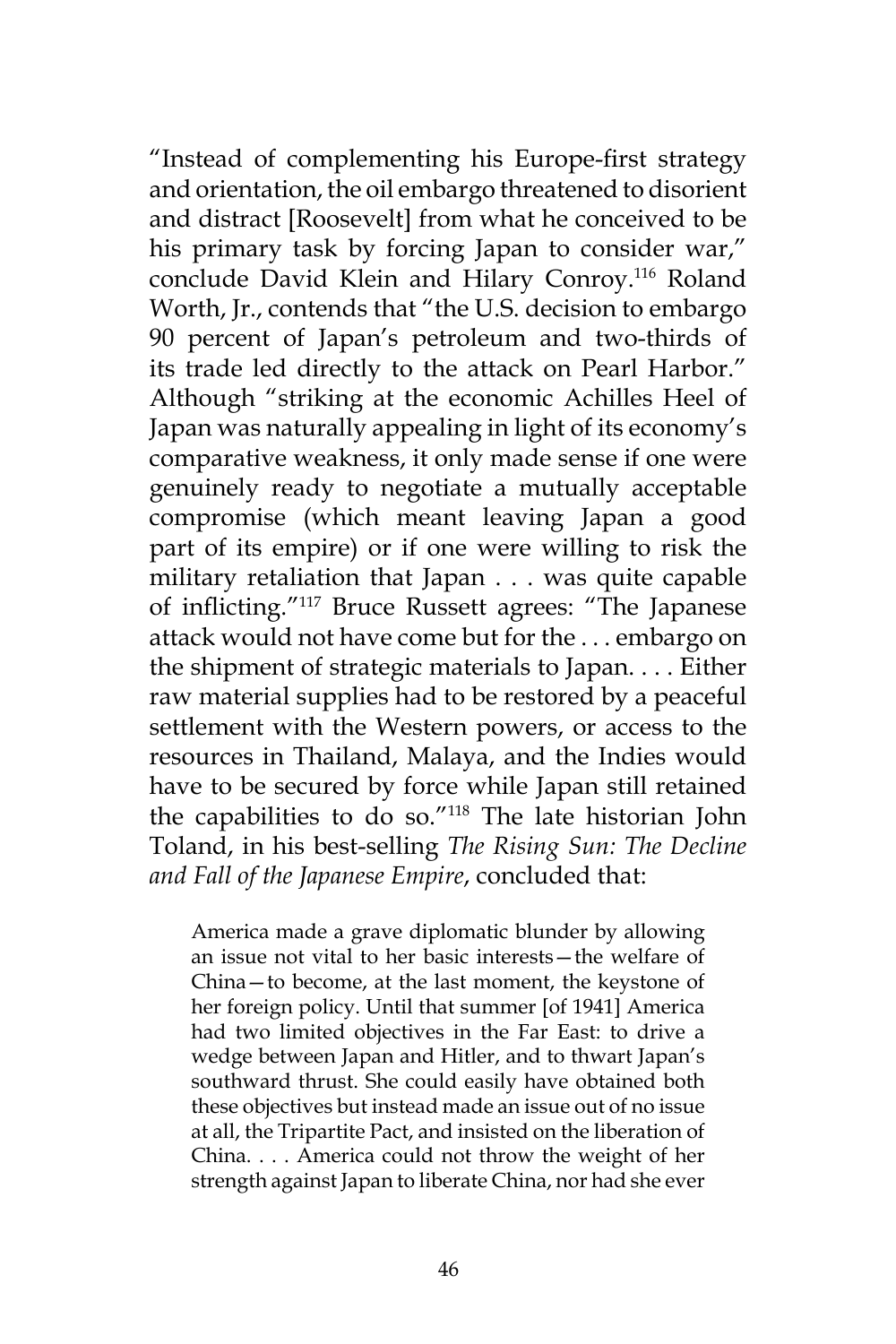intended to. Her major enemy was Hitler. [The Pacific War was] a war that need not have been fought.<sup>119</sup>

Coercive diplomacy requires carrots as well as sticks, but the United States was never prepared to make any concessions to Japan, not even a temporary *modus vivendi*—for example, a return to the *status quo ante* before Japan's move into southern Indochina and the U.S. imposition of the oil embargo. Such a deal was actually proposed in late 1941 by Admiral Kichisaburo Nomura, Japan's ambassador to the United States and a staunch opponent of war with America, and endorsed by Marshall and Stark as a means of affording the United States more time to strengthen U.S. defenses in the Pacific.120 In the absence of any attempt to conciliate Japan on crucial issues, U.S. coercive diplomacy was doomed to fail. George C. Herring, in his majesterial history of American foreign policy, concludes that:

Had the [United States] abandoned, at least temporarily, its determination to drive the Japanese from China and restored some trade, it might have delayed a two-front war when it was not yet ready to fight one major enemy. Having already learned what seemed the hard lessons of appeasement [in Europe], U.S. officials rejected a course of expediency. Rather, they backed a proud nation into a position where its only choices were war or surrender.121

# **Conclusions.**

Japan's imperial ambitions in East Asia inexorably collided with Western interests in the region, and Japan's alliance with Nazi Germany, though of little operational significance, further alienated the Western powers. The Pacific War arose out of Japan's aggression in Southeast Asia, which was presaged by its occupation of southern Indochina in July 1941.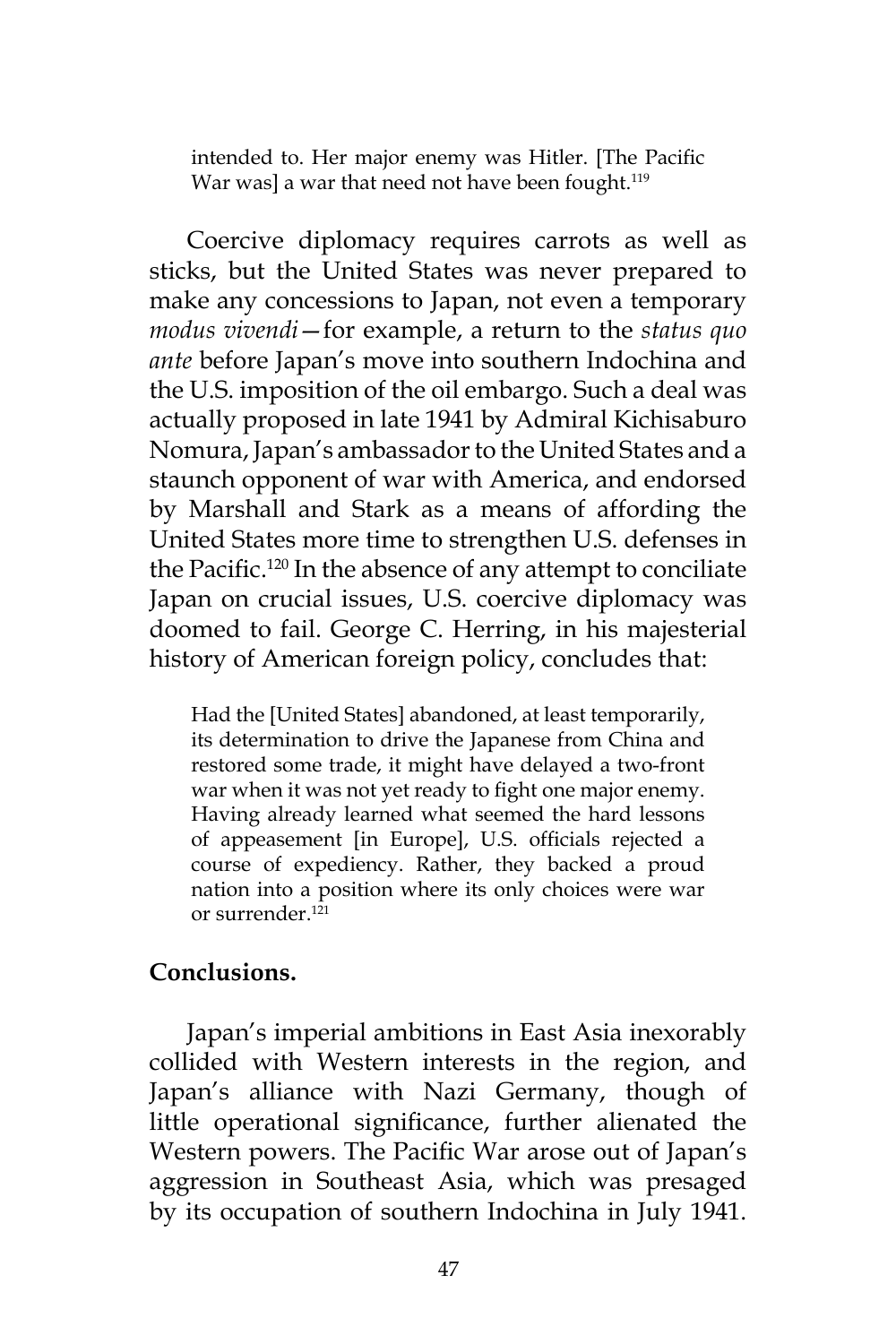Had Tokyo confined its aggression to Northeast Asia, it almost certainly could have avoided war with Britain and the United States, neither of which was prepared to go to war over China. The U.S. insistence, after Japanese forces moved into southern Indochina, that Japan evacuate *China* as well as Indochina, as a condition for the restoration of trade relations, thus made no sense as a means of dissuading the Japanese from moving south. On the contrary, the demand that Japan quit China killed any prospect of a negotiated alternative to Japan's conquest of Southeast Asia (e.g., restored trade in exchange for Japan's withdrawal from Indochina). In effect, *the United States went to war over China rather than Southeast Asia*—a volte-face of enormous strategic consequence since it propelled the United States into a war with Japan over a remote country for which the United States had never been prepared to fight. The fate of China, even of Southeast Asia, did not engage core U.S. security interests, especially at a time when Europe's fate hung in the balance. A war with Japan was, of course, a war the United States was always going to win, but Japan was not the enemy the Roosevelt administration wanted to fight. The United States could have settled its accounts with Japan after Hitler's defeat had been assured. Was denying Japan an expanded empire in Southeast Asia more important, in 1941, than defeating Hitler?

The roots of Japan's decision for war with the United States were economic and reputational. The termination of U.S. trade with Japan that followed Roosevelt's freezing of Japanese assets in July 1941 threatened to destroy Japan economically and militarily. A small, resource-poor, and overpopulated island state, Japan in the 1930s sought economic self-sufficiency and great power status via the acquisition of empire—just as Great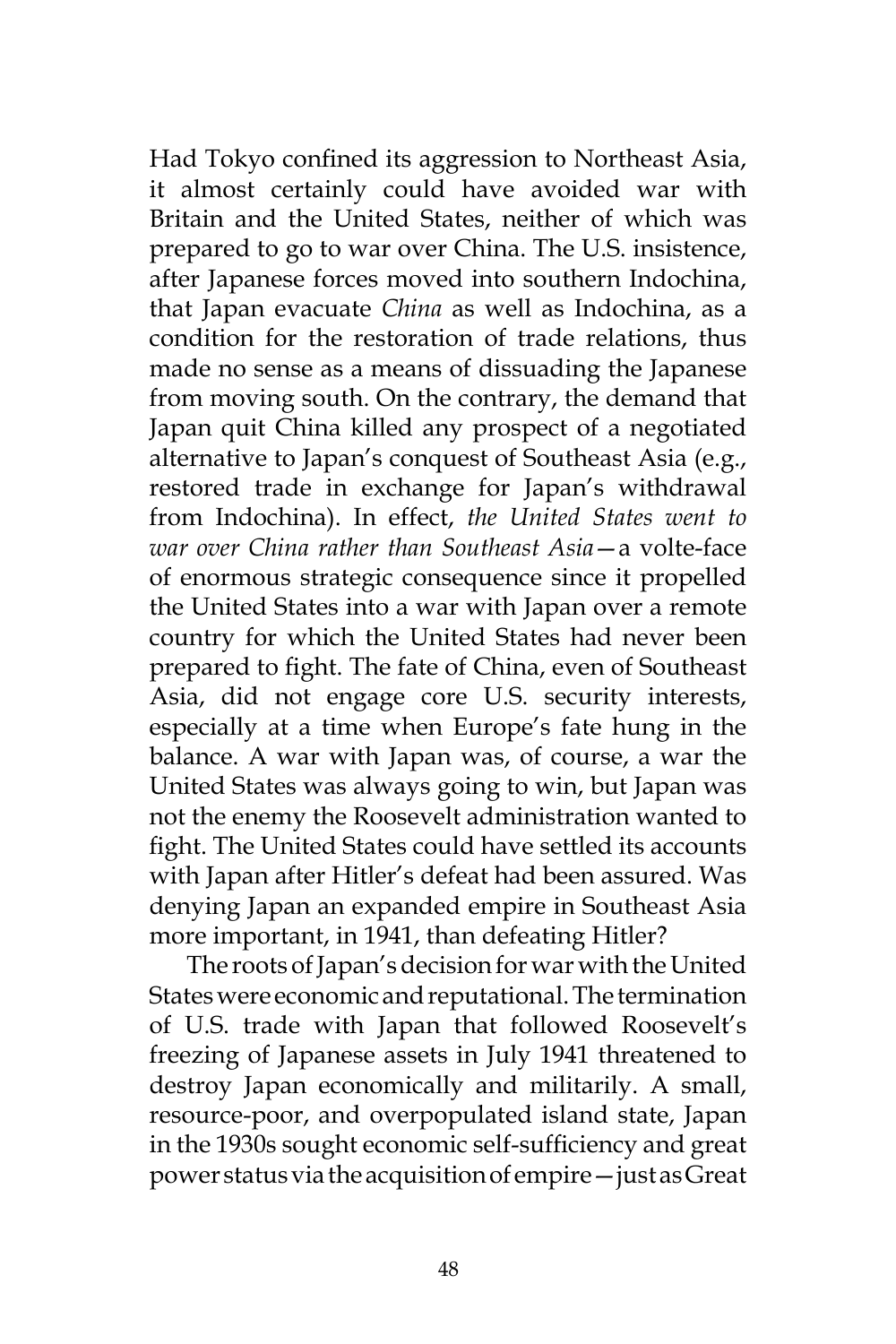Britain had done. (The United States could preach about the evils of imperialism and "spheres of influence" because, as a huge, resource-rich, continental state, it had no need for an overseas colonial empire; nor was its hegemony in the Western Hemisphere effectively challenged by other great powers. Indeed, the Japanese viewed the Monroe Doctrine as justification for their imperial ambitions.) Kenneth Pyle, in his masterful assessment of modern Japan's behavior in the evolving international system, identifies "a persistent obsession with status and prestige—or, to put it in terms Japanese would more readily recognize, rank and honor."122 From the time of the Meiji Restoration in 1868, "Japan strove and struggled for status as a great power. Other countries in Asia were aware of their backwardness, but nowhere else was this awareness so intense and so paramount that it drove a people with such singleminded determination. It became a national obsession to be the equal of the world's great powers."123 A fusion of state-centered honor and popular nationalism occurred in Japan that prompted "an instinctive need for recognition of its status in the hierarchy of nations, and the values of hierarchy provided a behavioral norm that focused and intensified the realist drive for national power. Establishment of Japan's honor, of its reputation for power in relation to other nations, became a goal sanctioned by inherited values and norms."124

Yet the end result of this drive for power, honor, and reputation was Japan's complete destruction and subsequent occupation by the United States. There can be no justification for a foreign policy that consciously propels a state into a war against an inherently undefeatable enemy. By the late 1930s, a fatal abyss had opened between Japan's imperial ambitions and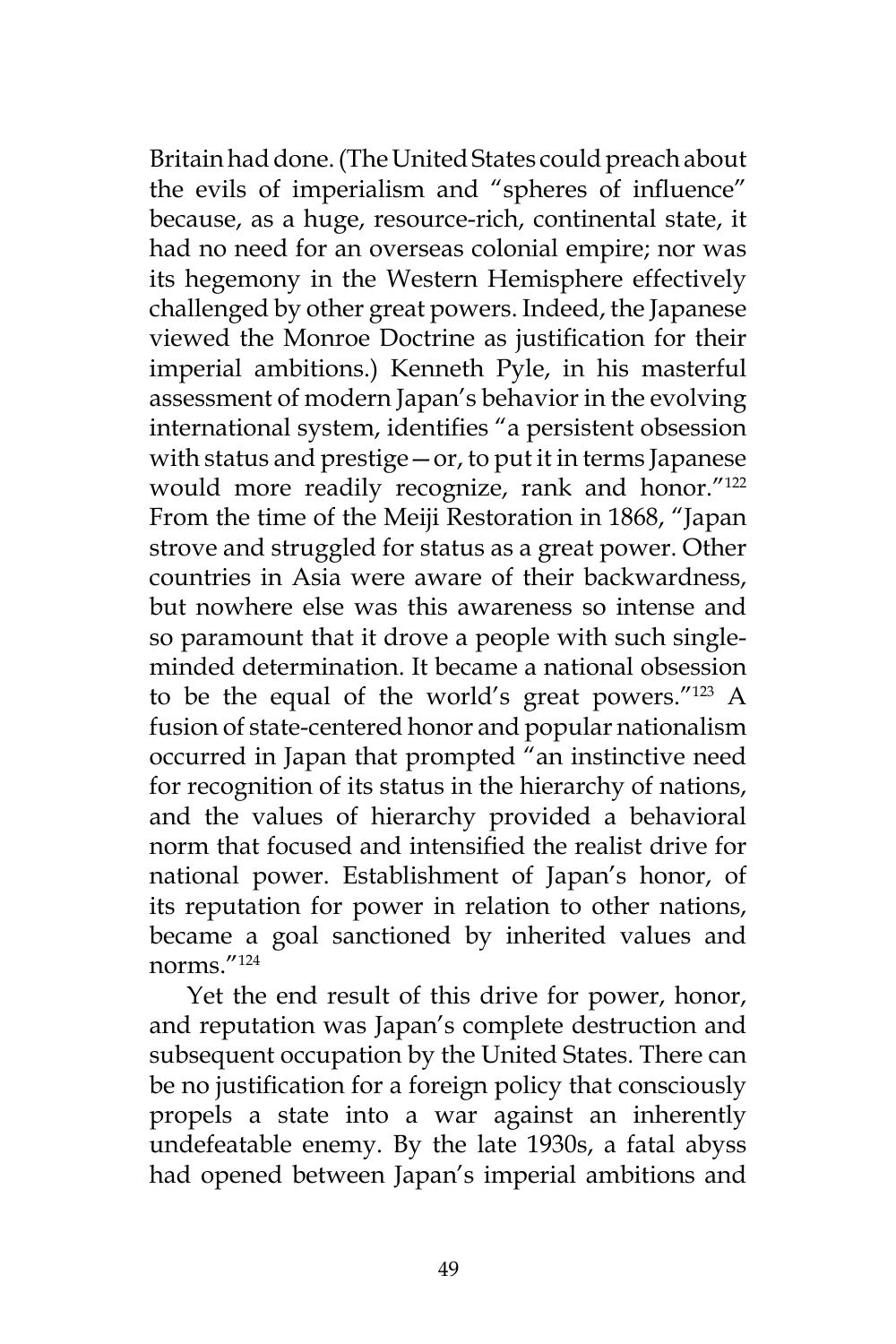its material capacity to fulfill them. Japan simply did not have the resources to police Korea and Manchuria, conquer China, invade Southeast Asia, and defeat the United States in the Pacific. Japan lacked the necessary industrial strength, and what modest manufacturing base it did possess critically depended on imported oil and other commodities from the United States. Indeed, Japan's expanding war on the Asian mainland made it more dependent on imported U.S. commodities and finished goods. Japanese leaders refused to recognize the limits of Japan's power, despite the warnings of Nomohan and a continuing war in China they could never bring to a satisfactory conclusion. The very fact that Japanese leaders would consider sequential wars with the United States and the Soviet Union at a time when Japan was already militarily overstretched in China testifies to a fatal blindness to the strategic necessity of maintaining some reasonable harmony between political ambitions and military capacity. Like the Germans in both world wars, the Japanese seemed to believe that superior prowess at the operational level of war could and would—somehow—redeem reckless strategic decisions.<sup>125</sup> And again like the Germans, the Japanese, in the celebration of their own nationalism, were utterly insensitive to the nationalism of others.

Honor may have dictated the Japanese decision for war in 1941, but "suicide before dishonor" was a policy choice the Japanese might have avoided had Tokyo been willing and able to temper its imperial ambitions and accept some measure of economic dependence on the United States. For Japan, the prosperous and relatively democratic 1920s and the postwar decades as an economic powerhouse and ally of the United States demonstrate 20th-century possibilities other than the path of autarky through aggression. The 1930s and 1940s were a tragic and—for Japan's victims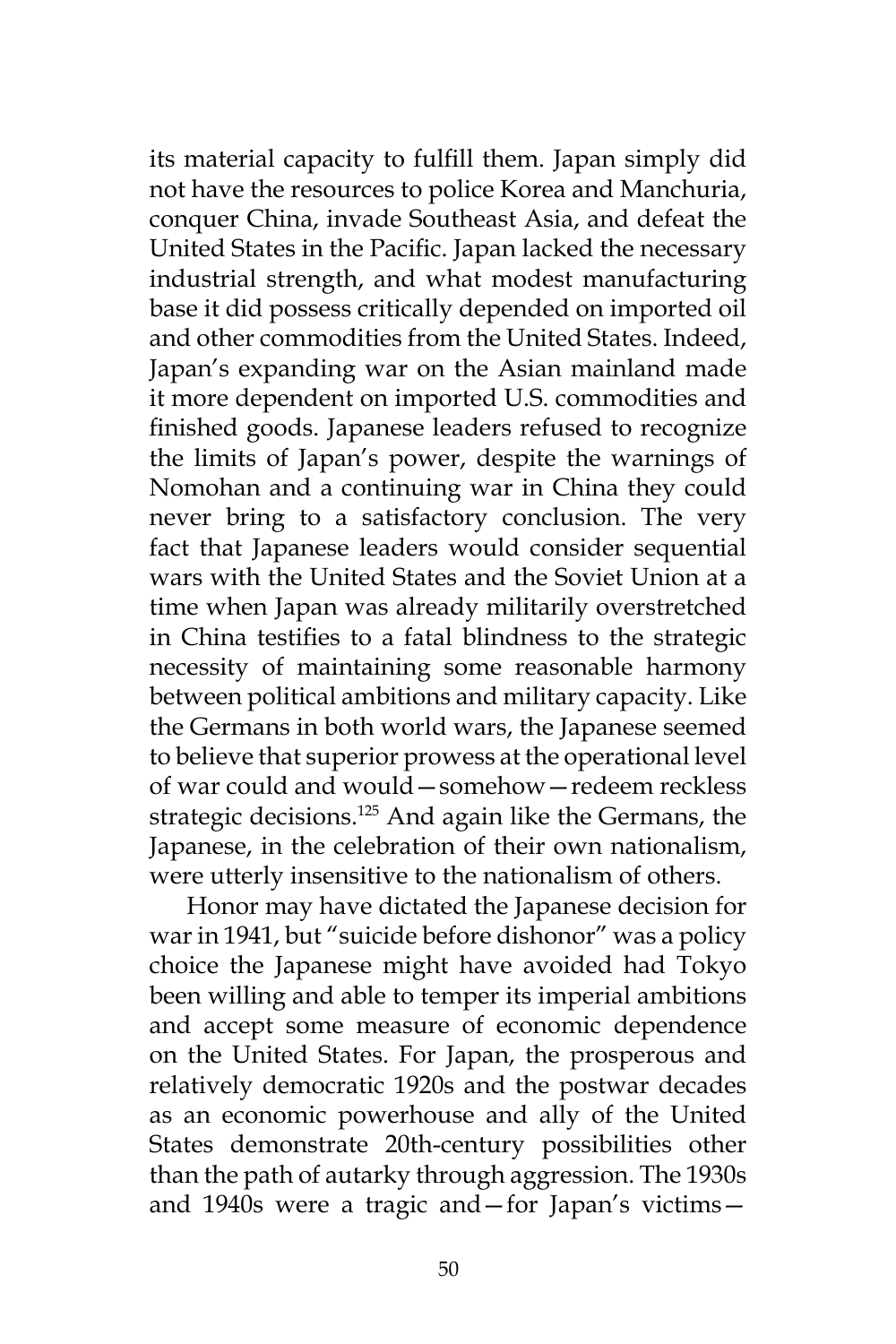murderous detour from what might have been—and later was. For Japan in the 20th century, good relations with the United States were always a prerequisite for a secure Japan, whereas war with the United States was always going to be a disaster.

Still, it cannot be denied that, in threatening Japan's economic destruction (and consequent military impoverishment), the United States placed the Japanese in a position in which the only choices open to them were war or subservience. "Never inflict upon another major military power a policy which would cause you yourself to go to war unless you are fully prepared to engage that power militarily," cautions Roland Worth, Jr., in his *No Choice But War: The United States Embargo against Japan and the Eruption of War in the Pacific*. "And don't be surprised that if they do decide to retaliate, that they seek out a time and a place that inflicts maximum harm and humiliation upon your cause."126 Roosevelt called the Japanese attack on Pearl Harbor "unprovoked." Was it?

# **Lessons for Today.**

The Japanese-American interaction of 1941 that led to war yields several enduring lessons of particular relevance to today's national security decisionmakers. First, *fear and honor, "rational" or not, can motivate as much as interest*. The "realist" explanation of international politics as the struggle for power among calculating, self-interested states discounts fright, ideology, and pride as motivators of state behavior. Thucydides wrote that it was "the growth of the power of Athens, *and the alarm which this inspired in Sparta*, that made war inevitable" between the two city states.<sup>127</sup> Clearly, it was the alarm inspired in Tokyo by the U.S. oil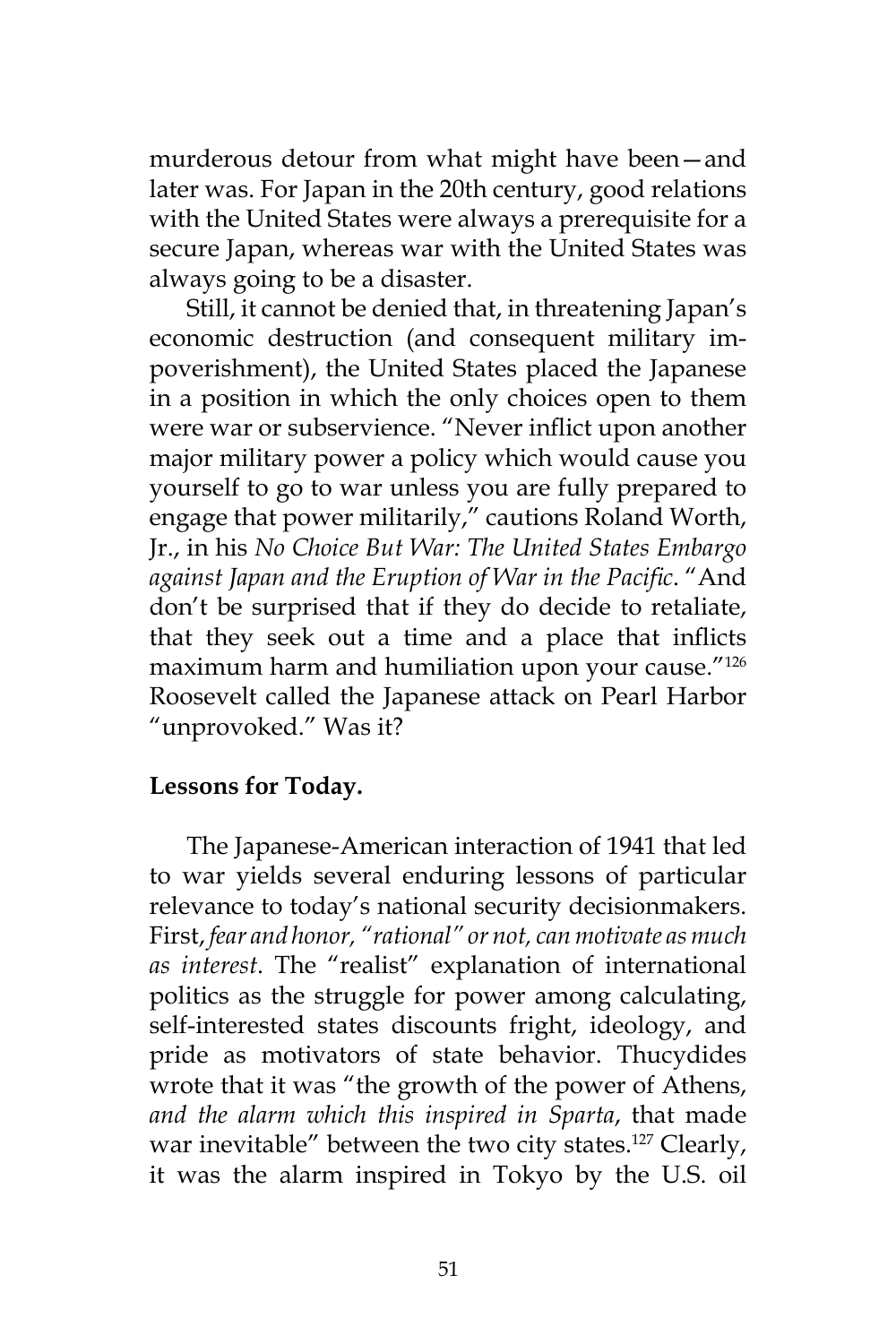embargo—and the absence of an honorable alternative to war—that made the Pacific War inevitable. Frightened national leaderships can behave recklessly, as can leaderships in the grip of powerful political or racial ideologies. The George W. Bush administration arguably overreacted to the horror of the September 11, 2001 (9/11) al-Qaeda terrorist attacks by invading and occupying Iraq, a country that had no link to the attacks, and it was Hitler's racial beliefs that propelled Nazi Germany into its fatal invasion of the Soviet Union. Honor can be no less a motivator—witness not only Japan's decision for war against the United States in 1941 but also Churchill's decision the year before to fight on after Dunkirk. France waged two fruitless wars in Indochina and Algeria because French leaders believed loss of empire would diminish France's prestige as a world power. For reasons of honor, the American Confederacy, like the Japanese in World War II, fought on long after any reasonable hope of victory had vanished. Gordon Prange observed that the "Americans assumed, correctly, that Japan could not win a sustained war against the United States. What they failed to consider was one of the lessons of history: A so-called 'have-not' nation may well be possessed of a will and skill far out of proportion to her resources. A later generation of Americans learned this the hard way in Vietnam where, lacking the will to win, the U.S. suffered a humiliating defeat."<sup>128</sup>

Second, *there is no substitute for knowledge of a potential adversary's history and culture.* Mutual cultural ignorance was a major factor contributing to the outbreak of war in 1941. With some notable exceptions like Ambassador Grew, American foreign policymakers knew little or nothing about Japan or the Japanese. On the Japanese side, there were some, like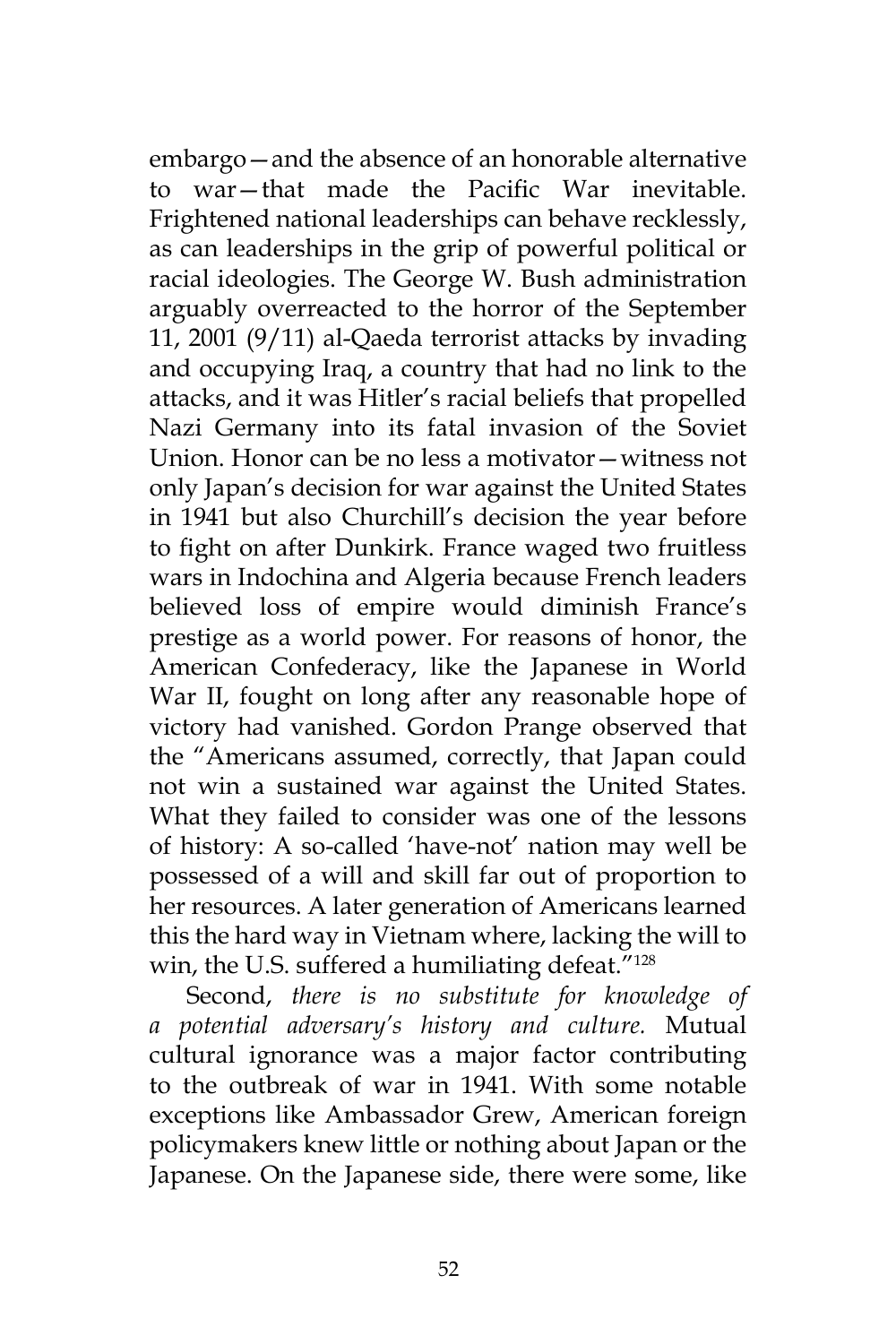Admiral Yamamoto, who knew the United States well and respected American power and nationalism, but most Japanese leaders, especially senior IJA officers, knew little or nothing about America and Americans. Racial stereotypes prevailed on both sides, with the Americans, who had a long history of discrimination against racial minorities, including Japanese, believing the Japanese were a little yellow people incapable of waging war effectively against a modern Western power like the United States; and with the Japanese, who also regarded themselves as racially superior to their enemies, especially the Chinese, believing that the Americans were too materialistic and individualistic to muster the national discipline necessary for a long and bloody war. The Japanese were oblivious to the galvanizing effect their attack on Pearl Harbor was certain to have on American public opinion.

Cultural ignorance continues to plague U.S. foreign policy. Americans proved to be as culturally ignorant of Vietnam and Iraq as they were of Japan, and it is testimony to that ignorance that the United States is probably the only modern country in the world where a person who speaks no foreign language can yet be considered well-educated. The United States came to grief in Vietnam and Iraq because of a lack of knowledge of the two countries "best described as comprehensive and spectacular," observes Dennis Showalter.<sup>129</sup> Colin Gray convincingly argues that America's "strategic performance" is still hampered by cultural insensitivity.

Bear in mind American public ideology, with its emphasis on political and moral uniqueness, manifest destiny, divine mission even, married to the multidimensional sense of national greatness. Such self-evaluation has not inclined Americans to be respectful of the beliefs, habits,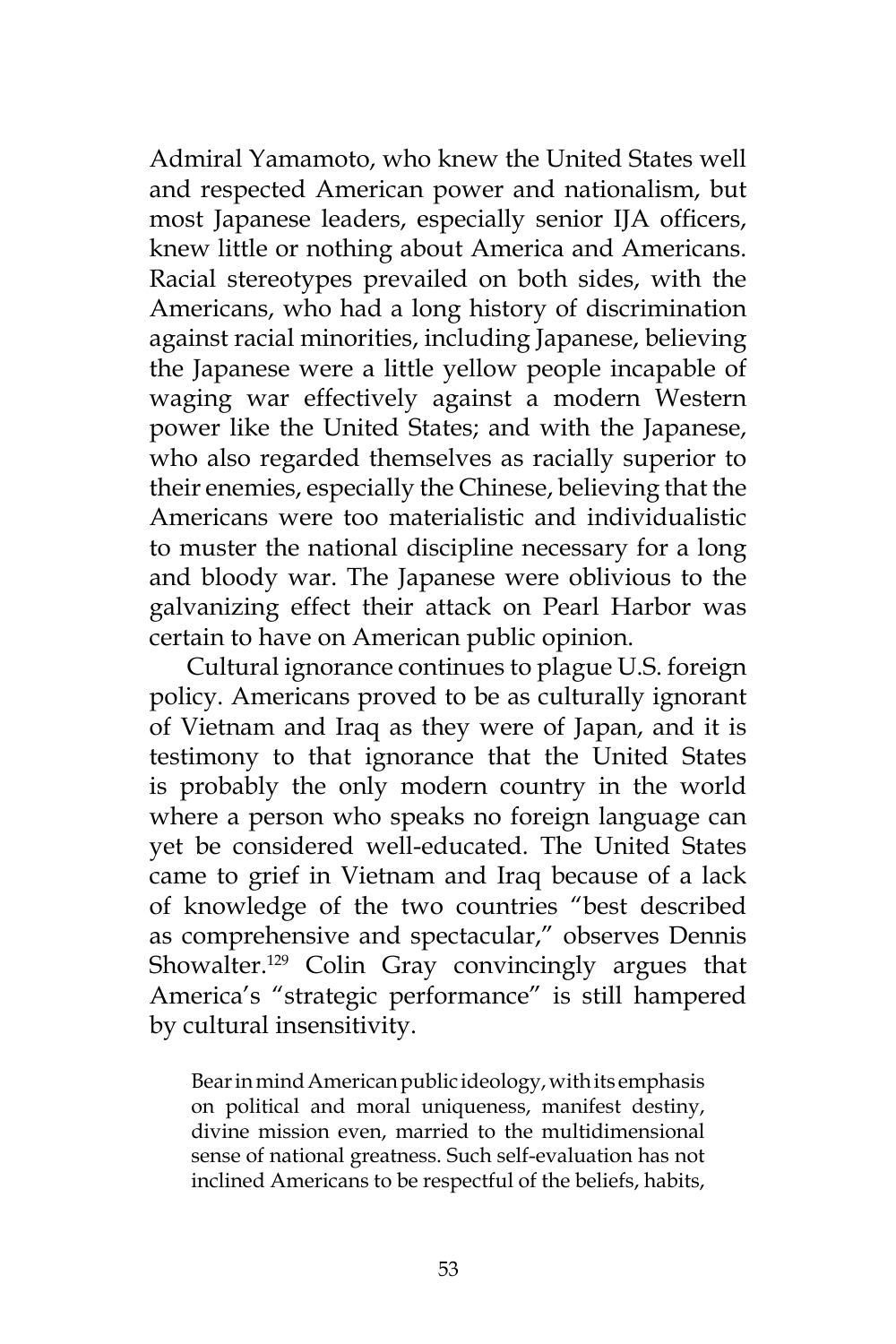and behaviors of other cultures. This has been, and continues to be, especially unfortunate in the inexorably competitive field of warfare. From the Indian Wars on the internal frontier to Iraq and Afghanistan today, the American way of war has suffered from the self-inflicted damage caused by failure to understand the enemy of the day. For a state that now accepts, indeed insists upon, a global mandate to act as sheriff, this lack of cultural empathy, including a lack of sufficiently critical self-knowledge, is most serious.<sup>130</sup>

Third, *deterrence lies in the mind of the deterree, not the deterrer*. To be effective, threatened force has to be credible *to the enemy*—i.e., the enemy has to believe that you have both the capacity and the will to what you threaten to do, and that what you threaten to do is unacceptable. The Roosevelt administration attempted to deter a Japanese military advance into Southeast Asia via an open-ended deployment of powerful U.S. naval forces to Hawaii, imposition of escalating economic sanctions, and a military buildup in the Philippines. Key members of the administration assumed that the Japanese could be deterred because surely—Tokyo knew it could not win a war with the United States. But at no point along the road to Pearl Harbor did the administration clearly threaten war; nor did it understand, until it was too late, that Tokyo preferred the risk of a lost war to a shameful peace. Though the imposition of the oil embargo was clearly unacceptable to the Japanese, they opted for war rather than submission. They were provoked, not deterred.

America's crushing latent military superiority over Japan actually encouraged war because it made the passage of time a deadly enemy. Small though the possibilities of even a limited victory were in 1941, they would soon vanish altogether as the United States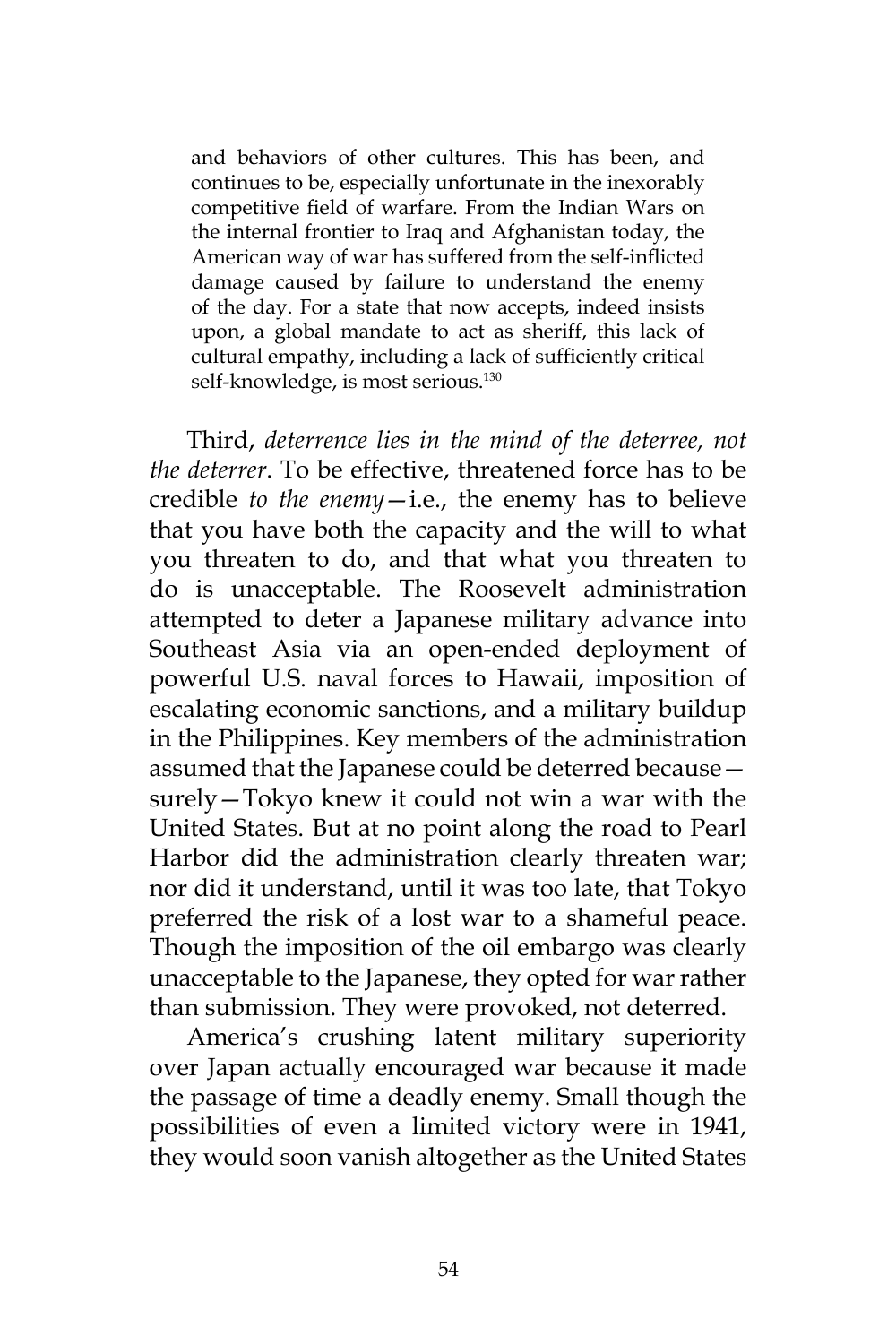rearmed. Because the military balance was shifting irreversibly against Japan, Tokyo believed it had to initiate war as soon as possible to have a fighting chance.

Fourth, *strategy must always inform and guide operations*. The Japanese never had a coherent strategy for achieving their myriad objectives in China and Southeast Asia. This absence of strategy was attributable in part to the unbridgeable gap between Tokyo's ambitions in East Asia and its available military resources, and in part to the Japanese military's focus on the operational level of war. The attack on Pearl Harbor was a crap shoot, a reckless roll of the dice with profound consequences which the Japanese never fully grasped because Tokyo never had a strategy for defeating the United States. The Japanese never had a clear or convincing picture of how a war with the United States might end; they seemed to believe, or at least hope, that early operational successes would somehow deliver ultimate strategic success.

One is reminded of the 2003 U.S. invasion of Iraq, especially the prewar lack of postwar planning and the mismatch between the amount of force employed and the war's objective of Iraq's political reconstruction. War planning focused almost exclusively on the destruction of the old regime through a rapid conventional military campaign that would validate the effectiveness of "transformed" U.S. military forces. The Office of the Secretary of Defense (OSD) sought a quick military victory and was oblivious to the potential force requirements for stabilizing post-Saddam Iraq. The apparent assumptions, at least among OSD's neoconservatives, were that Americans would be welcomed as liberators and that a stable democracy would naturally arise in Iraq once tyranny had been removed.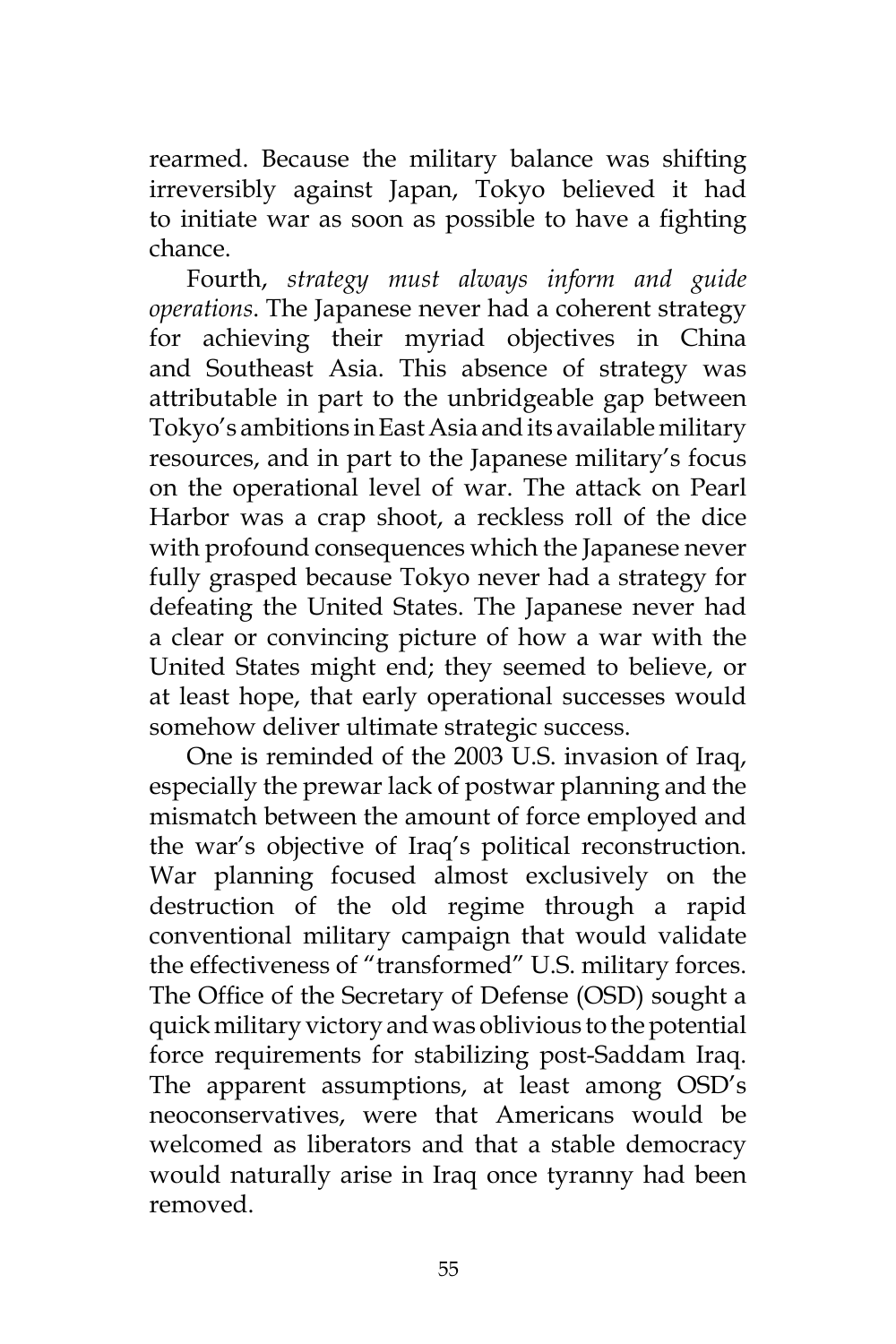Fifth, *economic sanctioning can be tantamount to an act of war.* The economic sanctions the United States imposed on Japan in 1941 were probably the most ruinous of any in history short of wartime naval blockades. They were so destructive that the Japanese concluded they had no recourse but war. The damage that economic sanctions can inflict upon a state that is highly dependent on international trade can be equivalent to, if less dramatic than, an armed attack; as such, they can provoke a violent reaction. The common view of economic sanctioning as an alternative to war needs to be reassessed, especially by the United States, which routinely sanctions regimes it does not like. Sanctioning is an inherently hostile act intended to coerce the sanctioned state to alter its behavior in some very important way, and today some states, like Iran, have means of responding that avoid militarily challenging the United States head-on.

Sixth, *the presumption of moral or spiritual superiority can fatally discount the consequences of an enemy's material superiority.* Clausewitz was right: the best strategy is to be strong. The Japanese were hardly the last of America's enemies to believe that a superior willingness to fight and die could neutralize or even defeat U.S. advantages in firepower and technology. Mao Tsetung convinced himself that the superior motivation and tactics of the People's Liberation Army could drive the Americans out of Korea, and other enemies, including Saddam Hussein (during the Persian Gulf crisis of 1990-91) and Osama bin Laden, believed that the U.S. defeat in Vietnam and humiliation in Lebanon revealed an aversion to incurring casualties that could be decisively exploited. Facing a much stronger enemy can compel a belief in the offsetting superiority of one's own cause, race, or strategy and tactics. Indeed, irregular warfare offers the militarily weak perhaps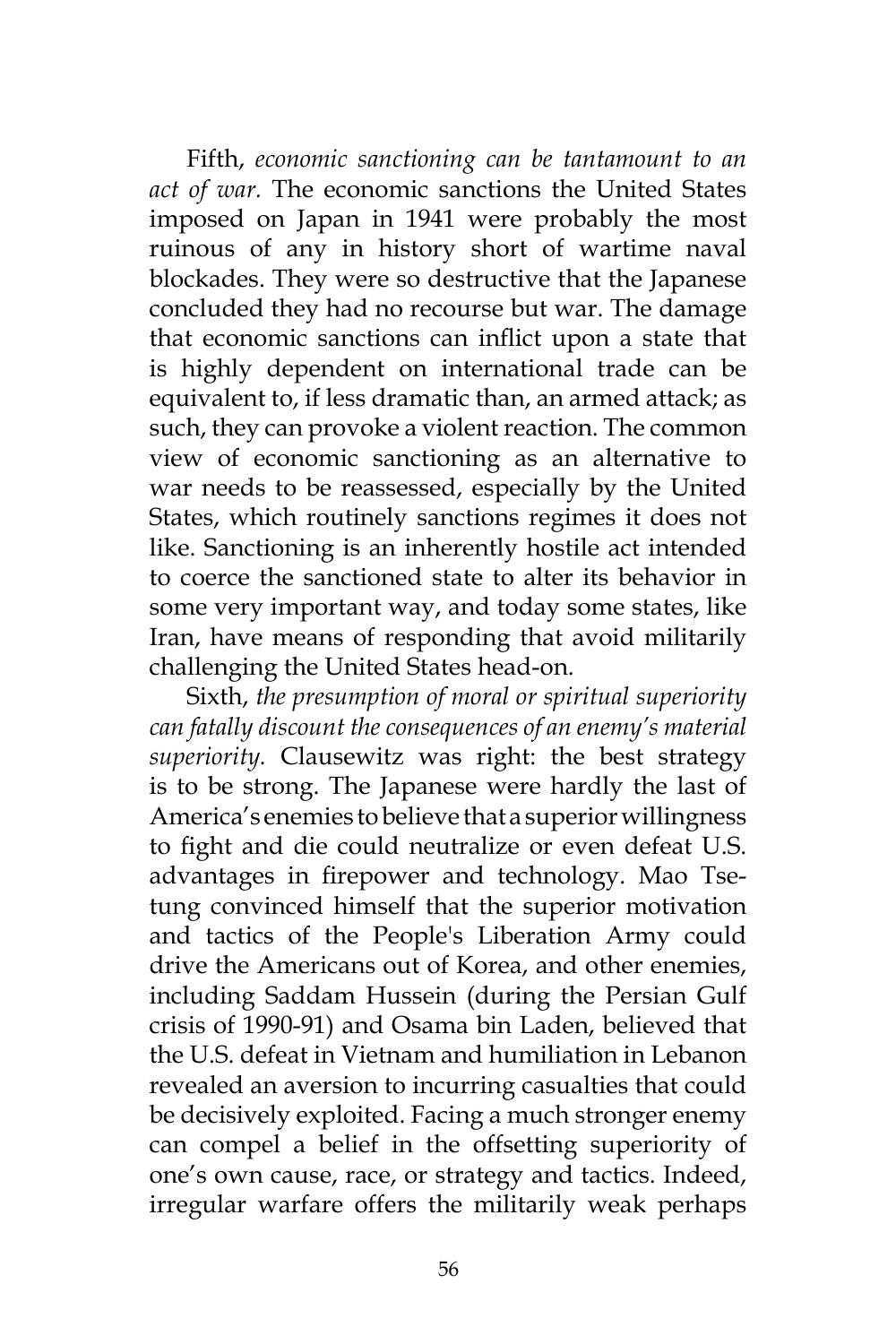the only chance of defeating the militarily strong, although most insurgencies fail precisely because they are simply too weak to win without ultimately developing a capacity for regular warfare. Mao Tsetung himself regarded guerrilla warfare as a transition and complement to regular warfare. "The concept that guerrilla warfare is an end in itself and that guerrilla activities can be divorced from those of the regular forces is incorrect," he wrote in 1937. "[T]here can be no doubt that our regular forces are of primary importance, because it is they who are alone capable of producing the decision. Guerrilla warfare assists them in producing this favorable decision."131 Mao had great respect for the conventional military superiority of his enemies, as did the Vietnamese Communists for that of the French and the Americans. The Vietnamese Communists employed regular military forces, not guerrillas, to defeat the French at Dien Bien Phu in 1954 and to overrun South Vietnam in 1975.

Seventh, *"inevitable" war easily becomes a self-fulfilling prophecy.* A war becomes inevitable when at least one side comes to believe it. Japan squandered a potentially decisive opportunity to avoid war with the United States by attacking only Europe's colonial possessions in Southeast Asia. Absent the attacks on Pearl Harbor and the Philippines, Roosevelt would have found it extremely difficult, perhaps even impossible, to carry the American electorate into war with Japan, and the Japanese would have gone on to secure the resources of the rest of Southeast Asia without arousing the armed wrath of the United States. By late summer of 1941, however, most Japanese leaders had come to regard war with the United States as unavoidable—and so it became as the Japanese moved to initiate it under the most favorable possible operational circumstances.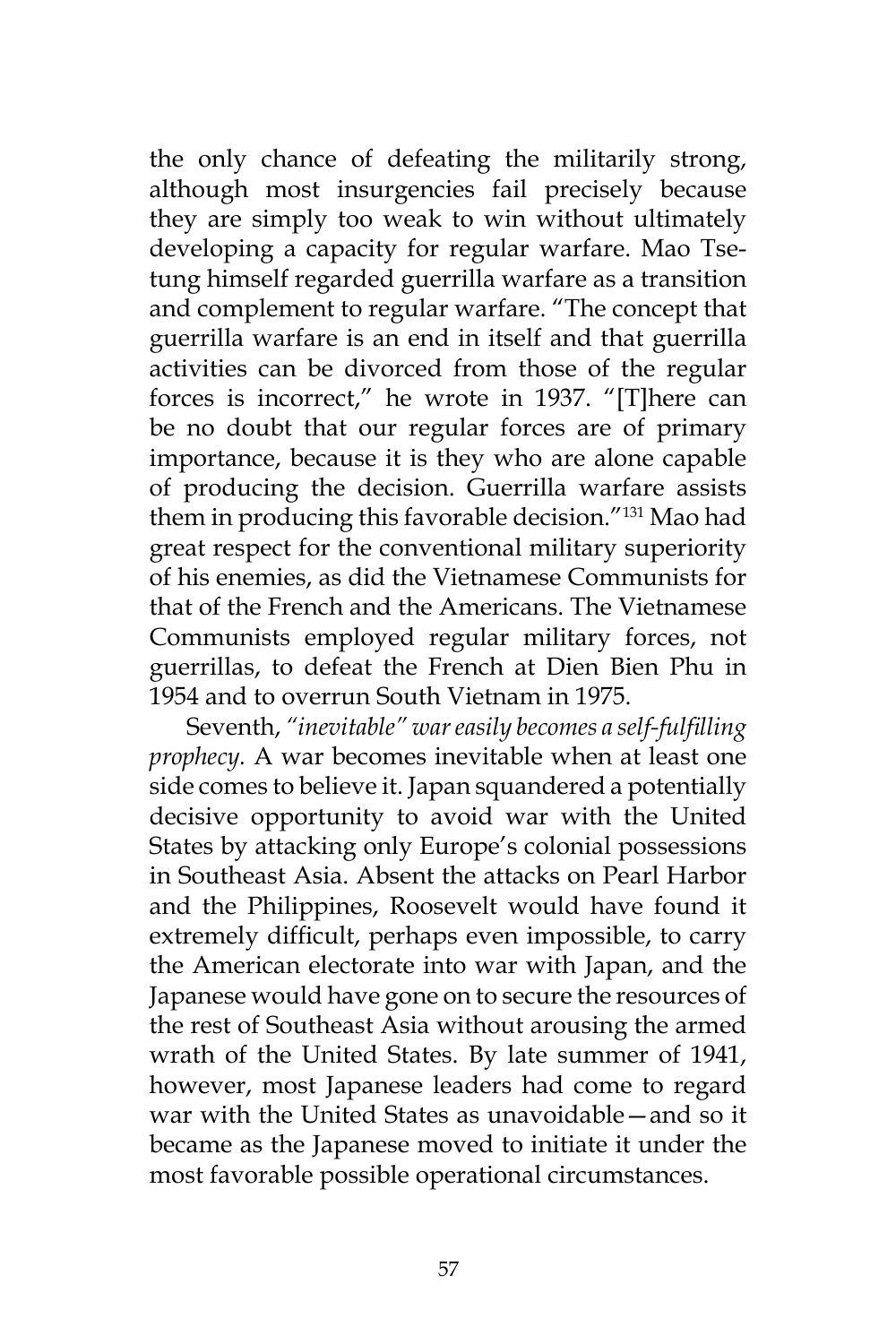The assumption of inevitability encourages, even mandates, exploiting the temporal opportunities of striking first, especially if the military balance with the enemy is shifting in his favor. Preventive war, which is not to be confused with preemptive military action to defeat a certain and imminent attack, rests upon the assumptions of inevitability and unfavorable strategic trends. The claim of inevitability also can be used to excuse or justify outright aggression. The George W. Bush administration believed, or at least publicly argued, that war with Saddam Hussein's regime was inevitable and that it was imperative to start that war before the Iraqi dictator acquired nuclear weapons. Unlike the Roosevelt administration, which mistakenly assumed that Japan was deterrable, the Bush administration assumed, or at least asserted, that a nucleararmed Saddam Hussein would be undeterrable. It remains unclear whether proponents of war with Iraq really believed that war was inevitable and that Saddam was undeterrable; there was no persuasive prewar evidence that Iraq had a viable nuclear weapons program, but substantial evidence existed that Saddam was effectively deterred, and would have remained deterred, from using any weapon of mass destruction against the United States or U.S. forces in the Persian Gulf region.<sup>132</sup> What is clear is that the moral, strategic, and financial costs of the U.S. preventive war against Iraq have—so far—greatly exceeded the benefits claimed before the war by the Bush administration and its neoconservative supporters.

The American experience in Iraq should serve as a warning to those who believe the United States should use force, if necessary, to prevent Iran from acquiring nuclear weapons. Some of the same neoconservative pundits and like-minded politicians who called for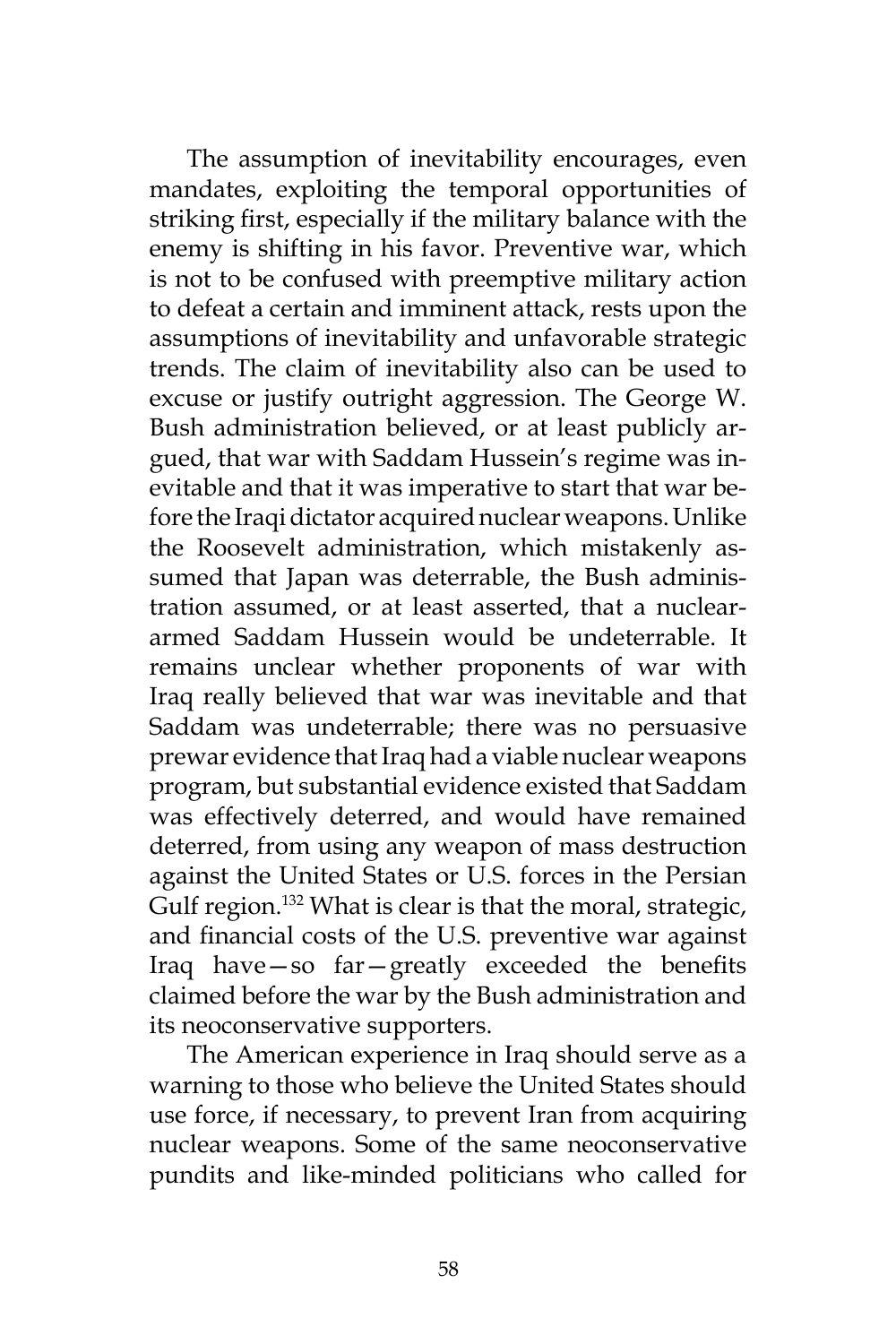preventive war against Iraq are now calling for war against Iran on the same discredited grounds that a nuclear-armed Iran would be undeterrable and that a war with that country, or at least its governing regime, is inevitable, and that it is better to have it before rather than after Teheran "goes nuclear." Yet short of an invasion and occupation of Iran, for which the United States simply lacks the necessary force (and political will), no military strike, even one based on exquisite intelligence, could promise anything other than a retardation of Iran's drive to acquire nuclear weapons. (The relevant lesson here is the 1981 Israeli air attack on Iraq's nuclear facility at Osirak, which simply reinforced Saddam's nuclear weapons ambitions and drove the Iraqi program literally underground.) Nor, despite the rantings of President Mahmoud Ahmadinejad, is there any convincing evidence that a nuclear-armed Iran would be undeterrable; Ahmadinejad is not the Iranian government's primary decisionmaker, and the evidence strongly suggests that Iran is seeking nuclear weapons for purposes of deterrence and prestige, not aggression.133 Moreover, Iran, unlike Iraq in 2003, is not helpless; it could retaliate against U.S. forces in Iraq and oil tanker traffic in the Persian Gulf and foment terrorist attacks against American targets throughout the Middle East. The negative consequences of a U.S. (or Israeli) strike against Iran, which almost certainly would strengthen the current regime's political grip on the country, would likely far outweigh any short-term benefits.<sup>134</sup>

Surely, the United States is not condemned to repeat in Iran its preventive war debacle in Iraq.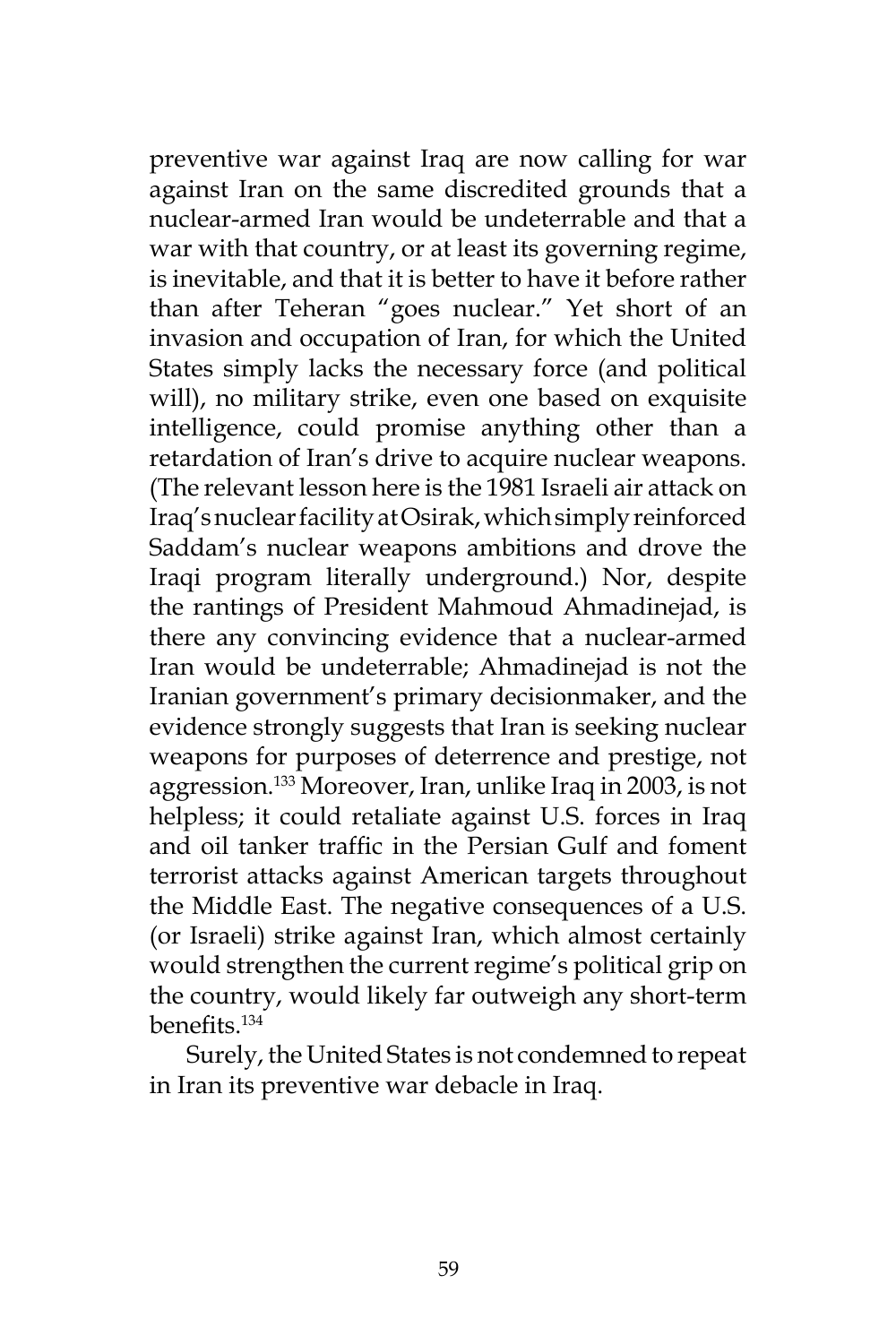### **ENDNOTES**

1. Quoted in Gordon W. Prange with Donald M. Goldstein and Katherine V. Dillon, *Pearl Harbor: The Verdict of History,* New York: McGraw-Hill, 1986, p. 499.

2. Quoted in Kenneth B. Pyle, *Japan Rising: The Resurgence of Japanese Power and Purpose,* New York: Public Affairs, 2007, p. 336.

3. Quoted in Jean Edward Smith, *FDR,* New York: Random House, 2007, p. 518.

4. Henry L. Stimson and McGeorge Bundy, *On Active Service in Peace and War,* New York: Harper and Brothers, 1947, p. 387.

5. Quoted in Sadao Asada, *From Mahan to Pearl Harbor: The Imperial Japanese Navy and the United States,* Annapolis, MD: Naval Institute Press, 2006, p. 276.

6. Quoted in *ibid*., p. 277.

7. Raymond Aron, *Peace and War: A Theory of International Relations,* New York: Doubleday and Company, 1966, p. 68.

8. Gordon W. Prange, *At Dawn We Slept: The Untold Story of Pearl Harbor,* New York: McGraw-Hill, 1981, p. 279.

9. Edward N. Luttwak, *Strategy: The Logic of War and Peace,*  Cambridge, MA: Harvard University Press, 1987, p. 222.

10. Colin S. Gray, *War, Peace and International Relations: An Introduction to Strategic History,* New York: Routledge, 2007, p. 180. Emphasis original.

11. Roberta Wohlstetter, *Pearl Harbor: Warning and Decision,*  Stanford, CA: Stanford University Press, 1962, p. 355.

12. Haruo Tohmatsu and H. P. Willmott, *A Gathering Darkness: The Coming of War to the Far East and the Pacific, 1921-1942,* New York: S R Books, 2004, p. 1.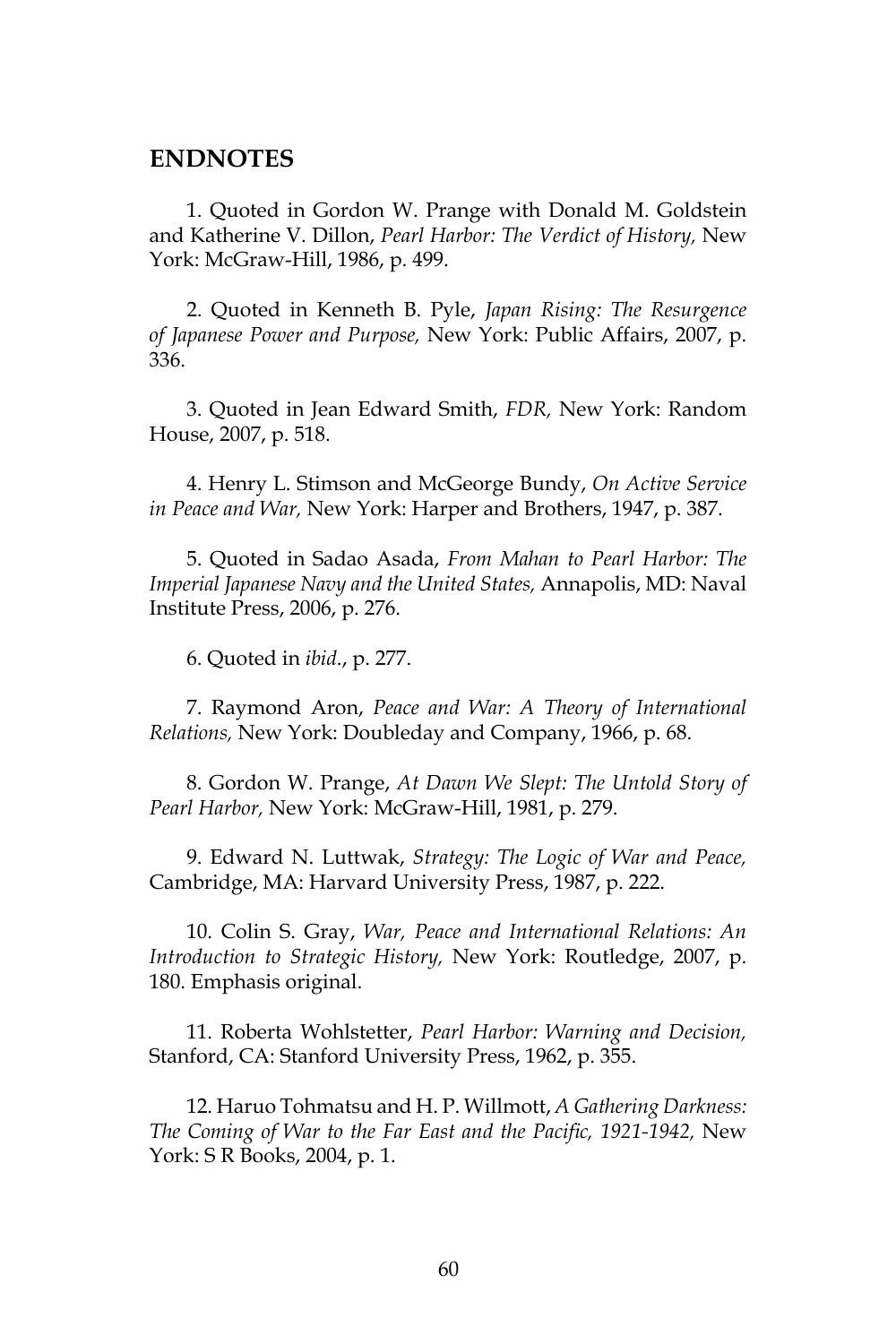13. Robert B. Strassler, ed., *The Landmark Thucydides: A Comprehensive Guide to the Peloponnesian War,* New York: Free Press, 1996, Book 1, Chapter 76, p. 43.

14. B. H. Liddell Hart, *Strategy,* New York: Frederick A. Praeger, 1967, p. 269.

15. Norimitsu Onishi, "Japan Fires General Who Said a U.S. 'Trap' Led to Pearl Harbor," *New York Times*, November 1, 2003.

16. David Kahn, "The United States Views Germany and Japan in 1941," in Ernest R. May, ed., *Knowing One's Enemies: Intelligence Assessment before the Two World Wars,* Princeton, NJ: Princeton University Press, 1986, pp. 476-477.

17. Prange, *At Dawn We Slept*, p. 558.

18. Smith, *FDR*, p. 528.

19. See Alvin D. Coox, *Nomohan: Japan against Russia, 1939,*  Stanford, CA: Stanford University Press, 1985, pp. 1079-1090.

20. Prange, *At Dawn We Slept*, p. 35.

21. For an incisive account of the deliberations of the British cabinet during the crisis occasioned by Germany's defeat of the French army and the British Expeditionary Force in May 1940, see John Lukacs, *Five Days in London, May 1940,* New Haven, CT: Yale University Press, 1999, especially pp. 104-161.

22. Jonathan G. Utley, *Going to War with Japan 1937-1941,*  Knoxville: University of Tennessee Press, 1985, p. 157.

23. Prange, *At Dawn We Slept*, p. 372.

24. Ian Nish, *Japanese Foreign Policy in the Interwar Period,*  Westport, CT: Praeger, 2002, pp. 139-141.

25. Sachiko Murakami, "Indochina: Unplanned Incursion," in Hilary Conroy and Harry Wray, eds., *Pearl Harbor Reexamined: Prologue to the Pacific War,* Honolulu: University of Hawaii Press, 1990, p. 148.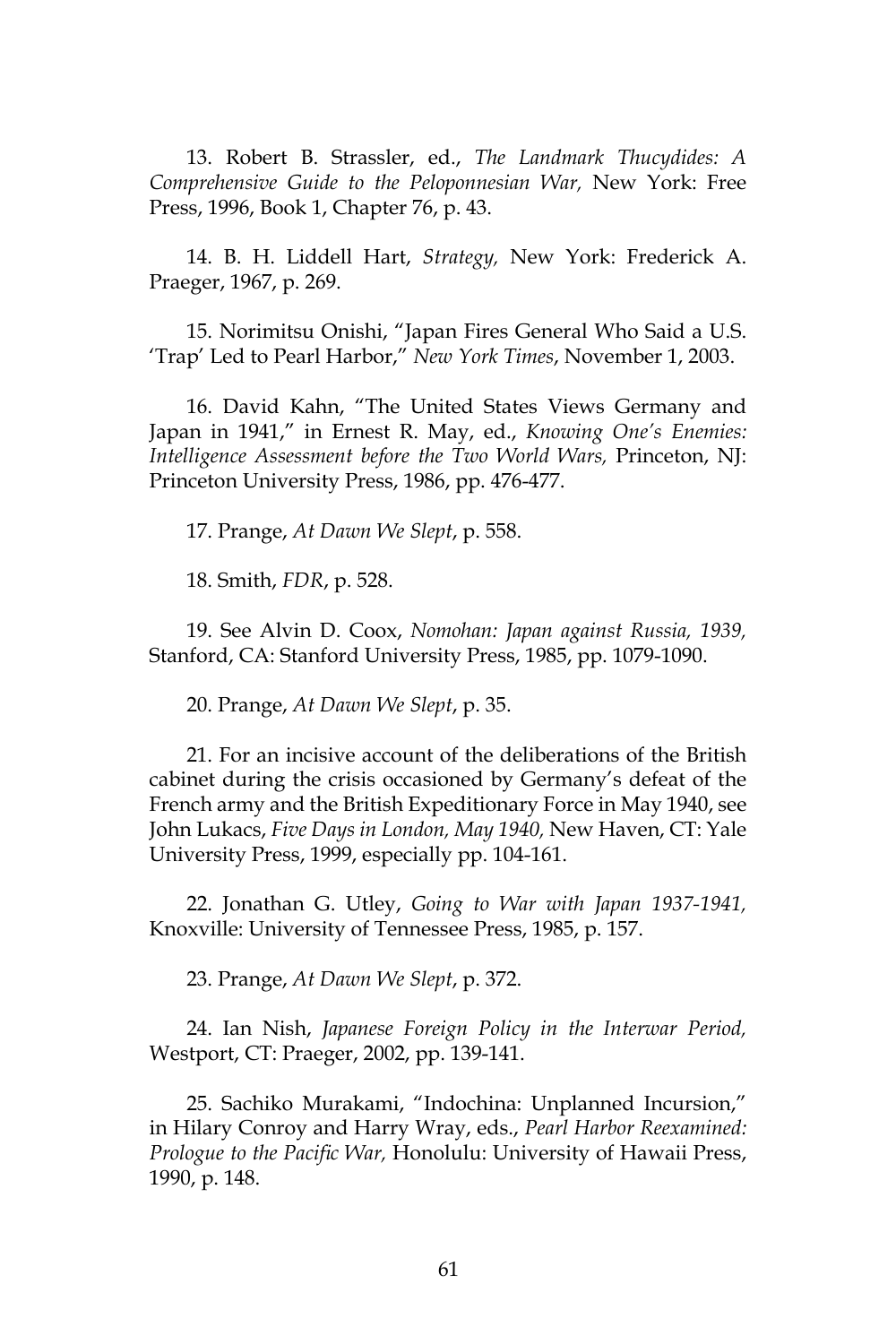26. See Waldo Heinrichs, "The Russian Factor and Japanese-American Relations, 1941," in Conroy and Wray, *Pearl Harbor Reexamined.,* pp. 163-177.

27. *Ibid*., p. 163.

28. Jonathan Marshall, *To Have and Have Not: Southeast Asian Raw Materials and the Origins of the Pacific War,* Berkeley, CA: University of California Press, 1995, p. 134.

29. Harold Ickes, *The Secret Diary of Harold L. Ickes,* Vol. III, *The Lowering Clouds 1939-1941,* New York: Simon and Schuster, 1965, p. 588.

30. James William Morley, ed., David A. Titus, trans., *Japan's Road to the Pacific War, The Final Confrontation: Japan's Negotiations with the United States, 1941,* New York: Columbia University Press, 1994, p. 5.

31. Irvine H. Anderson, Jr., "The 1941 *De Facto* Embargo on Oil to Japan: A Bureaucratic Reflex," *Pacific Historical Review,* May 1975, pp. 202-203.

32. Edward S. Miller, *Bankrupting the Enemy: The U.S. Financial Siege of Japan before Pearl Harbor,* Annapolis, MD: Naval Institute Press, 2007, p. 162.

33. Herbert Feis, *The Road to Pearl Harbor: The Coming of the War between the United States and Japan,* Princeton: Princeton University Press, 1950, p. 109.

34. *Ibid*., p. 157; Miller, *Bankrupting the Enemy*, pp. 120-123.

35. Michael A. Barnhart, *Japan Prepares for Total War: The Search for Economic Security, 1919-1941,* Ithaca, NY: Cornell University Press, 1987, p. 215.

36. Utley, *Going to War with Japan,* pp. 126-132.

37. Abraham Ben-Zvi, *The Illusion of Deterrence: The Roosevelt Presidency and the Origins of the Pacific War,* Boulder, CO: Westview Press, 1987, pp. 19-24.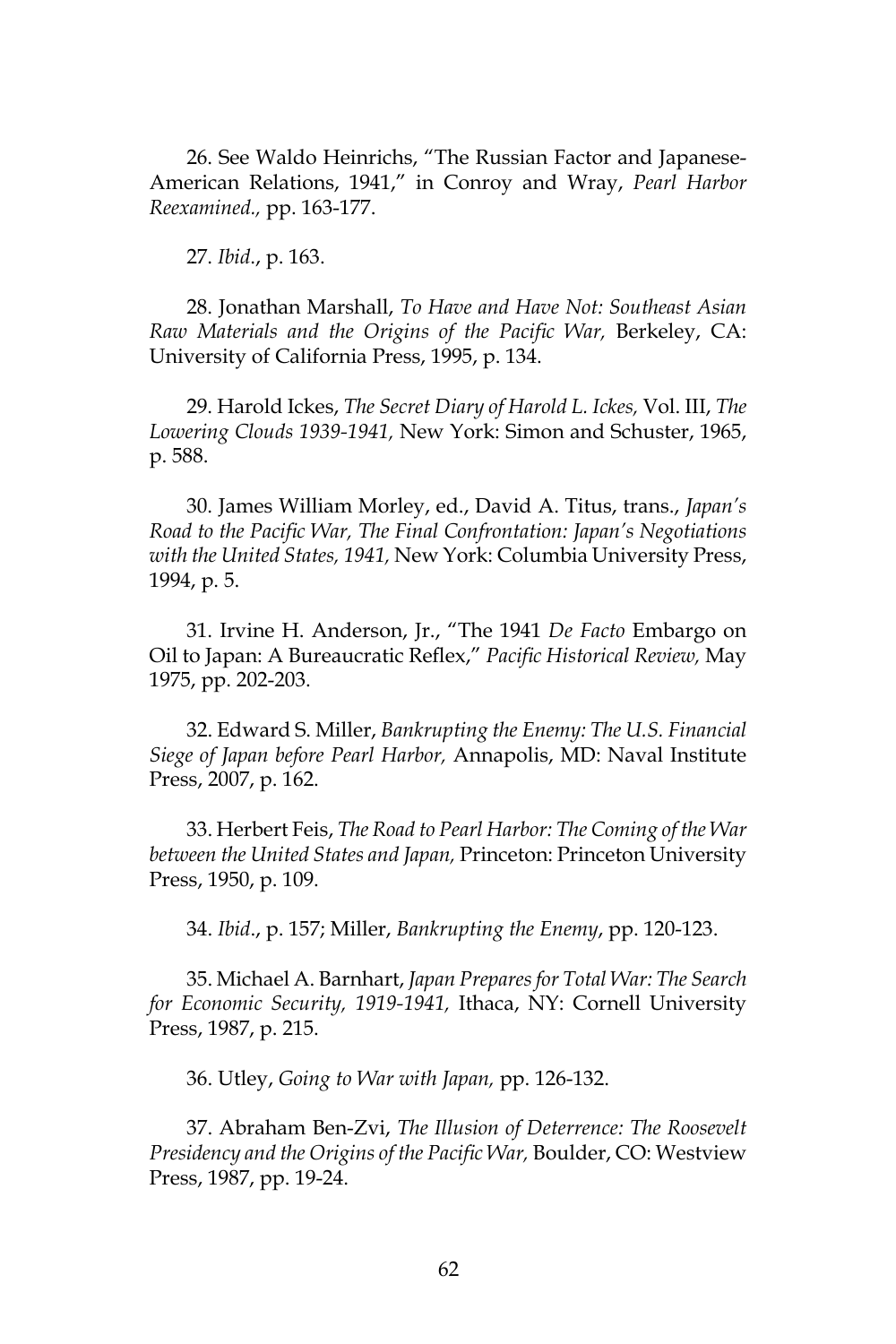38. Utley, *Going to War with Japan*, p. 126.

39. See Anderson and Miller, pp. 191-204.

40. See John Morton Blum, ed., *From the Morgenthau Diaries,*  Vol. II, *Years of Urgency 1938-1941,* Boston: Houghton-Mifflin Company, 1965, pp. 348-359, 377-380.

41. Roland H. Worth, Jr., *No Choice But War: The United States Embargo against Japan and the Eruption of War in the Pacific,* Jefferson, NC: McFarland and Company, 1995, pp. 115-117.

42. Joseph C. Grew, *Ten Years in Japan: A Contemporary Record Drawn from the Diaries and Private and Official Papers of Joseph C. Grew,* New York: Simon and Schuster, 1944, p. 469.

43. Dean Acheson, *Present at the Creation: My Years in the State Department,* New York: W. W. Norton and Company, 1969, p. 19.

44. Ben-Zvi, *The Illusion of Deterrence*, pp. 67-76.

45. See Worth, *No Choice But War*, pp. 197-199.

46. See Anderson, "The *De Facto* Embargo," pp. 202-203; and Conrad Black, *Franklin Delano Roosevelt: Champion of Freedom,* New York: Public Affairs, 2003, pp. 652, 676.

47. See Ben-Avi, *The Illusion of Deterrence*, pp. 94-100.

48. See Worth, *No Choice But War*, pp. 130-133.

49. Quoted in Nobutake Ike, ed. and trans., *Japan's Decision for War: Records of the 1941 Policy Conferences,* Stanford, CA: Stanford University Press, 1967, pp. 147-148.

50. Quoted in *Ibid*., p. 238.

51. Barnhart, *Japan Prepares for Total War*, p. 263.

52. Quoted in Ike, *Japan's Decision for War*, p. 282.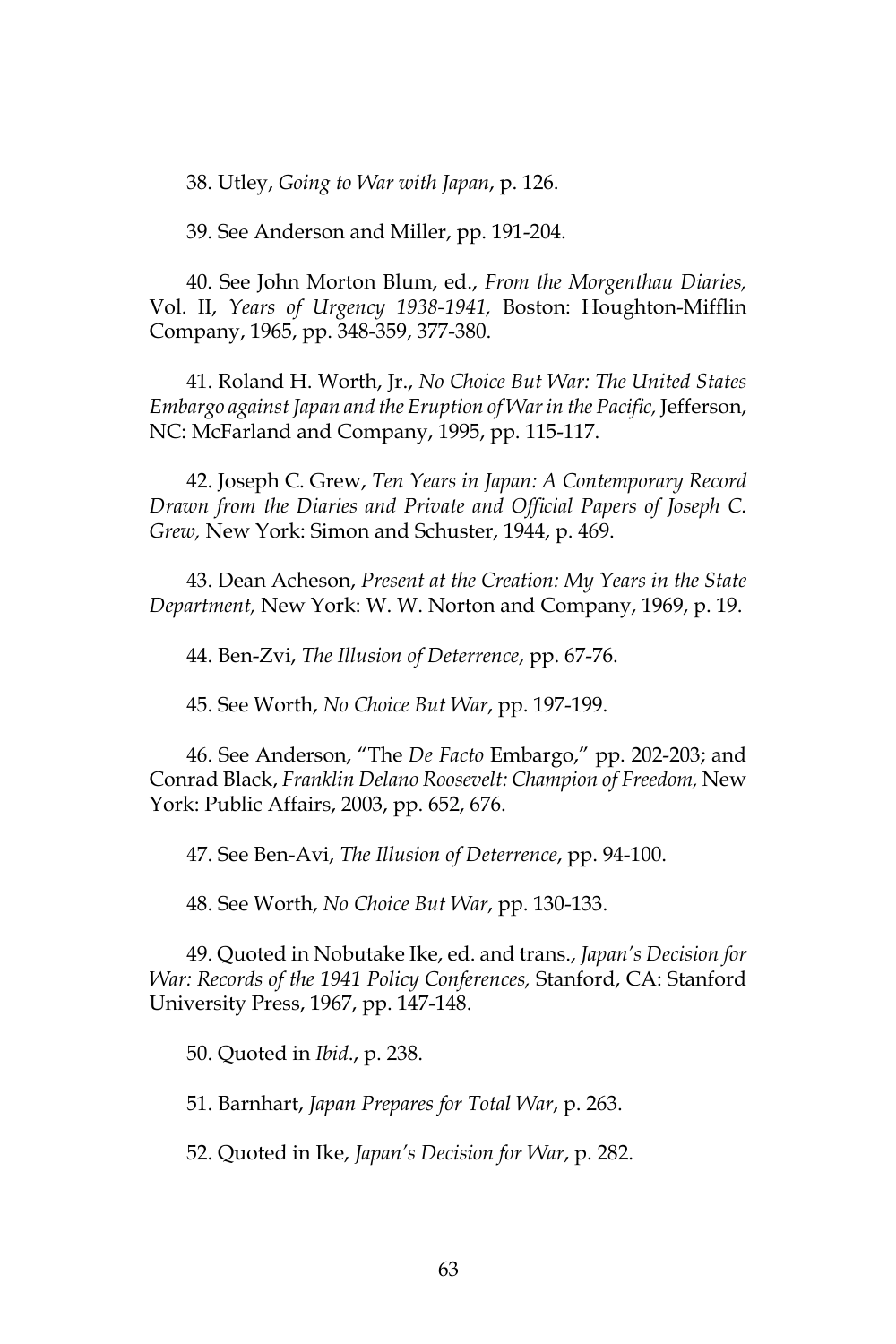53. Worth, *No Choice But War*, p. 129.

54. Wohlstetter, *Pearl Harbor: Warning and Decision*, p. 353.

55. Akira Iriye, *Power and Culture: The Japanese-American War 1941-1945,* Cambridge, MA: Harvard University Press, 1981, p. 28.

56. Ian Kershaw, *Fateful Choices: The Decisions that Changed the World 1940-1941,* New York: Penguin, 2008, p. 380.

57. Quoted in Asada, *From Mahan to Pearl Harbor*, p. 267.

58. See Barnhart, *Japan Prepares for Total War*, p. 162; and Morley, *Japan's Road to the Pacific War*, pp. 120-121.

59. Margaret Lamb and Nicholas Tarling, *From Versailles to Pearl Harbor; The Origins of the Second World War in Europe and Asia,*  New York: Palgrave, 2001, p. 7.

60. *Ibid*., p. 175.

61. Spencer Tucker, ed., *Encyclopedia of World War II: A Political, Social, and Military History,* Santa Barbara, CA: ABC-Clio, 2005, p. 1541.

62. H. P. Willmott, *Empires in the Pacific: Japanese and Allied Pacific Strategies to April 1942,* Annapolis, MD: Naval Institute Press, 1982, p. 61.

63. Quoted on Asada, *From Mahan to Pearl Harbor*, p. 183.

64. Compiled from data appearing in Mark Harrison, "The Economics of World War II: An Overview," in Mark Harrison, ed., *The Economics of World War II: Six Great Powers in International Comparison,* New York: Cambridge University Press, 1998, pp. 15-16. Figures exclude landing craft, torpedo boats, and auxiliary vessels.

65. Quoted in Ike, *Japan's Decision for War*, p. 225.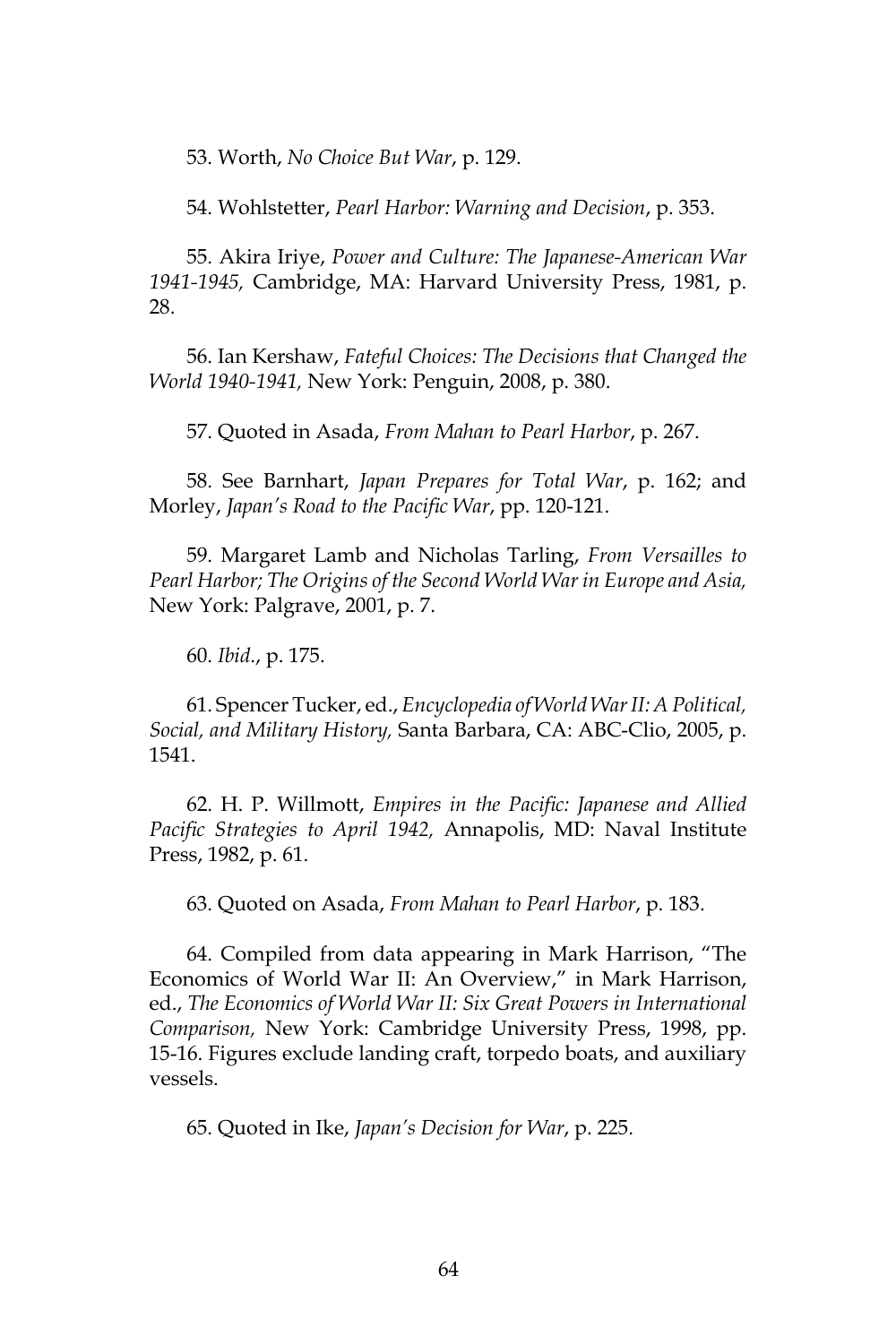66. Compiled from data appearing in Harrison, "The Economics of World War II," in Harrison, *The Economics of World War II*, pp. 15-16.

67. Compiled from figures appearing in Willmott, *Empires in the Pacific*, p. 116.

68. Quoted in Morley, *Japan's Road to the Pacific War*, p. 288.

69. Quoted in Ike, *Japan's Decision for War*, p. 139. Japanese naval strategy sought to lure the U.S. Pacific Fleet into an ambush in the Western Pacific. The strategy was based on the assumption that a Japanese attack on the Philippines would provoke the Hawaii-based U.S. Pacific Fleet to come charging across the Pacific in search of the main Japanese Fleet. The plan was to attrite the U.S. Fleet as it moved through the Central Pacific via both submarine attacks and land-based air attacks launched from the Japanese-controlled Mariana, Marshall, and Caroline island groups. Against such a weakened U.S. fleet the Japanese believed they could inflict a Tsushima-like defeat at a time and place of their choosing.

70. See Dennis Showalter, "Storm over the Pacific: Japan's Road to Empire and War," in Daniel Marston, ed., *The Pacific War Companion: From Pearl Harbor to Hiroshima,* New York: Osprey, 2005, pp. 16-29.

71. Gray, *War, Peace and International Relations*, p. 180.

72. Quoted in Ike, *Japan's Decision for War*, p. 153.

73. Quoted in *Ibid*., p. 207.

74. Quoted in Morley, *Japan's Road to the Pacific War*, p. 274.

75. Adrian R. Lewis, *The American Culture of War: The History of U.S. Military Force from World War II to Operation Iraqi Freedom,*  New York: Routledge, 2007, p. 59.

76. Quoted in Prange, *Pearl Harbor*, p. 517.

77. Grew, *Ten Years in Japan*, pp. 301-302.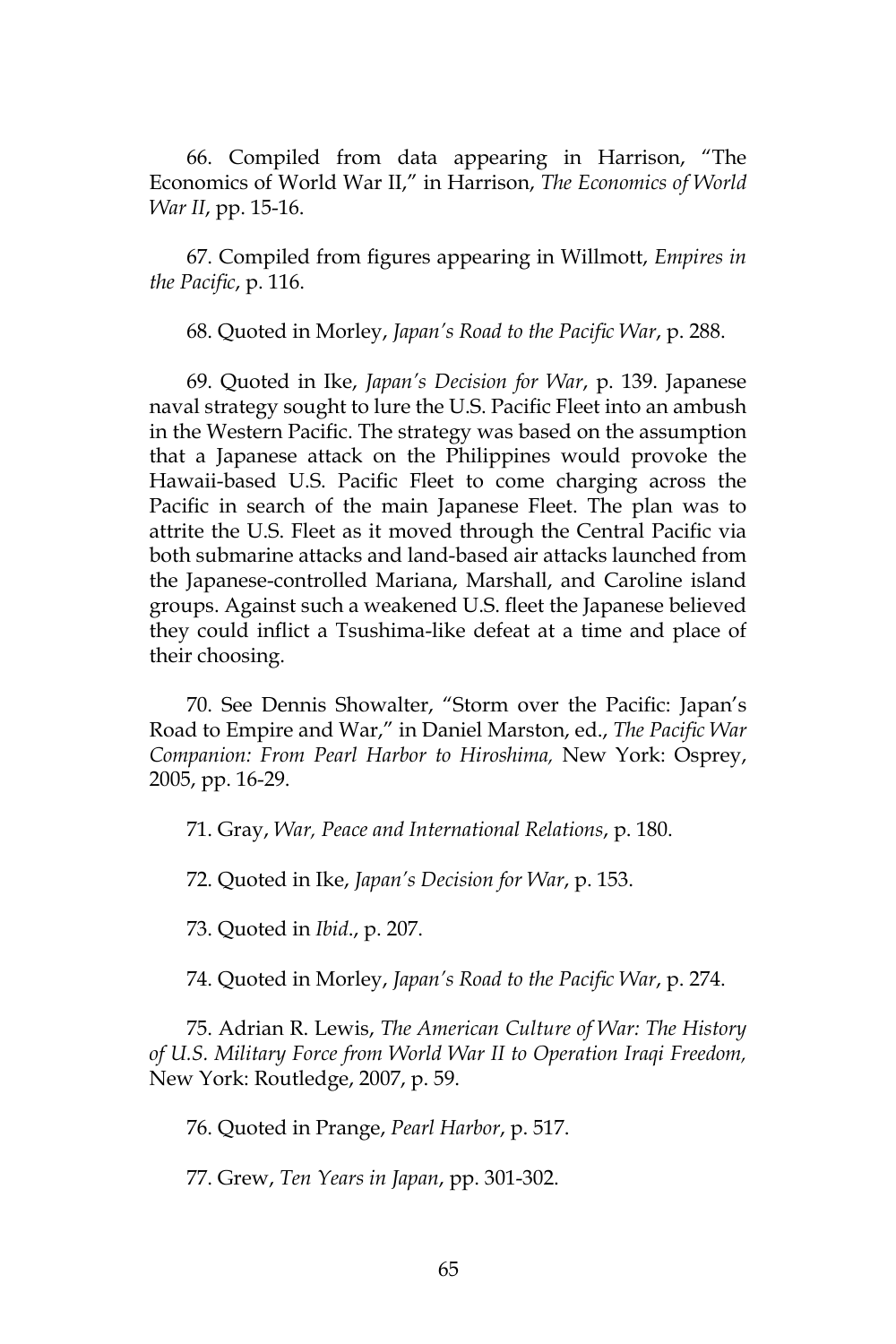78. H. P. Willmott, "After Midway: Japanese Naval Strategy 1942-1945," in Marston, *The Pacific War Companion*, p. 178.

79. Quoted in Asada, *From Mahan to Pearl Harbor*, p. 292.

80. John W. Dower, *War without Mercy: Race and Power in the Pacific War,* New York: Pantheon Books, 1986, p. 260.

81. Coox, *Nomohan*, p. 1082.

82. Richard K. Betts, *Surprise Attack: Lessons for Defense Planning,* Washington, DC: Brookings Institution, 1982, p. 134.

83. Scott D. Sagan, "The Origins of the Pacific War," in Robert I. Rotberg and Theodore K. Rabb, eds., *The Origin and Prevention of Major Wars,* New York: Cambridge University Press, 1989, p. 324.

84. Ike, *Japan's Decision for War*, p. xv.

85. *Ibid*., pp. xv-xvii.

86. Noriko Kawamura, "Emperor Hirohito and Japan's Decision to Go to War with the United States: Reexamined," *Diplomatic History,* January 2007, p. 79.

87. Ike, *Japan's Decision for War*, pp. xxiv-xxvi.

88. Jack Snyder, *Myths of Empire: Domestic Politics and International Ambition,* Ithaca: Cornell University Press, 1991, p. 133.

89. See Fujiwara Akira, "The Role of the Japanese Army," in Dorothy Borg and Shumpei Okamoto, eds., *Pearl Harbor as History: Japanese-American Relations 1931-1941,* New York: Columbia University Press, 1973, pp. 189-195; and Edward J. Drea, *In the Service of the Emperor: Essays on the Imperial Japanese Army,* Lincoln, NE: University of Nebraska Press, 1998, pp. 26, 32.

90. Akira, "The Role of the Japanese Army," p. 195.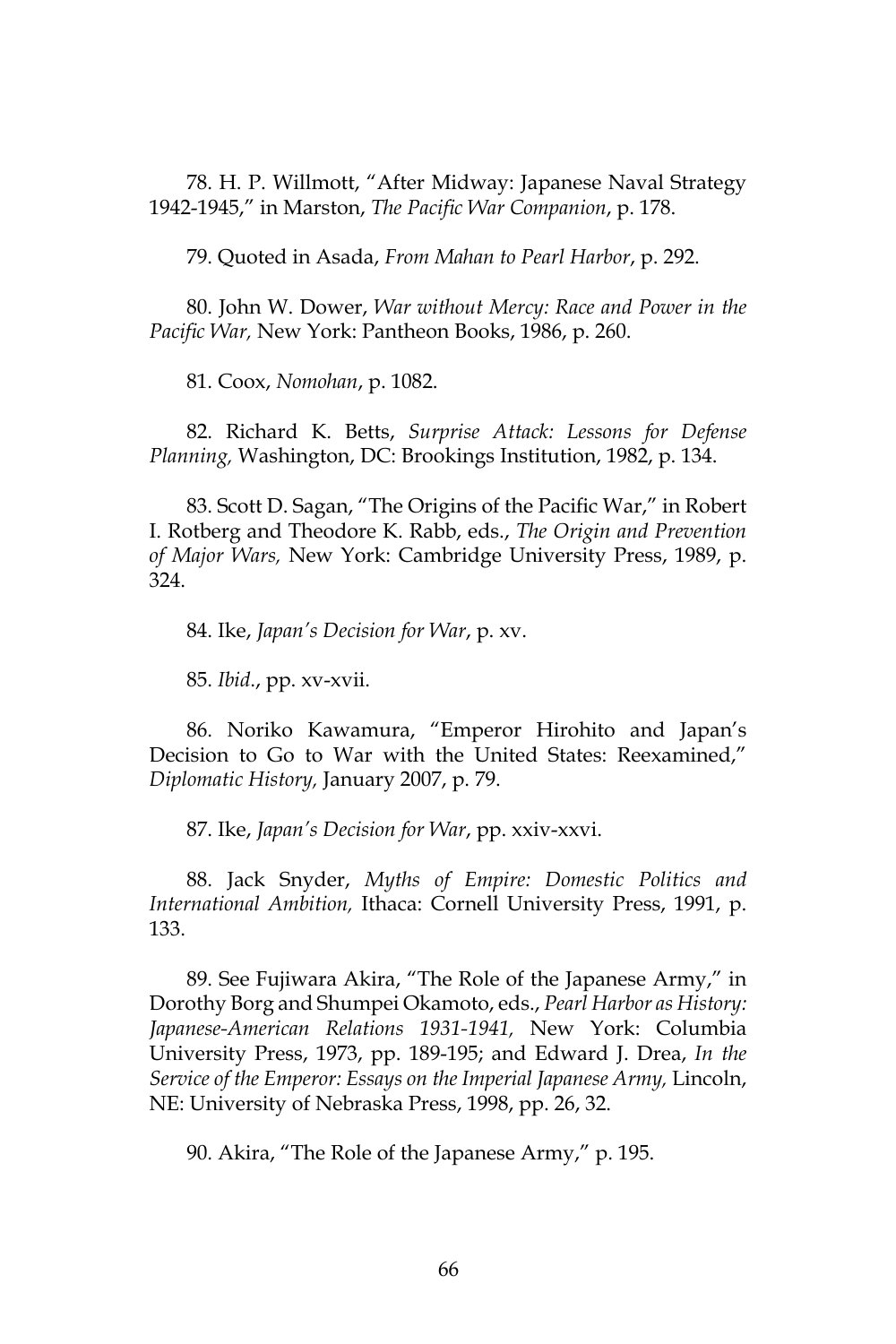91. Drea, *In the Service of the Emperor*, pp. 43, 45; and Gordon Daniels, "Japan," in I. C. B. Dear, ed., *The Oxford Companion to World War II,* New York: Oxford University Press, 1995, p. 622.

92. See Ike, *Japan's Decision for War*, pp. 77-90.

93. Quoted in *ibid*., p. 86.

94. Quoted in *ibid*., p. 78. Emphasis added.

95. See *ibid*., pp. 138-147.

96. *Ibid*., p. 152.

97. *Ibid*., p. 152.

98. *Ibid*., pp. 202-204.

99. *Ibid*., p. 210.

100. See John Mueller, "Pearl Harbor: Military Inconvenience, Political Disaster," *International Security,* Winter 1991-1992, pp. 175-182.

101. Prange, *At Dawn We Slept*, p. 550. World War II historian Thomas A. Hughes disagrees. Hughes contends that Nagumo's six aircraft carriers lacked the necessary aircraft and ordnance to attack the U.S Pacific Fleet *and* destroy Pearl Harbor as a port facility and logistical support base. The exception was the mammoth oil storage facility whose above-ground tanks contained 4.5 million barrels of oil. Conversation with the author, November 3, 2008.

102. Quoted in Prange, *Pearl Harbor*, p. 505.

103. Mueller, "Pearl Harbor," pp. 191-194.

104. See Robert J. Quinlan, "The United States Fleet: Diplomacy, Strategy and the Allocation of Ships, 1940-1941," in Harold Stein, ed., *American Civil-Military Decisions: A Book of Case Studies,* Tuscaloosa, AL: University of Alabama Press, 1963, pp. 153-198.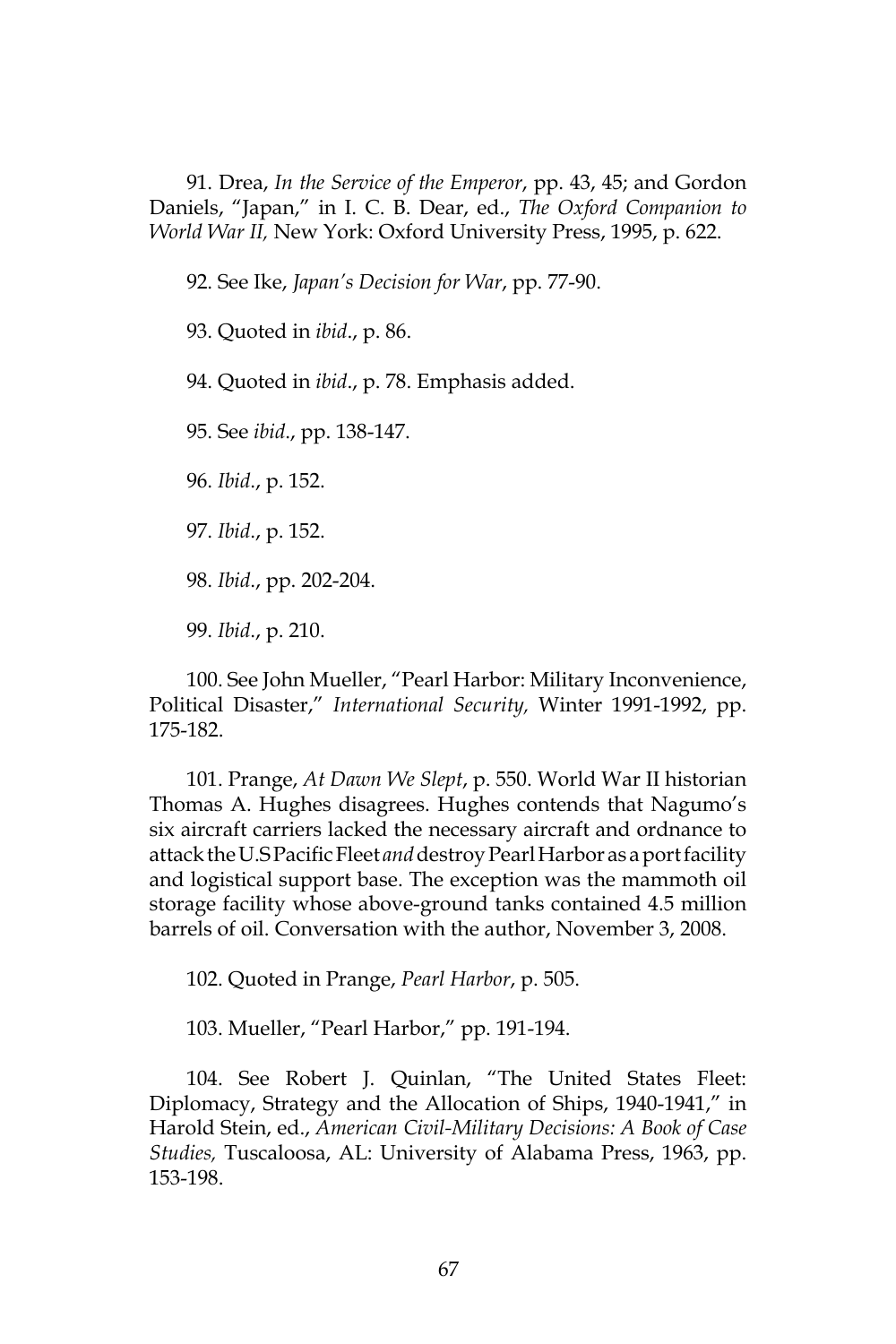105. Quoted in Hiroyuki Agawa, *The Reluctant Admiral: Yamamoto and the Imperial Navy*, John Bester, trans., Tokyo: Kodansha International, 1979, pp. 227-228. Emphasis original.

106. See Daniel F. Harrington, "A Careless Hope: American Air Power and Japan, 1941," *Pacific Historical Review,* May 1979, pp. 217-238; and Russell F. Weigley, "The Role of the War Department and the Army," in Borg and Okamoto, *Pearl Harbor as History*, pp. 165-195.

107. Edwin Layton with Roger Pineau and John Costello, *"And I Was There": Pearl Harbor and Midway—Breaking the Secrets,*  Old Saybrook, CT: Konecky and Konecky, 1985, p. 133.

108. Bruce M. Russett, *No Clear and Present Danger: A Skeptical View of U.S. Entry Into World War II,* New York: Harper and Row, 1972, p. 50.

109. Cited in Robert E. Sherwood, *Roosevelt and Hopkins: An Intimate History,* New York: Enigma Books, 2008 [1948], p. 277. Emphasis added.

110. Barnhart, *Japan Prepares for Total War*, p. 271.

111. Frederick W. Marks III, "The Origin of FDR's Promise to Support Britain Militarily in the Far East—A New Look," *Pacific Historical Review,* November 1984, p. 147. Also see James MacGregor Burns, *Roosevelt: Soldier of Freedom,* New York: Harcourt, 1970, pp. 159-161; and Robert Dallek, *Franklin D. Roosevelt and American Foreign Policy 1932-1945,* New York: Oxford University Press, 1979, pp. 308-311.

112. Sherwood, *Roosevelt and Hopkins*, pp. 340-341.

113. *Ibid*., pp. 336-337.

114. Quoted in *Ibid*., pp. 335, 336.

115. Quoted in Morley, *Japan's Road to the Pacific War*, p. 340.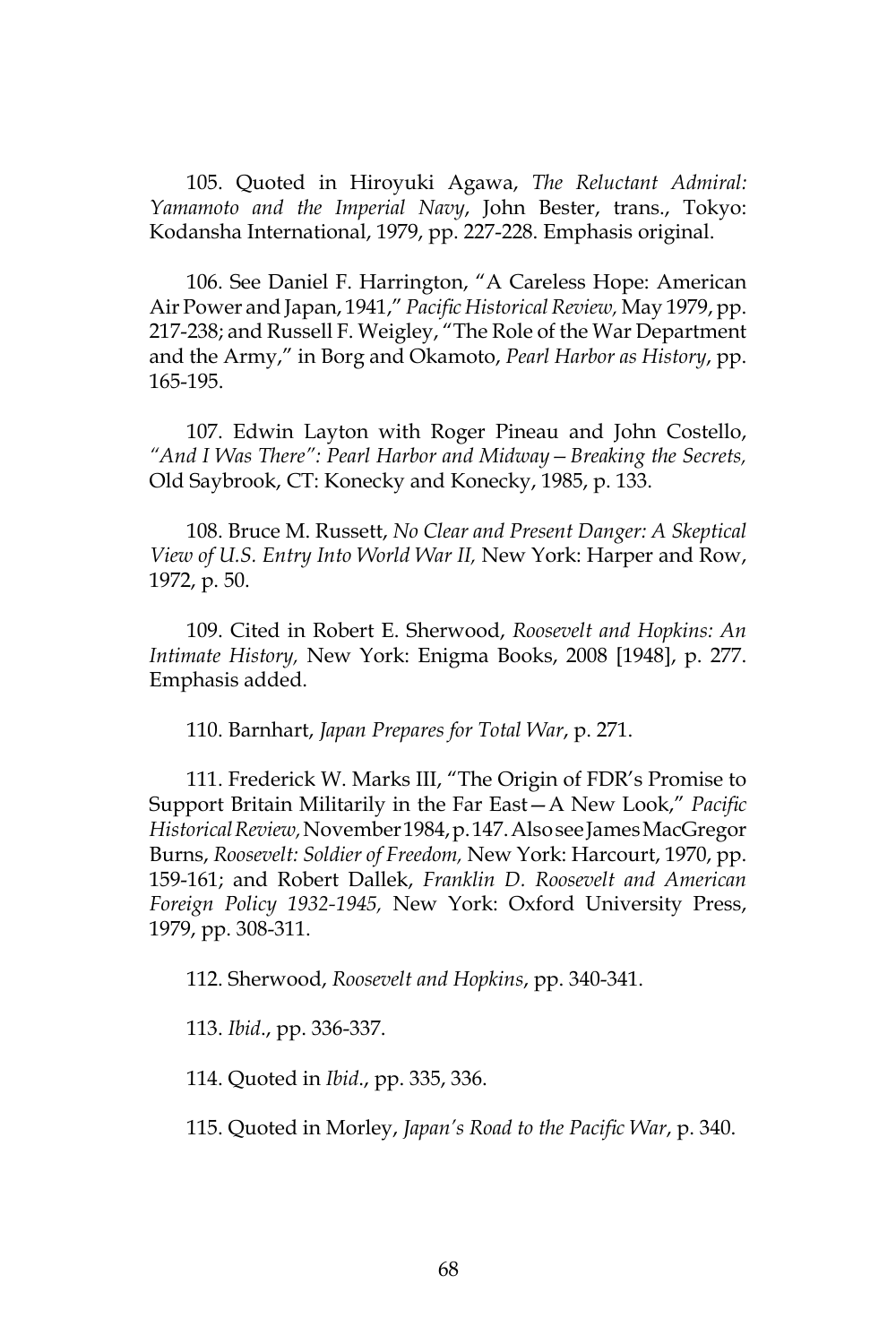116. David Klein and Hilary Conroy, "Churchill, Roosevelt, and the China Question in Pre-Pearl Harbor Diplomacy," in Conroy and Wray, *Pearl Harbor Reexamined.,* pp. 130-131.

117. Worth, *No Choice But War*, pp. x, 100.

118. Russett, *No Clear and Present Danger*, pp. 45, 47.

119. John Toland, *The Rising Sun: The Decline and Fall of the Japanese Empire, 1936-1945,* New York: Random House, 1970, pp. 146,147.

120. See Prange, *At Dawn We Slept*, pp. 358-359 and 369.

121. George C. Herring, *From Colony to Superpower: U.S. Foreign Relations Since 1776,* New York: Oxford University Press, 2008, p. 536.

122. Pyle, *Japan Rising*, p. 62.

123. *Ibid*., p. 98.

124. *Ibid*., p. 109.

125. See the author's "Operational Brilliance, Strategic Incompetence: The Military Reformers and the German Model," *Parameters,* Autumn 1986.

126. Worth, *No Choice But War*, p. 219.

127. Thucydides, in Strassler, *The Landmark Thucydides*, p. 16. Emphasis added.

128. Prange, *At Dawn We Slept*, p. 752.

129. Dennis Showalter, "Forward," in James S. Corum, *Bad Strategies: How Major Powers Failed in Counterinsurgency,*  Minneapolis, MN: Zenith Press, 2008, p. 8.

130. Colin S. Gray, "The American Way of War: Critique and Implications," in Anthony D. McIvor, ed., *Rethinking the Principles of War,* Annapolis, MD: Naval Institute Press, 2005, p. 29.